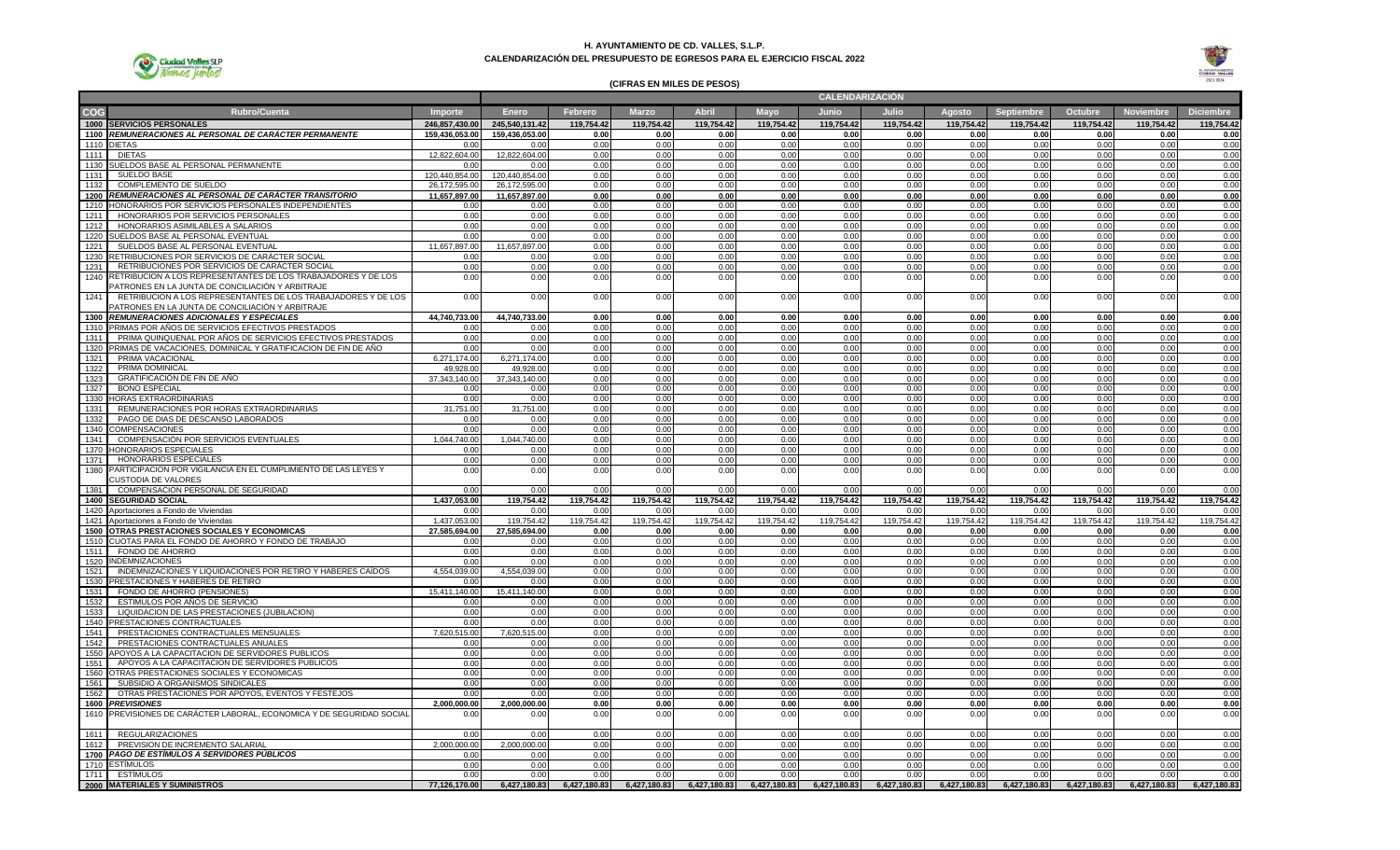|              | 2100 MATERIALES DE ADMINISTRACIÓN, EMISIÓN DE DOCUMENTOS Y ARTICULOS<br><b>OFICIALES</b>                               | 8,419,016.00         | 701,584.67         | 701,584.67         | 701,584.67                                                               | 701,584.67         | 701,584.67         | 701,584.67         | 701,584.67         | 701,584.67         | 701,584.67         | 701,584.67         | 701,584.67                             | 701,584.67         |
|--------------|------------------------------------------------------------------------------------------------------------------------|----------------------|--------------------|--------------------|--------------------------------------------------------------------------|--------------------|--------------------|--------------------|--------------------|--------------------|--------------------|--------------------|----------------------------------------|--------------------|
|              | 2110 MATERIALES, ÚTILES Y EQUIPOS MENORES DE OFICINA                                                                   | 0.00                 | 0.00               | 0.00               | 0.00                                                                     | 0.00               | 0.00               | 0.00               | 0.00               | 0.00               | 0.00               | 0.00               | 0.00                                   | 0.00               |
| 2111 l       | MATERIALES, ÚTILES Y EQUIPOS MENORES DE OFICINA                                                                        | 2,987,016.00         | 248,918.00         | 248,918.00         | 248,918.00                                                               | 248,918.00         | 248,918.00         | 248,918.00         | 248,918.00         | 248,918.00         | 248,918.00         | 248,918.00         | 248,918.00                             | 248.918.00         |
| 2121         | 2120   MATERIALES Y ÚTILES DE IMPRESIÓN Y REPRODUCCIÓN<br>MATERIALES Y ÚTILES DE IMPRESIÓN Y REPRODUCCIÓN              | 0.00<br>0.00         | 0.00<br>0.00       | 0.00<br>0.00       | 0.00<br>0.00                                                             | 0.00<br>0.00       | 0.00<br>0.00       | 0.00<br>0.00       | 0.00<br>0.00       | 0.00<br>0.00       | 0.00<br>0.00       | 0.00<br>0.00       | 0.00<br>0.00                           | 0.00<br>0.00       |
|              | 2130   MATERIAL ESTADÍSTICO Y GEOGRÁFICO                                                                               | 0.00                 | 0.00               | 0.00               | 0.00                                                                     | 0.00               | 0.00               | 0.00               | 0.00               | 0.00               | 0.00               | 0.00               | 0.00                                   | 0.00               |
| 2131         | MATERIAL ESTADÍSTICO Y GEOGRÁFICO                                                                                      | 0.00                 | 0.00               | 0.00               | 0.00                                                                     | 0.00               | 0.00               | 0.00               | 0.00               | 0.00               | 0.00               | 0.00               | 0.00                                   | 0.00               |
|              | 2140 MATERIALES, ÚTILES Y EQUIPOS MENORES DE TECNOLOGÍAS DE LA<br>INFORMACIÓN Y COMUNICACIONES                         | 0.00                 | 0.00               | 0.00               | 0.00                                                                     | 0.00               | 0.00               | 0.00               | 0.00               | 0.00               | 0.00               | 0.00               | 0.00                                   | 0.00               |
| 2141         | MATERIALES, ÚTILES Y EQUIPOS MENORES DE TECNOLOGÍAS DE LA<br>INFORMACIÓN Y COMUNICACIONES                              | 2,368,629.00         | 197,385.75         | 197,385.75         | 197,385.75                                                               | 197,385.75         | 197,385.75         | 197,385.75         | 197,385.75         | 197,385.75         | 197,385.75         | 197,385.75         | 197,385.75                             | 197,385.75         |
|              | 2150 MATERIAL IMPRESO E INFORMACIÓN DIGITAL                                                                            | 0.00                 | 0.00               | 0.00               | 0.00                                                                     | 0.00               | 0.00               | 0.00               | 0.00               | 0.00               | 0.00               | 0.00               | 0.00                                   | 0.00               |
|              | 2151   MATERIAL IMPRESO E INFORMACIÓN DIGITAL<br>2160 MATERIAL DE LIMPIEZA                                             | 1.447.209.00         | 120.600.75         | 120.600.75         | 120.600.75                                                               | 120.600.75         | 120.600.75         | 120,600.75         | 120.600.75         | 120.600.75         | 120,600.75         | 120.600.75         | 120.600.75                             | 120.600.75         |
| 2161 l       | MATERIAL DE LIMPIEZA                                                                                                   | 0.00<br>1,616,162.00 | 0.00<br>134,680.17 | 0.00<br>134,680.17 | 0.00<br>134,680.17                                                       | 0.00<br>134,680.17 | 0.00<br>134,680.17 | 0.00<br>134,680.17 | 0.00<br>134,680.17 | 0.00<br>134,680.17 | 0.00<br>134,680.17 | 0.00<br>134,680.17 | 0.00<br>134,680.17                     | 0.00<br>134,680.17 |
|              | 2170 MATERIALES Y ÚTILES DE ENSEÑANZA                                                                                  | 0.00                 | 0.00               | 0.00               | 0.00                                                                     | 0.00               | 0.00               | 0.00               | 0.00               | 0.00               | 0.00               | 0.00               | 0.00                                   | 0.00               |
| 2171         | MATERIALES Y ÚTILES DE ENSEÑANZA                                                                                       | 0.00                 | 0.00               | 0.00               | 0.00                                                                     | 0.00               | 0.00               | 0.00               | 0.00               | 0.00               | 0.00               | 0.00               | 0.00                                   | 0.00               |
|              | 2180 MATERIALES PARA EL REGISTRO E IDENTIFICACIÓN DE BIENES Y PERSONAS                                                 | 0.00                 | 0.00               | 0.00               | 0.00                                                                     | 0.00               | 0.00               | 0.00               | 0.00               | 0.00               | 0.00               | 0.00               | 0.00                                   | 0.00               |
| 2181         | MATERIALES PARA EL REGISTRO E IDENTIFICACIÓN DE BIENES Y<br><b>PERSONAS</b>                                            | 0.00                 | 0.00               | 0.00               | 0.00                                                                     | 0.00               | 0.00               | 0.00               | 0.00               | 0.00               | 0.00               | 0.00               | 0.00                                   | 0.00               |
|              | 2200 ALIMENTOS Y UTENSILIOS                                                                                            | 322,210.00           | 26,850.83          | 26,850.83          | 26,850.83                                                                | 26,850.83          | 26,850.83          | 26,850.83          | 26,850.83          | 26,850.83          | 26,850.83          | 26,850.83          | 26,850.83                              | 26,850.83          |
| 2211         | 2210 PRODUCTOS ALIMENTICIOS PARA PERSONAS<br>ALIMENTACIÓN EN OFICINAS O LUGARES DE TRABAJO                             | 0.00<br>311,713.00   | 0.00<br>25,976.08  | 0.00<br>25,976.08  | 0.00<br>25,976.08                                                        | 0.00<br>25,976.08  | 0.00<br>25,976.08  | 0.00<br>25,976.08  | 0.00<br>25,976.08  | 0.00<br>25,976.08  | 0.00<br>25,976.08  | 0.00<br>25,976.08  | 0.00<br>25,976.08                      | 0.00<br>25,976.08  |
| 2212         | ALIMENTACIÓN EN EVENTOS OFICIALES                                                                                      | 0.00                 | 0.00               | 0.00               | 0.00                                                                     | 0.00               | 0.00               | 0.00               | 0.00               | 0.00               | 0.00               | 0.00               | 0.00                                   | 0.00               |
| 2213         | ALIMENTACIÓN EN PROGRAMAS DE CAPACITACIÓN Y ADIESTRAMIENTO                                                             | 0.00                 | 0.00               | 0.00               | 0.00                                                                     | 0.00               | 0.00               | 0.00               | 0.00               | 0.00               | 0.00               | 0.00               | 0.00                                   | 0.00               |
| 2214         | ALIMENTACIÓN PARA INTERNOS                                                                                             | 0.00                 | 0.00               | 0.00               | 0.00                                                                     | 0.00               | 0.00               | 0.00               | 0.00               | 0.00               | 0.00               | 0.00               | 0.00                                   | 0.00               |
|              | 2220 PRODUCTOS ALIMENTICIOS PARA ANIMALES                                                                              | 0.00                 | 0.00               | 0.00               | 0.00                                                                     | 0.00               | 0.00               | 0.00               | 0.00               | 0.00               | 0.00               | 0.00               | 0.00                                   | 0.00               |
| 2221<br>2230 | PRODUCTOS ALIMENTICIOS PARA ANIMALES<br>UTENSILIOS PARA EL SERVICIO DE ALIMENTACIÓN                                    | 0.00<br>0.00         | 0.00<br>0.00       | 0.00<br>0.00       | 0.00<br>0.00                                                             | 0.00<br>0.00       | 0.00<br>0.00       | 0.00<br>0.00       | 0.00<br>0.00       | 0.00<br>0.00       | 0.00<br>0.00       | 0.00<br>0.00       | 0.00<br>0.00                           | 0.00<br>0.00       |
| 2231         | UTENSILIOS PARA EL SERVICIO DE ALIMENTACIÓN                                                                            | 10.497.00            | 874.75             | 874.75             | 874.75                                                                   | 874.75             | 874.75             | 874.75             | 874.75             | 874.75             | 874.75             | 874.75             | 874.75                                 | 874.75             |
| 2300         | MATERIAS PRIMAS Y MATERIALES DE PRODUCCIÓN Y COMERCIALIZACIÓN                                                          | 64,149.00            | 5.345.75           | 5.345.75           | 5.345.75                                                                 | 5.345.75           | 5.345.75           | 5.345.75           | 5.345.75           | 5.345.75           | 5.345.75           | 5.345.75           | 5.345.75                               | 5,345.75           |
|              | 2310 PRODUCTOS ALIMENTICIOS, AGROPECUARIOS Y FORESTALES ADQUIRIDOS<br>COMO MATERIA PRIMA                               | 0.00                 | 0.00               | 0.00               | 0.00                                                                     | 0.00               | 0.00               | 0.00               | 0.00               | 0.00               | 0.00               | 0.00               | 0.00                                   | 0.00               |
| 2311         | PRODUCTOS ALIMENTICIOS, AGROPECUARIOS Y FORESTALES ADQUIRIDOS<br><b>COMO MATERIA PRIMA</b>                             | 0.00                 | 0.00               | 0.00               | 0.00                                                                     | 0.00               | 0.00               | 0.00               | 0.00               | 0.00               | 0.00               | 0.00               | 0.00                                   | 0.00               |
|              | 2320 INSUMOS TEXTILES ADQUIRIDOS COMO MATERIA PRIMA                                                                    | 0.00                 | 0.00               | 0.00               | 0.00                                                                     | 0.00               | 0.00               | 0.00               | 0.00               | 0.00               | 0.00               | 0.00               | 0.00                                   | 0.00               |
| 2321         | INSUMOS TEXTILES ADQUIRIDOS COMO MATERIA PRIMA<br><b>PRODUCTOS DE PAPEL, CARTÓN E IMPRESOS ADQUIRIDOS COMO MATERIA</b> | 0.00                 | 0.00               | 0.00               | 0.00                                                                     | 0.00               | 0.00               | 0.00               | 0.00               | 0.00               | 0.00               | 0.00               | 0.00                                   | 0.00               |
| 2330<br>2331 | <b>PRIMA</b><br>PRODUCTOS DE PAPEL, CARTÓN E IMPRESOS ADQUIRIDOS COMO                                                  | 0.00<br>0.00         | 0.00               | 0.00               | 0.00                                                                     | 0.00<br>0.00       | 0.00<br>0.00       | 0.00<br>0.00       | 0.00<br>0.00       | 0.00<br>0.00       | 0.00<br>0.00       | 0.00               | 0.00<br>0.00                           | 0.00<br>0.00       |
| 2340         | <b>MATERIA PRIMA</b><br>COMBUSTIBLES, LUBRICANTES, ADITIVOS, CARBÓN Y SUS DERIVADOS                                    | 0.00                 | 0.00<br>0.00       | 0.00<br>0.00       | 0.00<br>0.00                                                             | 0.00               | 0.00               | 0.00               | 0.00               | 0.00               | 0.00               | 0.00<br>0.00       | 0.00                                   | 0.00               |
| 2341         | ADQUIRIDOS COMO MATERIA PRIMA<br>COMBUSTIBLES, LUBRICANTES, ADITIVOS, CARBÓN Y SUS DERIVADOS                           | 0.00                 | 0.00               | 0.00               | 0.00                                                                     | 0.00               | 0.00               | 0.00               | 0.00               | 0.00               | 0.00               | 0.00               | 0.00                                   | 0.00               |
|              | ADQUIRIDOS COMO MATERIA PRIMA<br>2350 PRODUCTOS QUÍMICOS, FARMACÉUTICOS Y DE LABORATORIO ADQUIRIDOS                    | 0.00                 | 0.00               | 0.00               | 0.00                                                                     | 0.00               | 0.00               | 0.00               | 0.00               | 0.00               | 0.00               | 0.00               | 0.00                                   | 0.00               |
| 2351         | <b>COMO MATERIA PRIMA</b><br>PRODUCTOS QUÍMICOS, FARMACÉUTICOS Y DE LABORATORIO                                        | 0.00                 | 0.00               | 0.00               | 0.00                                                                     | 0.00               | 0.00               | 0.00               | 0.00               | 0.00               | 0.00               | 0.00               | 0.00                                   | 0.00               |
|              | ADQUIRIDOS COMO MATERIA PRIMA<br>2360 PRODUCTOS METÁLICOS Y A BASE DE MINERALES NO METÁLICOS                           | 0.00                 | 0.00               | 0.00               | 0.00                                                                     | 0.00               | 0.00               | 0.00               | 0.00               | 0.00               | 0.00               | 0.00               | 0.00                                   | 0.00               |
| 2361         | ADQUIRIDOS COMO MATERIA PRIMA<br>PRODUCTOS METÁLICOS Y A BASE DE MINERALES NO METÁLICOS                                | 0.00                 | 0.00               | 0.00               | 0.00                                                                     | 0.00               | 0.00               | 0.00               | 0.00               | 0.00               | 0.00               | 0.00               | 0.00                                   | 0.00               |
|              | ADQUIRIDOS COMO MATERIA PRIMA<br>2370 PRODUCTOS DE CUERO, PIEL, PLÁSTICO Y HULE ADQUIRIDOS COMO                        | 0.00                 | 0.00               | 0.00               | 0.00                                                                     | 0.00               | 0.00               | 0.00               | 0.00               | 0.00               | 0.00               | 0.00               | 0.00                                   | 0.00               |
| 2371         | <b>MATERIA PRIMA</b><br>PRODUCTOS DE CUERO, PIEL, PLÁSTICO Y HULE ADQUIRIDOS COMO                                      | 64,149.00            | 5,345.75           | 5,345.75           | 5,345.75                                                                 | 5,345.75           | 5,345.75           | 5,345.75           | 5,345.75           | 5,345.75           | 5,345.75           | 5,345.75           | 5,345.75                               | 5,345.75           |
|              | <b>MATERIA PRIMA</b><br>2390 OTROS PRODUCTOS ADQUIRIDOS COMO MATERIA PRIMA                                             | 0.00                 | 0.00               | 0.00               | 0.00                                                                     | 0.00               | 0.00               | 0.00               | 0.00               | 0.00               | 0.00               | 0.00               | 0.00                                   | 0.00               |
|              | 2391 OTROS PRODUCTOS ADQUIRIDOS COMO MATERIA PRIMA                                                                     | 0.00                 | 0.00               | 0.00               | 0.00                                                                     | 0.00               | 0.00               | 0.00               | 0.00               | 0.00               | 0.00               | 0.00               | 0.00                                   | 0.00               |
|              | 2400   MATERIALES Y ARTÍCULOS DE CONSTRUCCIÓN Y DE REPARACIÓN                                                          | 25,618,703.00        | 2,134,891.92       | 2,134,891.92       | 2,134,891.92                                                             | 2,134,891.92       | 2,134,891.92       | 2,134,891.92       | 2,134,891.92       | 2,134,891.92       | 2,134,891.92       |                    | 2,134,891.92 2,134,891.92 2,134,891.92 |                    |
|              | 2410 PRODUCTOS MINERALES NO METÁLICOS                                                                                  | 0.00                 | 0.00               | 0.00               | 0.00                                                                     | 0.00               | 0.00               | 0.00               | 0.00               | 0.00               | 0.00               | 0.00               | 0.00                                   | 0.00               |
|              | 2411 PRODUCTOS MINERALES NO METÁLICOS<br>2420 CEMENTO Y PRODUCTOS DE CONCRETO                                          | 237,268.00           | 19,772.33          | 19,772.33          | 19,772.33                                                                | 19,772.33          | 19,772.33          | 19,772.33          | 19,772.33          | 19,772.33          | 19,772.33          | 19,772.33          | 19,772.33                              | 19,772.33          |
|              | 2421 CEMENTO Y PRODUCTOS DE CONCRETO                                                                                   | 0.00<br>5.360.528.00 | 0.00<br>446,710.67 | 0.00<br>446,710.67 | 0.00<br>446,710.67                                                       | 0.00<br>446,710.67 | 0.00<br>446,710.67 | 0.00<br>446,710.67 | 0.00<br>446,710.67 | 0.00<br>446,710.67 | 0.00<br>446,710.67 | 0.00<br>446,710.67 | 0.00<br>446,710.67                     | 0.00<br>446,710.67 |
|              | 2430 CAL. YESO Y PRODUCTOS DE YESO                                                                                     | 0.00                 | 0.00               | 0.00               | 0.00                                                                     | 0.00               | 0.00               | 0.00               | 0.00               | 0.00               | 0.00               | 0.00               | 0.00                                   | 0.00               |
|              | 2431 CAL, YESO Y PRODUCTOS DE YESO                                                                                     | 0.00                 | 0.00               | 0.00               | 0.00                                                                     | 0.00               | 0.00               | 0.00               | 0.00               | 0.00               | 0.00               | 0.00               | 0.00                                   | 0.00               |
|              | 2440 MADERA Y PRODUCTOS DE MADERA                                                                                      | 0.00                 | 0.00               | 0.00               | 0.00                                                                     | 0.00               | 0.00               | 0.00               | 0.00               | 0.00               | 0.00               | 0.00               | 0.00                                   | 0.00               |
|              | 2441 MADERA Y PRODUCTOS DE MADERA                                                                                      | 88,793.00            | 7,399.42           | 7,399.42           | 7,399.42                                                                 | 7,399.42           | 7,399.42           | 7,399.42           | 7,399.42           | 7,399.42           | 7,399.42           | 7,399.42           | 7.399.42                               | 7,399.42           |
|              | 2450 VIDRIO Y PRODUCTOS DE VIDRIO<br>2451 VIDRIO Y PRODUCTOS DE VIDRIO                                                 | 0.00<br>0.00         | 0.00<br>0.00       | 0.00<br>0.00       | 0.00<br>0.00                                                             | 0.00<br>0.00       | 0.00<br>0.00       | 0.00<br>0.00       | 0.00<br>0.00       | 0.00<br>0.00       | 0.00<br>0.00       | 0.00<br>0.00       | 0.00<br>0.00                           | 0.00<br>0.00       |
|              | 2460 MATERIAL ELÉCTRICO Y ELECTRONICO                                                                                  | 0.00                 | 0.00               | 0.00               | 0.00                                                                     | 0.00               | 0.00               | 0.00               | 0.00               | 0.00               | 0.00               | 0.00               | 0.00                                   | 0.00               |
|              | 2461 MATERIAL ELÉCTRICO Y ELECTRÓNICO                                                                                  | 18.765.753.00        |                    |                    | 1,563,812.75   1,563,812.75   1,563,812.75   1,563,812.75   1,563,812.75 |                    |                    | 1,563,812.75       | 1,563,812.75       | 1,563,812.75       | 1,563,812.75       | 1.563.812.75       | 1,563,812.75                           | 1,563,812.75       |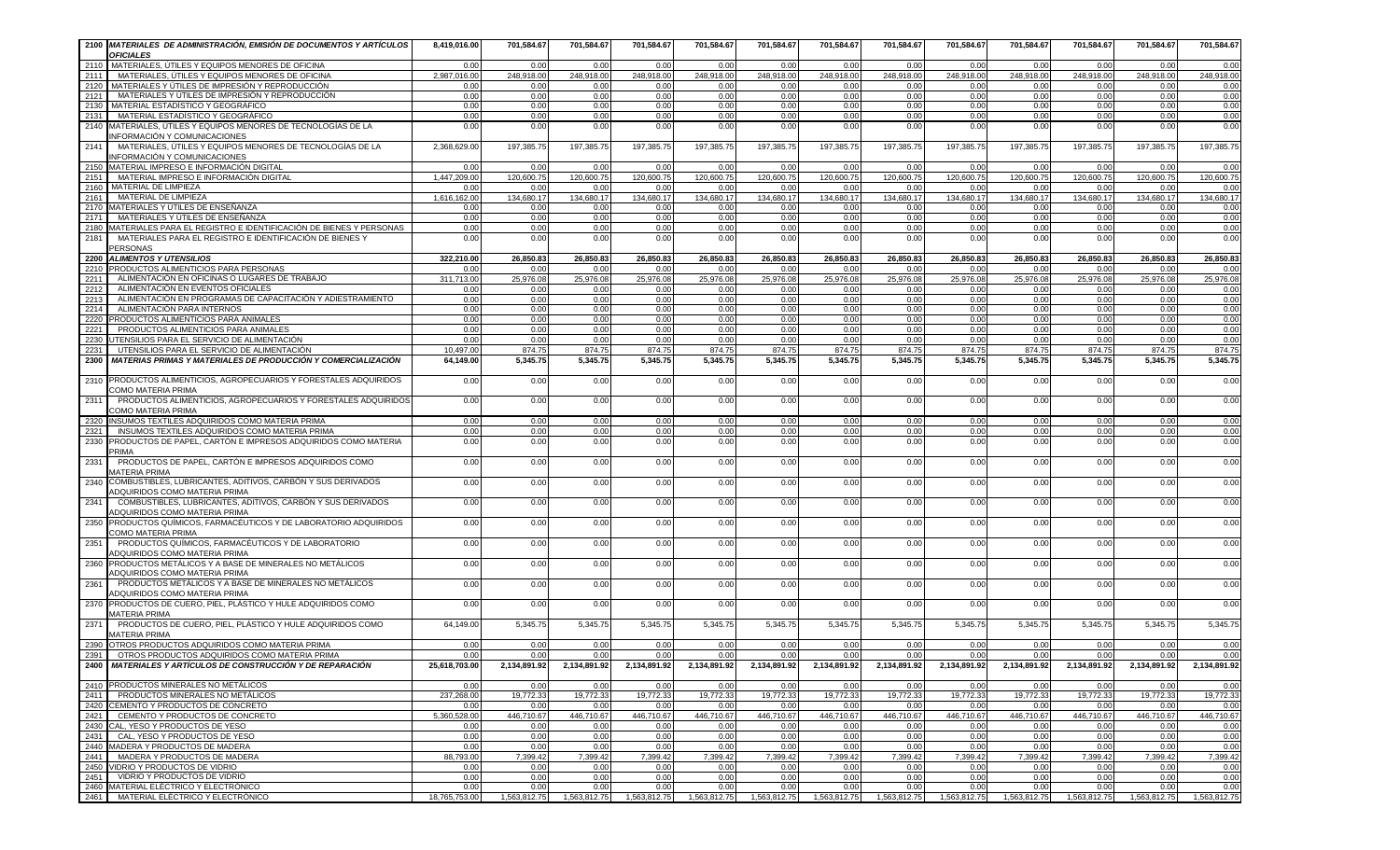| 2470 ARTÍCULOS METÁLICOS PARA LA CONSTRUCCIÓN                                                                  | 0.00          | 0.00         | 0.00         | 0.00         | 0.00         | 0.00         | 0.00         | 0.00         | 0.00                  | 0.00         | 0.00         | 0.00         | 0.00         |
|----------------------------------------------------------------------------------------------------------------|---------------|--------------|--------------|--------------|--------------|--------------|--------------|--------------|-----------------------|--------------|--------------|--------------|--------------|
| 2471<br>ARTÍCULOS METÁLICOS PARA LA CONSTRUCCIÓN                                                               | 53.047.00     | 4.420.58     | 4,420.58     | 4,420.58     | 4,420.58     | 4.420.58     | 4,420.58     | 4,420.58     | $4,420.\overline{58}$ | 4.420.58     | 4.420.58     | 4.420.58     | 4,420.58     |
| 2480 MATERIALES COMPLEMENTARIOS                                                                                | 0.00          | 0.00         | 0.00         | 0.00         | 0.00         | 0.00         | 0.00         | 0.00         | 0.00                  | 0.00         | 0.00         | 0.00         | 0.00         |
| MATERIALES COMPLEMENTARIOS<br>2481                                                                             | 0.00          | 0.00         | 0.00         | 0.00         | 0.00         | 0.00         | 0.00         | 0.00         | 0.00                  | 0.00         | 0.00         | 0.00         | 0.00         |
| 2490 OTROS MATERIALES Y ARTÍCULOS DE CONSTRUCCIÓN Y REPARACIÓN                                                 | 0.00          | 0.00         | 0.00         | 0.00         | 0.00         | 0.00         | 0.00         | 0.00         | 0.00                  | 0.00         | 0.00         | 0.00         | 0.00         |
| OTROS MATERIALES Y ARTÍCULOS DE CONSTRUCCIÓN Y REPARACIÓN<br>2491                                              | 1,113,314.00  | 92,776.17    | 92,776.17    | 92,776.17    | 92,776.17    | 92,776.17    | 92,776.17    | 92,776.17    | 92,776.17             | 92,776.17    | 92,776.17    | 92,776.17    | 92,776.17    |
| 2500   PRODUCTOS QUÍMICOS, FARMACÉUTICOS Y DE LABORATORIO                                                      | 7,743,874.00  | 645,322.83   | 645,322.83   | 645,322.83   | 645,322.83   | 645,322.83   | 645,322.83   | 645,322.83   | 645,322.83            | 645,322.83   | 645,322.83   | 645,322.83   | 645,322.83   |
| 2510 PRODUCTOS QUÍMICOS BÁSICOS                                                                                | 0.00          | 0.00         | 0.00         | 0.00         | 0.00         | 0.00         | 0.00         | 0.00         | 0.00                  | 0.00         | 0.00         | 0.00         | 0.00         |
| 2511<br><b>PRODUCTOS QUÍMICOS BÁSICOS</b>                                                                      | 210.632.00    | 17,552.67    | 17,552.67    | 17,552.67    | 17,552.67    | 17,552.67    | 17,552.67    | 17,552.67    | 17,552.67             | 17,552.67    | 17,552.67    | 17,552.67    | 17,552.67    |
| 2520 FERTILIZANTES, PESTICIDAS Y OTROS AGROQUÍMICOS                                                            | 0.00          | 0.00         | 0.00         | 0.00         | 0.00         | 0.00         | 0.00         | 0.00         | 0.00                  | 0.00         | 0.00         | 0.00         | 0.00         |
| FERTILIZANTES, PESTICIDAS Y OTROS AGROQUÍMICOS<br>2521                                                         | 186,539.00    | 15,544.92    | 15,544.92    | 15,544.92    | 15,544.92    | 15,544.92    | 15,544.92    | 15,544.92    | 15,544.92             | 15,544.92    | 15,544.92    | 15.544.92    | 15.544.92    |
| 2530 MEDICINAS Y PRODUCTOS FARMACÉUTICOS                                                                       | 0.00          | 0.00         | 0.00         | 0.00         | 0.00         | 0.00         | 0.00         | 0.00         | 0.00                  | 0.00         | 0.00         | 0.00         | 0.00         |
| MEDICINAS Y PRODUCTOS FARMACÉUTICOS<br>2531                                                                    | 3,395,561.00  | 282,963.42   | 282,963.42   | 282,963.42   | 282,963.42   | 282,963.42   | 282,963.42   | 282,963.42   | 282,963.42            | 282,963.42   | 282,963.42   | 282,963.42   | 282,963.42   |
| 2532<br><b>VACUNAS</b>                                                                                         | 0.00          | 0.00         | 0.00         | 0.00         | 0.00         | 0.00         | 0.00         | 0.00         | 0.00                  | 0.00         | 0.00         | 0.00         | 0.00         |
| MATERIALES, ACCESORIOS Y SUMINISTROS MÉDICOS                                                                   | 0.00          | 0.00         |              | 0.00         |              |              | 0.00         | 0.00         | 0.00                  | 0.00         | 0.00         | 0.00         |              |
| 2540<br>MATERIALES, ACCESORIOS Y SUMINISTROS MÉDICOS                                                           |               |              | 0.00         |              | 0.00         | 0.00         |              |              |                       |              |              |              | 0.00         |
| 2541                                                                                                           | 1,626,135.00  | 135,511.25   | 135,511.25   | 135,511.25   | 135,511.25   | 135,511.25   | 135,511.25   | 135,511.25   | 135,511.25            | 135,511.25   | 135,511.25   | 135,511.25   | 135,511.25   |
| 2550<br>MATERIALES, ACCESORIOS Y SUMINISTROS DE LABORATORIO                                                    | 0.00          | 0.00         | 0.00         | 0.00         | 0.00         | 0.00         | 0.00         | 0.00         | 0.00                  | 0.00         | 0.00         | 0.00         | 0.00         |
| 2551<br>MATERIALES, ACCESORIOS Y SUMINISTROS DE LABORATORIO                                                    | 0.00          | 0.00         | 0.00         | 0.00         | 0.00         | 0.00         | 0.00         | 0.00         | 0.00                  | 0.00         | 0.00         | 0.00         | 0.00         |
| 2560<br>FIBRAS SINTÉTICAS, HULES, PLÁSTICOS Y DERIVADOS                                                        | 0.00          | 0.00         | 0.00         | 0.00         | 0.00         | 0.00         | 0.00         | 0.00         | 0.00                  | 0.00         | 0.00         | 0.00         | 0.00         |
| FIBRAS SINTÉTICAS, HULES, PLÁSTICOS Y DERIVADOS<br>2561                                                        | 0.00          | 0.00         | 0.00         | 0.00         | 0.00         | 0.00         | 0.00         | 0.00         | 0.00                  | 0.00         | 0.00         | 0.00         | 0.00         |
| 2590 OTROS PRODUCTOS QUÍMICOS                                                                                  | 0.00          | 0.00         | 0.00         | 0.00         | 0.00         | 0.00         | 0.00         | 0.00         | 0.00                  | 0.00         | 0.00         | 0.00         | 0.00         |
| OTROS PRODUCTOS QUÍMICOS<br>2591                                                                               | 2,325,007.00  | 193,750.58   | 193,750.58   | 193,750.58   | 193,750.58   | 193,750.58   | 193,750.58   | 193,750.58   | 193,750.58            | 193,750.58   | 193,750.58   | 193,750.58   | 193,750.58   |
| 2600 COMBUSTIBLES, LUBRICANTES Y ADITIVOS                                                                      | 29,882,038.00 | 2,490,169.83 | 2,490,169.83 | 2,490,169.83 | 2,490,169.83 | 2,490,169.83 | 2,490,169.83 | 2,490,169.83 | 2,490,169.83          | 2,490,169.83 | 2,490,169.83 | 2,490,169.83 | 2.490.169.83 |
| 2610 COMBUSTIBLES, LUBRICANTES Y ADITIVOS                                                                      | 0.00          | 0.00         | 0.00         | 0.00         | 0.00         | 0.00         | 0.00         | 0.00         | 0.00                  | 0.00         | 0.00         | 0.00         | 0.00         |
| 2611<br>COMBUSTIBLES, LUBRICANTES Y ADITIVOS                                                                   | 29,882,038.00 | 2,490,169.83 | 2,490,169.83 | 2,490,169.83 | 2,490,169.83 | 2,490,169.83 | 2,490,169.83 | 2,490,169.83 | 2,490,169.83          | 2,490,169.83 | 2,490,169.83 | 2,490,169.83 | 2.490.169.83 |
| 2612<br>TURBOSINA O GAS AVIÓN                                                                                  | 0.00          | 0.00         | 0.00         | 0.00         | 0.00         | 0.00         | 0.00         | 0.00         | 0.00                  | 0.00         | 0.00         | 0.00         | 0.00         |
| 2620<br>CARBÓN Y SUS DERIVADOS                                                                                 | 0.00          | 0.00         | 0.00         | 0.00         | 0.00         | 0.00         | 0.00         | 0.00         | 0.00                  | 0.00         | 0.00         | 0.00         | 0.00         |
| 2621<br>CARBÓN Y SUS DERIVADOS                                                                                 | 0.00          | 0.00         | 0.00         | 0.00         | 0.00         | 0.00         | 0.00         | 0.00         | 0.00                  | 0.00         | 0.00         | 0.00         | 0.00         |
| VESTUARIO, BLANCOS, PRENDAS DE PROTECCIÓN Y ARTÍCULOS<br>2700                                                  | 1,100,721.00  | 91,726.75    | 91,726.75    | 91,726.75    | 91,726.75    | 91,726.75    | 91,726.75    | 91,726.75    | 91,726.75             | 91,726.75    | 91,726.75    | 91,726.75    | 91,726.75    |
| <b>DEPORTIVOS</b>                                                                                              |               |              |              | 0.00         |              |              |              |              |                       |              |              |              |              |
| 2710 VESTUARIO Y UNIFORMES                                                                                     | 0.00          | 0.00         | 0.00         |              | 0.00         | 0.00         | 0.00         | 0.00         | 0.00                  | 0.00         | 0.00         | 0.00         | 0.00         |
| 2711<br><b>VESTUARIO Y UNIFORMES</b>                                                                           | 1,036,978.00  | 86,414.83    | 86,414.83    | 86,414.83    | 86,414.83    | 86,414.83    | 86,414.83    | 86,414.83    | 86,414.83             | 86,414.83    | 86,414.83    | 86,414.83    | 86.414.83    |
| 2720   PRENDAS DE SEGURIDAD Y PROTECCIÓN PERSONAL                                                              | 0.00          | 0.00         | 0.00         | 0.00         | 0.00         | 0.00         | 0.00         | 0.00         | 0.00                  | 0.00         | 0.00         | 0.00         | 0.00         |
| PRENDAS DE SEGURIDAD Y PROTECCIÓN PERSONAL<br>2721                                                             | 63.743.00     | 5.311.92     | 5.311.92     | 5.311.92     | 5,311.92     | 5,311.92     | 5,311.92     | 5,311.92     | 5,311.92              | 5,311.92     | 5.311.92     | 5.311.92     | 5.311.92     |
| 2730 ARTÍCULOS DEPORTIVOS                                                                                      | 0.00          | 0.00         | 0.00         | 0.00         | 0.00         | 0.00         | 0.00         | 0.00         | 0.00                  | 0.00         | 0.00         | 0.00         | 0.00         |
| 2731<br>ARTÍCULOS DEPORTIVOS                                                                                   | 0.00          | 0.00         | 0.00         | 0.00         | 0.00         | 0.00         | 0.00         | 0.00         | 0.00                  | 0.00         | 0.00         | 0.00         | 0.00         |
| 2740 PRODUCTOS TEXTILES                                                                                        | 0.00          | 0.00         | 0.00         | 0.00         | 0.00         | 0.00         | 0.00         | 0.00         | 0.00                  | 0.00         | 0.00         | 0.00         | 0.00         |
| 2741<br>PRODUCTOS TEXTILES                                                                                     | 0.00          | 0.00         | 0.00         | 0.00         | 0.00         | 0.00         | 0.00         | 0.00         | 0.00                  | 0.00         | 0.00         | 0.00         | 0.00         |
| 2750 BLANCOS Y OTROS PRODUCTOS TEXTILES, EXCEPTO PRENDAS DE VESTIR                                             | 0.00          | 0.00         | 0.00         | 0.00         | 0.00         | 0.00         | 0.00         | 0.00         | 0.00                  | 0.00         | 0.00         | 0.00         | 0.00         |
| BLANCOS Y OTROS PRODUCTOS TEXTILES, EXCEPTO PRENDAS DE VESTIR<br>2751                                          | 0.00          | 0.00         | 0.00         | 0.00         | 0.00         | 0.00         | 0.00         | 0.00         | 0.00                  | 0.00         | 0.00         | 0.00         | 0.00         |
| 2800 MATERIALES Y SUMINISTROS PARA SEGURIDAD                                                                   | 0.00          | 0.00         | 0.00         | 0.00         | 0.00         | 0.00         | 0.00         | 0.00         | 0.00                  | 0.00         | 0.00         | 0.00         | 0.00         |
| 2810 SUSTANCIAS Y MATERIALES EXPLOSIVOS                                                                        | 0.00          | 0.00         | 0.00         | 0.00         | 0.00         | 0.00         | 0.00         | 0.00         | 0.00                  | 0.00         | 0.00         | 0.00         | 0.00         |
| 2811<br>SUSTANCIAS Y MATERIALES EXPLOSIVOS                                                                     | 0.00          | 0.00         | 0.00         | 0.00         | 0.00         | 0.00         | 0.00         | 0.00         | 0.00                  | 0.00         | 0.00         | 0.00         | 0.00         |
| 2820 MATERIALES DE SEGURIDAD PÚBLICA                                                                           | 0.00          | 0.00         | 0.00         | 0.00         | 0.00         | 0.00         | 0.00         | 0.00         | 0.00                  | 0.00         | 0.00         | 0.00         | 0.00         |
| 2821<br>MATERIALES DE SEGURIDAD PÚBLICA                                                                        | 0.00          | 0.00         | 0.00         | 0.00         | 0.00         | 0.00         | 0.00         | 0.00         | 0.00                  | 0.00         | 0.00         | 0.00         | 0.00         |
| 2830 PRENDAS DE PROTECCIÓN PARA SEGURIDAD PÚBLICA Y NACIONAL                                                   | 0.00          | 0.00         | 0.00         | 0.00         | 0.00         | 0.00         | 0.00         | 0.00         | 0.00                  | 0.00         | 0.00         | 0.00         | 0.00         |
| PRENDAS DE PROTECCIÓN PARA SEGURIDAD PÚBLICA Y NACIONAL<br>2831                                                | 0.00          | 0.00         | 0.00         | 0.00         | 0.00         | 0.00         | 0.00         | 0.00         | 0.00                  | 0.00         | 0.00         | 0.00         | 0.00         |
| 2900 HERRAMIENTAS, REFACCIONES Y ACCESORIOS MENORES                                                            | 3,975,459.00  | 331,288.25   | 331,288.25   | 331,288.25   | 331,288.25   | 331,288.25   | 331,288.25   | 331,288.25   | 331,288.25            | 331,288.25   | 331,288.25   | 331,288.25   | 331,288.25   |
| 2910 HERRAMIENTAS MENORES                                                                                      | 0.00          | 0.00         | 0.00         | 0.00         | 0.00         | 0.00         | 0.00         | 0.00         | 0.00                  | 0.00         | 0.00         | 0.00         | 0.00         |
| <b>HERRAMIENTAS MENORES</b><br>2911                                                                            | 204.902.00    | 17,075.17    | 17,075.17    | 17,075.17    | 17,075.17    | 17,075.17    | 17,075.17    | 17,075.17    | 17,075.17             | 17,075.17    | 17,075.17    | 17,075.17    | 17.075.17    |
| 2920<br>REFACCIONES Y ACCESORIOS MENORES DE EDIFICIOS                                                          | 0.00          | 0.00         | 0.00         | 0.00         | 0.00         | 0.00         | 0.00         | 0.00         | 0.00                  | 0.00         | 0.00         | 0.00         | 0.00         |
| REFACCIONES Y ACCESORIOS MENORES DE EDIFICIOS<br>2921                                                          | 11,191.00     | 932.58       | 932.58       | 932.58       | 932.58       | 932.58       | 932.58       | 932.58       | 932.58                | 932.58       | 932.58       | 932.58       | 932.58       |
|                                                                                                                |               |              |              |              |              |              |              |              |                       |              |              |              |              |
| 2930<br>REFACCIONES Y ACCESORIOS MENORES DE MOBILIARIO Y EQUIPO DE<br>ADMINISTRACIÓN. EDUCACIONAL Y RECREATIVO | 0.00          | 0.00         | 0.00         | 0.00         | 0.00         | 0.00         | 0.00         | 0.00         | 0.00                  | 0.00         | 0.00         | 0.00         | 0.00         |
| 2931<br>REFACCIONES Y ACCESORIOS MENORES DE MOBILIARIO Y EQUIPO DE                                             | 0.00          | 0.00         | 0.00         | 0.00         | 0.00         | 0.00         | 0.00         | 0.00         | 0.00                  | 0.00         | 0.00         | 0.00         | 0.00         |
| ADMINISTRACIÓN, EDUCACIONAL Y RECREATIVO                                                                       |               |              |              |              |              |              |              |              |                       |              |              |              |              |
| 2940<br>REFACCIONES Y ACCESORIOS MENORES DE EQUIPO DE CÓMPUTO Y                                                | 0.00          | 0.00         | 0.00         | 0.00         | 0.00         | 0.00         | 0.00         | 0.00         | 0.00                  | 0.00         | 0.00         | 0.00         | 0.00         |
| TECNOLOGÍAS DE LA INFORMACIÓN                                                                                  |               |              |              |              |              |              |              |              |                       |              |              |              |              |
| REFACCIONES Y ACCESORIOS MENORES DE EQUIPO DE CÓMPUTO Y<br>2941<br>TECNOLOGÍAS DE LA INFORMACIÓN               | 155,390.00    | 12,949.1     | 12,949.17    | 12,949.17    | 12,949.17    | 12,949.1     | 12,949.17    | 12,949.17    | 12,949.17             | 12,949.17    | 12,949.17    | 12,949.17    | 12.949.17    |
| 2950<br>REFACCIONES Y ACCESORIOS MENORES DE EQUIPO E INSTRUMENTAL                                              | 0.00          | 0.00         | 0.00         | 0.00         | 0.00         | 0.00         | 0.00         | 0.00         | 0.00                  | 0.00         | 0.00         | 0.00         | 0.00         |
| MÉDICO Y DE LABORATORIO                                                                                        |               |              |              |              |              |              |              |              |                       |              |              |              |              |
| 2951<br>REFACCIONES Y ACCESORIOS MENORES DE EQUIPO E INSTRUMENTAL<br>MÉDICO Y DE LABORATORIO                   | 420.00        | 35.00        | 35.00        | 35.00        | 35.00        | 35.00        | 35.00        | 35.00        | 35.00                 | 35.00        | 35.00        | 35.00        | 35.00        |
| 2960 REFACCIONES Y ACCESORIOS MENORES DE EQUIPO DE TRANSPORTE                                                  | 0.00          | 0.00         | 0.00         | 0.00         | 0.00         | 0.00         | 0.00         | 0.00         | 0.00                  | 0.00         | 0.00         | 0.00         | 0.00         |
| 2961   REFACCIONES Y ACCESORIOS MENORES DE EQUIPO DE TRANSPORTE                                                | 3,456,304.00  | 288,025.33   | 288,025.33   | 288,025.33   | 288,025.33   | 288,025.33   | 288,025.33   | 288,025.33   | 288,025.33            | 288,025.33   | 288,025.33   | 288,025.33   | 288,025.33   |
| 2970 REFACCIONES Y ACCESORIOS MENORES DE EQUIPO DE DEFENSA Y                                                   | 0.00          | 0.00         | 0.00         | 0.00         | 0.00         | 0.00         | 0.00         | 0.00         | 0.00                  | 0.00         | 0.00         | 0.00         | 0.00         |
| <b>SEGURIDAD</b>                                                                                               |               |              |              |              |              |              |              |              |                       |              |              |              |              |
| REFACCIONES Y ACCESORIOS MENORES DE EQUIPO DE DEFENSA Y<br>2971<br><b>SEGURIDAD</b>                            | 0.00          | 0.00         | 0.00         | 0.00         | 0.00         | 0.00         | 0.00         | 0.00         | 0.00                  | 0.00         | 0.00         | 0.00         | 0.00         |
| 2980 REFACCIONES Y ACCESORIOS MENORES DE MAQUINARIA Y OTROS EQUIPOS                                            | 0.00          | 0.00         | 0.00         | 0.00         | 0.00         | 0.00         | 0.00         | 0.00         | 0.00                  | 0.00         | 0.00         | 0.00         | 0.00         |
| REFACCIONES Y ACCESORIOS MENORES DE MAQUINARIA Y OTROS<br>2981                                                 | 143,640.00    | 11,970.00    | 11,970.00    | 11,970.00    | 11,970.00    | 11,970.00    | 11,970.00    | 11,970.00    | 11,970.00             | 11,970.00    | 11,970.00    | 11,970.00    | 11,970.00    |
| <b>EQUIPOS</b>                                                                                                 |               |              |              |              |              |              |              |              |                       |              |              |              |              |
| 2990 REFACCIONES Y ACCESORIOS MENORES OTROS BIENES MUEBLES                                                     | 0.00          | 0.00         | 0.00         | 0.00         | 0.00         | 0.00         | 0.00         | 0.00         | 0.00                  | 0.00         | 0.00         | 0.00         | 0.00         |
| 2991   REFACCIONES Y ACCESORIOS MENORES OTROS BIENES MUEBLES                                                   | 3,612.00      | 301.00       | 301.00       | 301.00       | 301.00       | 301.00       | 301.00       | 301.00       | 301.00                | 301.00       | 301.00       | 301.00       | 301.00       |
|                                                                                                                |               |              |              |              |              |              |              |              |                       |              |              |              |              |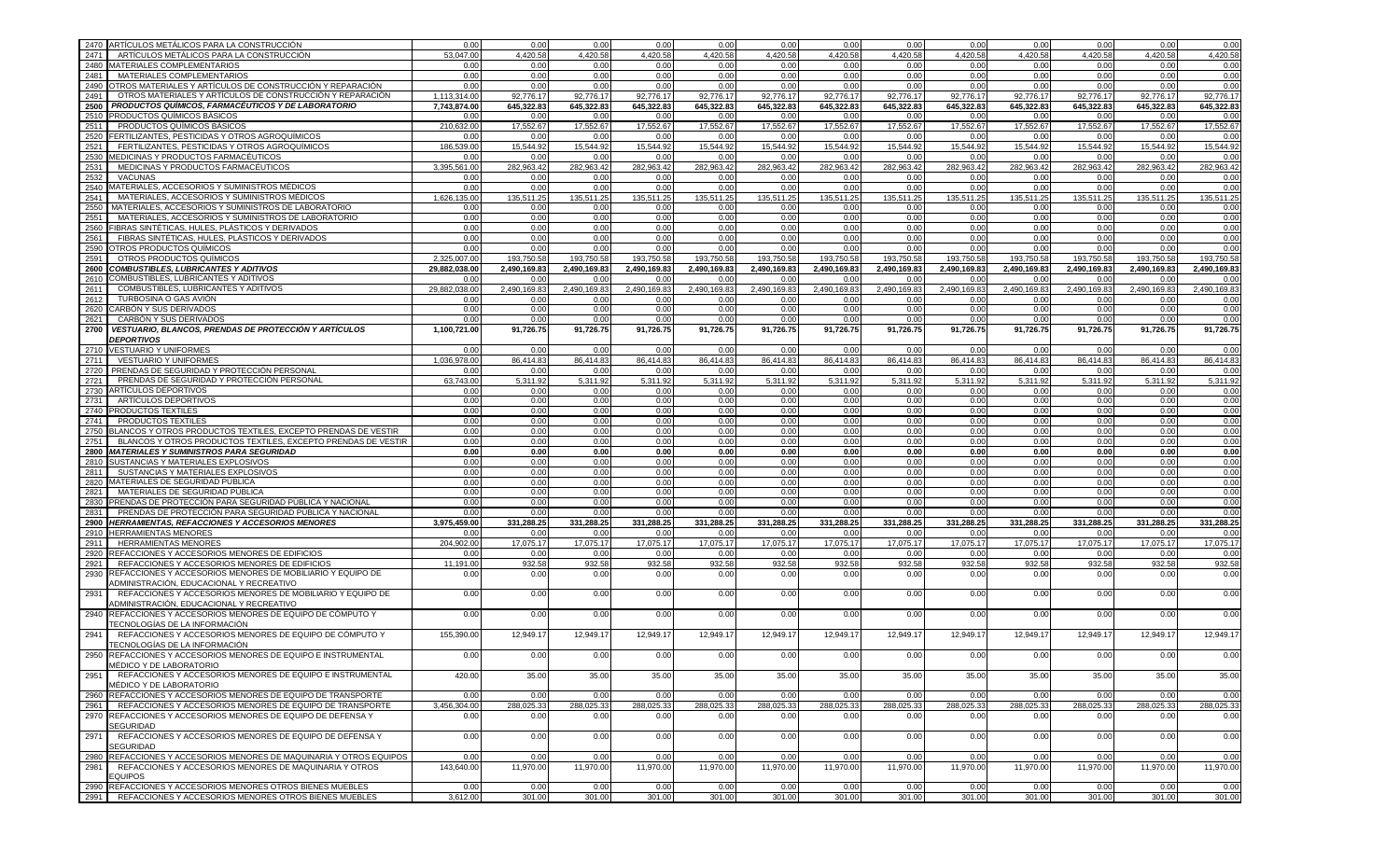|      | 3000 SERVICIOS GENERALES                                                                                          | 92,953,665.00              | 7,746,138.75            | 7,746,138.75            | 7,746,138.75            | 7,746,138.75            | 7,746,138.75            | 7,746,138.75            | 7,746,138.75            | 7,746,138.75            | 7,746,138.75            | 7,746,138.75            | 7,746,138.75            | 7,746,138.75            |
|------|-------------------------------------------------------------------------------------------------------------------|----------------------------|-------------------------|-------------------------|-------------------------|-------------------------|-------------------------|-------------------------|-------------------------|-------------------------|-------------------------|-------------------------|-------------------------|-------------------------|
| 3100 | <b>SERVICIOS BÁSICOS</b>                                                                                          | 23,040,634.00              | 1,920,052.83            | 1,920,052.83            | 1,920,052.83            | 1,920,052.83            | 1,920,052.83            | 1,920,052.83            | 1,920,052.83            | 1,920,052.83            | 1,920,052.83            | 1,920,052.83            | 1,920,052.83            | 1,920,052.83            |
|      | 3110 ENERGÍA ELÉCTRICA                                                                                            | 0.00                       | 0.00                    | 0.00                    | 0.00                    | 0.00                    | 0.00                    | 0.00                    | 0.00                    | 0.00                    | 0.00                    | 0.00                    | 0.00                    | 0.00                    |
| 3111 | ENERGÍA ELÉCTRICA                                                                                                 | 4.497.662.00               | 374,805.17              | 374,805.17              | 374,805.17              | 374,805.17              | 374,805.17              | 374,805.17              | 374,805.17              | 374,805.17              | 374,805.17              | 374,805.17              | 374,805.17              | 374,805.17              |
| 3112 | PAGO POR ESTUDIOS DE FACTIBILIDAD DE SERVICIO ELÉCTRICO                                                           | 3.058.0                    | 254.83                  | 254.83                  | 254.83                  | 254.83                  | 254.83                  | 254.83                  | 254.83                  | 254.8                   | 254.83                  | 254.83                  | 254.83                  | 254.83                  |
| 3113 | OTROS PAGOS DERIVADOS DE LA PRESTACIÓN DEL SERVICIO ELÉCTRICO                                                     | 16,970,377.00              | 1,414,198.08            | 1,414,198.08            | 1,414,198.08            | 1,414,198.08            | 1,414,198.08            | 1,414,198.08            | 1,414,198.08            | 1,414,198.08            | 1,414,198.08            | 1,414,198.08            | 1,414,198.08            | 1,414,198.08            |
| 3120 | GAS                                                                                                               | 0.00                       | 0.00                    | 0.00                    | 0.00                    | 0.00                    | 0.00                    | 0.00                    | 0.00                    | 0.00                    | 0.00                    | 0.00                    | 0.00                    | 0.00                    |
| 3121 | SUMINISTRO DE GAS POR DUCTOS, TANQUE ESTACIONARIO O DE                                                            | 150,000.00                 | 12,500.00               | 12,500.00               | 12,500.00               | 12,500.00               | 12,500.00               | 12,500.00               | 12,500.00               | 12,500.00               | 12,500.00               | 12,500.00               | 12,500.00               | 12,500.00               |
|      | <b>ILINDROS.</b>                                                                                                  |                            |                         |                         |                         |                         |                         |                         |                         |                         |                         |                         |                         |                         |
|      | 3130 AGUA                                                                                                         | 0.00                       | 0.00                    | 0.00                    | 0.00                    | 0.00                    | 0.00                    | 0.00                    | 0.00                    | 0.00                    | 0.00                    | 0.00                    | 0.00                    | 0.00                    |
| 3131 | AGUA                                                                                                              | 927,178.00                 | 77,264.83               | 77,264.83               | 77,264.83               | 77,264.83               | 77,264.83               | 77,264.83               | 77,264.8                | 77,264.83               | 77,264.83               | 77,264.83               | 77,264.83               | 77,264.83               |
|      | 3140 TELEFONÍA TRADICIONAL                                                                                        | 0.00                       | 0.00                    | 0.00                    | 0.00                    | 0.00                    | 0.00                    | 0.00                    | 0.00                    | 0.00                    | 0.00                    | 0.00                    | 0.00                    | 0.00                    |
| 3141 | <b>TELEFONIA TRADICIONAL</b>                                                                                      | 475,498.00                 | 39,624.83               | 39,624.83               | 39,624.8                | 39,624.83               | 39,624.83               | 39,624.83               | 39,624.8                | 39,624.83               | 39,624.83               | 39,624.83               | 39,624.83               | 39,624.83               |
| 3150 | TELEFONÍA CELULAR                                                                                                 |                            |                         |                         |                         |                         |                         |                         |                         |                         | 0.00                    | 0.00                    | 0.00                    |                         |
| 3151 | <b>TELEFONÍA CELULAR</b>                                                                                          | 0.00                       | 0.00                    | 0.00                    | 0.00                    | 0.00                    | 0.00                    | 0.00                    | 0.00                    | 0.00                    |                         |                         | 0.00                    | 0.00                    |
|      |                                                                                                                   | 0.00                       | 0.00                    | 0.00                    | 0.00                    | 0.00                    | 0.00                    | 0.00                    | 0.00                    | 0.00                    | 0.00                    | 0.00                    |                         | 0.00                    |
|      | 3160 SERVICIOS DE TELECOMUNICACIONES Y SATÉLITES                                                                  | 0.00                       | 0.00                    | 0.00                    | 0.00                    | 0.00                    | 0.00                    | 0.00                    | 0.00                    | 0.00                    | 0.00                    | 0.00                    | 0.00                    | 0.00                    |
| 3161 | SERVICIOS DE TELECOMUNICACIONES Y SATÉLITES                                                                       | 11,815.00                  | 984.58                  | 984.58                  | 984.58                  | 984.58                  | 984.58                  | 984.58                  | 984.58                  | 984.58                  | 984.58                  | 984.58                  | 984.58                  | 984.58                  |
| 3170 | SERVICIOS DE ACCESO DE INTERNET, REDES Y PROCESAMIENTO DE                                                         | 0.00                       | 0.00                    | 0.00                    | 0.00                    | 0.00                    | 0.00                    | 0.00                    | 0.00                    | 0.00                    | 0.00                    | 0.00                    | 0.00                    | 0.00                    |
|      | NFORMACIÓN                                                                                                        |                            |                         |                         |                         |                         |                         |                         |                         |                         |                         |                         |                         |                         |
| 3171 | SERVICIOS DE ACCESO DE INTERNET, REDES Y PROCESAMIENTO DE                                                         | 0.00                       | 0.00                    | 0.00                    | 0.00                    | 0.00                    | 0.00                    | 0.00                    | 0.00                    | 0.00                    | 0.00                    | 0.00                    | 0.00                    | 0.00                    |
|      | NFORMACIÓN                                                                                                        |                            |                         |                         |                         |                         |                         |                         |                         |                         |                         |                         |                         |                         |
|      | 3180 SERVICIOS POSTALES Y TELEGRÁFICOS                                                                            | 0.00                       | 0.00                    | 0.00                    | 0.00                    | 0.00                    | 0.00                    | 0.00                    | 0.00                    | 0.00                    | 0.00                    | 0.00                    | 0.00                    | 0.00                    |
| 3181 | <b>SERVICIOS TELEGRÁFICOS</b>                                                                                     | 5,046.00                   | 420.50                  | 420.50                  | 420.50                  | 420.50                  | 420.50                  | 420.50                  | 420.50                  | 420.50                  | 420.50                  | 420.50                  | 420.50                  | 420.50                  |
| 3182 | <b>SERVICIOS POSTALES</b>                                                                                         | 0.00                       | 0.00                    | 0.00                    | 0.00                    | 0.00                    | 0.00                    | 0.00                    | 0.00                    | 0.00                    | 0.00                    | 0.00                    | 0.00                    | 0.00                    |
|      | 3190 SERVICIOS INTEGRALES Y OTROS SERVICIOS                                                                       | 0.00                       | 0.00                    | 0.00                    | 0.00                    | 0.00                    | 0.00                    | 0.00                    | 0.00                    | 0.00                    | 0.00                    | 0.00                    | 0.00                    | 0.00                    |
| 3191 | SERVICIOS INTEGRALES Y OTROS SERVICIOS                                                                            | 0.00                       | 0.00                    | 0.00                    | 0.00                    | 0.00                    | 0.00                    | 0.00                    | 0.00                    | 0.00                    | 0.00                    | 0.00                    | 0.00                    | 0.00                    |
| 3200 | <b>SERVICIOS DE ARRENDAMIENTO</b>                                                                                 | 18,488,530.00              | 1,540,710.83            | 1,540,710.83            | 1,540,710.83            | 1,540,710.83            | 1,540,710.83            | 1,540,710.83            | 1,540,710.83            | 1,540,710.83            | 1,540,710.83            | 1,540,710.83            | 1,540,710.83            | 1,540,710.83            |
|      | 3210 ARRENDAMIENTO DE TERRENOS                                                                                    | 0.00                       | 0.00                    | 0.00                    | 0.00                    | 0.00                    | 0.00                    | 0.00                    | 0.00                    | 0.00                    | 0.00                    | 0.00                    | 0.00                    | 0.00                    |
| 3211 | ARRENDAMIENTO DE TERRENOS                                                                                         | 0.00                       | 0.00                    | 0.00                    | 0.00                    | 0.00                    | 0.00                    | 0.00                    | 0.00                    | 0.00                    | 0.00                    | 0.00                    | 0.00                    | 0.00                    |
|      | 3220 ARRENDAMIENTO DE EDIFICIOS                                                                                   | 0.00                       | 0.00                    | 0.00                    | 0.00                    | 0.00                    | 0.00                    | 0.00                    | 0.00                    | 0.00                    | 0.00                    | 0.00                    | 0.00                    | 0.00                    |
| 3221 | ARRENDAMIENTO DE EDIFICIOS                                                                                        | 1,970,825.00               | 164,235.42              | 164,235.42              | 164,235.42              | 164,235.42              | 164,235.42              | 164,235.42              | 164,235.42              | 164,235.42              | 164,235.42              | 164,235.42              | 164,235.42              | 164,235.42              |
| 3230 | ARRENDAMIENTO DE MOBILIARIO Y EQUIPO DE ADMINISTRACIÓN,                                                           | 0.00                       | 0.00                    | 0.00                    | 0.00                    | 0.00                    | 0.00                    | 0.00                    | 0.00                    | 0.00                    | 0.00                    | 0.00                    | 0.00                    | 0.00                    |
|      | EDUCACIONAL Y RECREATIVO                                                                                          |                            |                         |                         |                         |                         |                         |                         |                         |                         |                         |                         |                         |                         |
| 3231 | ARRENDAMIENTO DE MOBILIARIO Y EQUIPO DE ADMINISTRACIÓN,                                                           | 956,392.00                 | 79,699.33               | 79,699.33               | 79,699.33               | 79,699.33               | 79,699.33               | 79,699.33               | 79,699.33               | 79,699.33               | 79,699.33               | 79,699.33               | 79,699.33               | 79,699.33               |
|      | EDUCACIONAL Y RECREATIVO                                                                                          |                            |                         |                         |                         |                         |                         |                         |                         |                         |                         |                         |                         |                         |
|      | 3240 ARRENDAMIENTO DE EQUIPO E INSTRUMENTAL MÉDICO Y DE LABORATORIO                                               | 0.00                       | 0.00                    | 0.00                    | 0.00                    | 0.00                    | 0.00                    | 0.00                    | 0.00                    | 0.00                    | 0.00                    | 0.00                    | 0.00                    | 0.00                    |
| 3241 | ARRENDAMIENTO DE EQUIPO E INSTRUMENTAL MÉDICO Y DE                                                                | 0.00                       | 0.00                    | 0.00                    | 0.00                    | 0.00                    | 0.00                    | 0.00                    | 0.00                    | 0.00                    | 0.00                    | 0.00                    | 0.00                    | 0.00                    |
|      | <b>ABORATORIO</b>                                                                                                 |                            |                         |                         |                         |                         |                         |                         |                         |                         |                         |                         |                         |                         |
| 3250 | ARRENDAMIENTO DE EQUIPO DE TRANSPORTE                                                                             | 0.00                       | 0.00                    | 0.00                    | 0.00                    | 0.00                    | 0.00                    | 0.00                    | 0.00                    | 0.00                    | 0.00                    | 0.00                    | 0.00                    | 0.00                    |
|      |                                                                                                                   |                            |                         |                         |                         |                         |                         |                         |                         |                         |                         |                         |                         |                         |
| 3251 | ARRENDAMIENTO DE EQUIPO DE TRANSPORTE                                                                             | 1,511,169.00               | 125,930.75              | 125,930.7               | 125,930.7               | 125,930.75              | 125,930.75              | 125,930.75              | 125,930.75              | 125,930.75              | 125,930.75              | 125,930.75              | 125,930.75              | 125,930.75              |
| 3260 | ARRENDAMIENTO DE MAQUINARIA, OTROS EQUIPOS Y HERRAMIENTAS                                                         | 0.00                       | 0.00                    | 0.00                    | 0.00                    | 0.00                    | 0.00                    | 0.00                    | 0.00                    | 0.00                    | 0.00                    | 0.00                    | 0.00                    | 0.00                    |
| 3261 | ARRENDAMIENTO DE MAQUINARIA, OTROS EQUIPOS Y HERRAMIENTAS                                                         | 14,050,144.00              | 1,170,845.33            | 1,170,845.33            | 1,170,845.33            | 1,170,845.33            | 1,170,845.33            | 1,170,845.33            | 1,170,845.33            | 1,170,845.3             | 1,170,845.33            | 1,170,845.33            | 1,170,845.33            | 1,170,845.33            |
|      | 3270 ARRENDAMIENTO DE ACTIVOS INTANGIBLES                                                                         | 0.00                       | 0.00                    | 0.00                    | 0.00                    | 0.00                    | 0.00                    | 0.00                    | 0.00                    | 0.00                    | 0.00                    | 0.00                    | 0.00                    | 0.00                    |
| 3271 | ARRENDAMIENTO DE ACTIVOS INTANGIBLES                                                                              | 0.00                       | 0.00                    | 0.00                    | 0.00                    | 0.00                    | 0.00                    | 0.00                    | 0.00                    | 0.00                    | 0.00                    | 0.00                    | 0.00                    | 0.00                    |
| 3290 | OTROS ARRENDAMIENTOS                                                                                              | 0.00                       | 0.00                    | 0.00                    | 0.00                    | 0.00                    | 0.00                    | 0.00                    | 0.00                    |                         |                         |                         |                         | 0.00                    |
| 3291 | OTROS ARRENDAMIENTOS                                                                                              | 0.00                       |                         |                         |                         |                         |                         |                         |                         | 0.00                    | 0.00                    | 0.00                    | 0.00                    |                         |
| 3292 | RENTA DE EXHIBICIONES TEMPORALES                                                                                  |                            | 0.00                    | 0.00                    | 0.00                    | 0.00                    | 0.00                    | 0.00                    | 0.00                    | 0.00                    | 0.00                    | 0.00                    | 0.00                    | 0.00                    |
| 3293 |                                                                                                                   | 0.00                       | 0.00                    | 0.00                    | 0.00                    | 0.00                    | 0.00                    | 0.00                    | 0.00                    | 0.00                    | 0.00                    | 0.00                    | 0.00                    | 0.00                    |
|      | <b>RENTAS DE PELICULAS</b>                                                                                        | 0.00                       | 0.00                    | 0.00                    | 0.00                    | 0.00                    | 0.00                    | 0.00                    | 0.00                    | 0.00                    | 0.00                    | 0.00                    | 0.00                    | 0.00                    |
| 3300 | SERVICIOS PROFESIONALES, CIENTÍFICOS, TÉCNICOS Y OTROS SERVICIOS                                                  | 10,411,674.00              | 867,639.50              | 867,639.50              | 867,639.50              | 867,639.50              | 867,639.50              | 867,639.50              | 867,639.50              | 867,639.50              | 867,639.50              | 867,639.50              | 867,639.50              | 867,639.50              |
|      |                                                                                                                   |                            |                         |                         |                         |                         |                         |                         |                         |                         |                         |                         |                         |                         |
| 3310 | SERVICIOS LEGALES, DE CONTABILIDAD, AUDITORÍA Y RELACIONADOS                                                      | 0.00                       | 0.00                    | 0.00                    | 0.00                    | 0.00                    | 0.00                    | 0.00                    | 0.00                    | 0.00                    | 0.00                    | 0.00                    | 0.00                    | 0.00                    |
| 3311 | SERVICIOS LEGALES, DE CONTABILIDAD, AUDITORÍA Y RELACIONADOS                                                      | 2,000,000.00               | 166,666.67              | 166,666.67              | 166,666.67              | 166,666.67              | 166,666.67              | 166,666.67              | 166,666.67              | 166,666.67              | 166,666.67              | 166,666.67              | 166,666.67              | 166,666.67              |
| 3320 | SERVICIOS DE DISEÑO, ARQUITECTURA, INGENIERÍA Y ACTIVIDADES                                                       | 0.00                       | 0.00                    | 0.00                    | 0.00                    | 0.00                    | 0.00                    | 0.00                    | 0.00                    | 0.00                    | 0.00                    | 0.00                    | 0.00                    | 0.00                    |
|      | RELACIONADAS                                                                                                      |                            |                         |                         |                         |                         |                         |                         |                         |                         |                         |                         |                         |                         |
| 3321 | SERVICIOS DE DISEÑO, ARQUITECTURA, INGENIERÍA Y ACTIVIDADES                                                       | 2,490,046.00               | 207,503.83              | 207,503.83              | 207,503.83              | 207,503.83              | 207,503.83              | 207,503.83              | 207,503.83              | 207,503.83              | 207,503.83              | 207,503.83              | 207,503.83              | 207,503.83              |
|      | RELACIONADAS                                                                                                      |                            |                         |                         |                         |                         |                         |                         |                         |                         |                         |                         |                         |                         |
|      |                                                                                                                   |                            |                         |                         |                         |                         |                         |                         |                         |                         |                         |                         |                         |                         |
| 3330 | SERVICIOS DE CONSULTORÍA ADMINISTRATIVA, PROCESOS, TÉCNICA Y EN                                                   | 0.00                       | 0.00                    | 0.00                    | 0.00                    | 0.00                    | 0.00                    | 0.00                    | 0.00                    | 0.00                    | 0.00                    | 0.00                    | 0.00                    | 0.00                    |
|      | TECNOLOGÍAS DE LA INFORMACIÓN                                                                                     |                            |                         |                         |                         |                         |                         |                         |                         |                         |                         |                         |                         |                         |
| 3331 | SERVICIOS DE CONSULTORÍA ADMINISTRATIVA, PROCESOS Y TÉCNICA                                                       | 692,395.00                 | 57,699.58               | 57,699.58               | 57,699.58               | 57,699.58               | 57,699.58               | 57,699.5                | 57,699.58               | 57,699.5                | 57,699.58               | 57,699.58               | 57,699.58               | 57,699.58               |
| 3332 | SERVICIOS EN TECNOLOGÍAS DE LA INFORMACIÓN                                                                        | 0.00                       | 0.00                    | 0.00                    | 0.00                    | 0.00                    | 0.00                    | 0.00                    | 0.00                    | 0.00                    | 0.00                    | 0.00                    | 0.00                    | 0.00                    |
|      | 3340 SERVICIOS DE CAPACITACIÓN                                                                                    | 0.00                       | 0.00                    | 0.00                    | 0.00                    | 0.00                    | 0.00                    | 0.00                    | 0.00                    | 0.00                    | 0.00                    | 0.00                    | 0.00                    | 0.00                    |
|      | 3341 SERVICIOS DE CAPACITACION                                                                                    | 500,000.00                 | 41,666.67               | 41,666.67               | 41,666.67               | 41,666.67               | 41,666.67               | 41.666.67               | 41,666.67               | 41,666.67               | 41,666.67               | 41,666.67               | 41,666.67               | 41,666.67               |
|      | 3350 SERVICIOS DE INVESTIGACIÓN CIENTÍFICA Y DESARROLLO                                                           | 0.00                       | 0.00                    | 0.00                    | 0.00                    | 0.00                    | 0.00                    | 0.00                    | 0.00                    | 0.00                    | 0.00                    | 0.00                    | 0.00                    | 0.00                    |
| 3351 | SERVICIOS DE INVESTIGACIÓN CIENTÍFICA Y DESARROLLO                                                                | 0.00                       | 0.00                    | 0.00                    | 0.00                    | 0.00                    | 0.00                    | 0.00                    | 0.00                    | 0.00                    | 0.00                    | 0.00                    | 0.00                    | 0.00                    |
| 3352 | SERVICIOS ESTADISTICOS                                                                                            | 0.00                       | 0.00                    | 0.00                    | 0.00                    | 0.00                    | 0.00                    | 0.00                    | 0.00                    | 0.00                    | 0.00                    | 0.00                    | 0.00                    | 0.00                    |
|      | 3360 SERVICIOS DE APOYO ADMINISTRATIVO, FOTOCOPIADO E IMPRESIÓN                                                   | 0.00                       | 0.00                    | 0.00                    | 0.00                    | 0.00                    | 0.00                    | 0.00                    | 0.00                    | 0.00                    | 0.00                    | 0.00                    | 0.00                    | 0.00                    |
| 3361 | SERVICIOS DE APOYO ADMINISTRATIVO, FOTOCOPIADO E IMPRESIÓN                                                        | 333,382.00                 | 27,781.83               | 27,781.83               | 27,781.83               | 27,781.83               | 27,781.83               | 27,781.83               | 27,781.83               | 27,781.83               | 27,781.83               | 27,781.83               | 27,781.83               | 27,781.83               |
|      | 3370 SERVICIOS DE PROTECCIÓN Y SEGURIDAD                                                                          | 0.00                       | 0.00                    | 0.00                    | 0.00                    | 0.00                    | 0.00                    | 0.00                    | 0.00                    | 0.00                    | 0.00                    | 0.00                    | 0.00                    | 0.00                    |
|      | 3371 SERVICIOS DE PROTECCIÓN Y SEGURIDAD                                                                          | 0.00                       | 0.00                    | 0.00                    | 0.00                    | 0.00                    | 0.00                    | 0.00                    | 0.00                    | 0.00                    | 0.00                    | 0.00                    | 0.00                    | 0.00                    |
| 3372 | OPERATIVOS DE SEGURIDAD                                                                                           | 0.00                       | 0.00                    | 0.00                    | 0.00                    | 0.00                    | 0.00                    | 0.00                    | 0.00                    | 0.00                    | 0.00                    | 0.00                    | 0.00                    | 0.00                    |
|      | 3380 SERVICIOS DE VIGILANCIA                                                                                      | 0.00                       | 0.00                    | 0.00                    | 0.00                    | 0.00                    | 0.00                    | 0.00                    | 0.00                    | 0.00                    | 0.00                    | 0.00                    | 0.00                    | 0.00                    |
| 3381 | SERVICIOS DE VIGILANCIA                                                                                           | 0.00                       | 0.00                    | 0.00                    | 0.00                    | 0.00                    | 0.00                    | 0.00                    | 0.00                    | 0.00                    | 0.00                    | 0.00                    | 0.00                    | 0.00                    |
|      | 3390 SERVICIOS PROFESIONALES, CIENTÍFICOS Y TÉCNICOS INTEGRALES                                                   | 0.00                       | 0.00                    | 0.00                    | 0.00                    | 0.00                    | 0.00                    | 0.00                    | 0.00                    | 0.00                    | 0.00                    | 0.00                    | 0.00                    | 0.00                    |
| 3391 | SERVICIOS PROFESIONALES, CIENTÍFICOS Y TÉCNICOS INTEGRALES<br>3400 SERVICIOS FINANCIEROS. BANCARIOS Y COMERCIALES | 4,395,851.00<br>813,869.00 | 366,320.92<br>67,822.42 | 366,320.92<br>67,822.42 | 366,320.92<br>67,822.42 | 366,320.92<br>67,822.42 | 366,320.92<br>67,822.42 | 366,320.92<br>67,822.42 | 366,320.92<br>67,822.42 | 366,320.92<br>67,822.42 | 366,320.92<br>67,822.42 | 366,320.92<br>67,822.42 | 366,320.92<br>67,822.42 | 366,320.92<br>67,822.42 |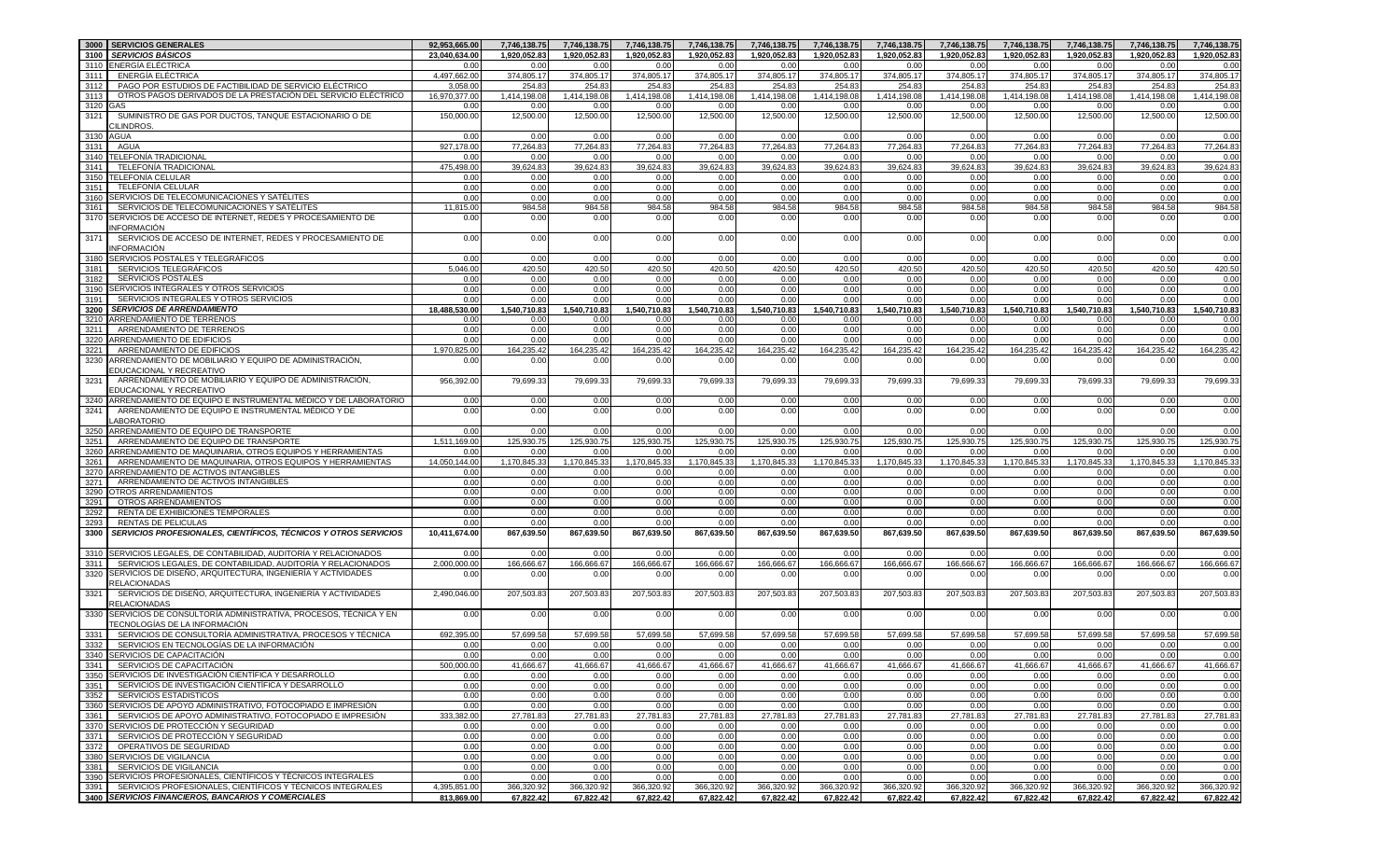| SERVICIOS FINANCIEROS Y BANCARIOS<br>172,926.00<br>14,410.50<br>14,410.50<br>14,410.50<br>14,410.50<br>14,410.50<br>14,410.50<br>14,410.50<br>14,410.50<br>14,410.50<br>14,410.50<br>14,410.50<br>3411<br>SERVICIOS FINANCIEROS DE LA DEUDA PÚBLICA<br>3412<br>0.00<br>0.00<br>0.00<br>0.00<br>0.00<br>0.00<br>0.00<br>0.00<br>0.00<br>0.00<br>0.00<br>0.00<br>3413<br><b>DIFERENCIAS EN CAMBIOS</b><br>0.00<br>0.00<br>0.00<br>0.00<br>0.00<br>0.00<br>0.00<br>0.00<br>0.00<br>0.00<br>0.00<br>0.00<br>3420 SERVICIOS DE COBRANZA, INVESTIGACIÓN CREDITICIA Y SIMILAR<br>0.00<br>0.00<br>0.00<br>0.00<br>0.00<br>0.00<br>0.00<br>0.00<br>0.00<br>0.00<br>0.00<br>0.00<br>3421<br>SERVICIOS DE COBRANZA, INVESTIGACIÓN CREDITICIA Y SIMILAR<br>0.00<br>0.00<br>0.00<br>0.00<br>0.00<br>0.00<br>0.00<br>0.00<br>0.00<br>0.00<br>0.00<br>0.00<br>3430 SERVICIOS DE RECAUDACIÓN, TRASLADO Y CUSTODIA DE VALORES<br>0.00<br>0.00<br>0.00<br>0.00<br>0.00<br>0.00<br>0.00<br>0.00<br>0.00<br>0.00<br>0.00<br>0.00<br>3431<br>SERVICIOS DE RECAUDACIÓN. TRASLADO Y CUSTODIA DE VALORES<br>0.00<br>0.00<br>0.00<br>0.00<br>0.00<br>0.00<br>0.00<br>0.00<br>0.00<br>0.00<br>0.00<br>0.00<br>3440 SEGUROS DE RESPONSABILIDAD PATRIMONIAL Y FIANZAS<br>0.00<br>0.00<br>0.00<br>0.00<br>0.00<br>0.00<br>0.00<br>0.00<br>0.00<br>0.00<br>0.00<br>0.00<br>3441<br>SEGUROS DE RESPONSABILIDAD PATRIMONIAL Y FIANZAS<br>0.00<br>0.00<br>0.00<br>0.00<br>0.00<br>0.00<br>0.00<br>0.00<br>0.00<br>0.00<br>0.00<br>0.00<br><b>SEGURO DE BIENES PATRIMONIALES</b><br>3450<br>0.00<br>0.00<br>0.00<br>0.00<br>0.00<br>0.00<br>0.00<br>0.00<br>0.00<br>0.00<br>0.00<br>0.00<br>SEGURO DE BIENES PATRIMONIALES<br>291,513.00<br>24,292.75<br>24,292.75<br>24,292.75<br>24,292.75<br>24,292.75<br>24,292.75<br>24,292.75<br>24,292.75<br>24,292.75<br>24,292.75<br>24,292.75<br>3451<br>3460 ALMACENAJE, ENVASE Y EMBALAJE<br>0.00<br>0.00<br>0.00<br>0.00<br>0.00<br>0.00<br>0.00<br>0.00<br>0.00<br>0.00<br>0.00<br>0.00<br>3461<br>ALMACENAJE, ENVASE Y EMBALAJE<br>0.00<br>0.00<br>0.00<br>0.00<br>0.00<br>0.00<br>0.00<br>0.00<br>0.00<br>0.00<br>0.00<br>0.00<br>3470 FLETES Y MANIOBRAS<br>0.00<br>0.00<br>0.00<br>0.00<br>0.00<br>0.00<br>0.00<br>0.00<br>0.00<br>0.00<br>0.00<br>0.00<br>3471<br><b>FLETES Y MANIOBRAS</b><br>349.430.00<br>29,119.17<br>29,119.17<br>29,119.17<br>29,119.17<br>29,119.17<br>29,119.17<br>29,119.17<br>29,119.17<br>29,119.17<br>29,119.17<br>29,119.17<br>3490 SERVICIOS FINANCIEROS, BANCARIOS Y COMERCIALES INTEGRALES<br>0.00<br>0.00<br>0.00<br>0.00<br>0.00<br>0.00<br>0.00<br>0.00<br>0.00<br>0.00<br>0.00<br>0.00<br>SERVICIOS FINANCIEROS, BANCARIOS Y COMERCIALES INTEGRALES<br>0.00<br>0.00<br>0.00<br>0.00<br>0.00<br>0.00<br>3491<br>0.00<br>0.00<br>0.00<br>0.00<br>0.00<br>0.00<br>3500 SERVICIOS DE INSTALACIÓN, REPARACIÓN, MANTENIMIENTO Y<br>6.539.235.00<br>544,936.25<br>544,936.25<br>544,936.25<br>544,936.25<br>544,936.25<br>544,936.25<br>544,936.25<br>544,936.25<br>544,936.25<br>544,936.25<br>544,936.25<br><b>CONSERVACIÓN</b><br>3510 CONSERVACIÓN Y MANTENIMIENTO MENOR DE INMUEBLES<br>0.00<br>0.00<br>0.00<br>0.00<br>0.00<br>0.00<br>0.00<br>0.00<br>0.00<br>0.00<br>0.00<br>0.00<br>1,128,358.00<br>94.029.83<br>94.029.83<br>94.029.83<br>94.029.83<br>94.029.83<br>94.029.83<br>94.029.83<br>94.029.83<br>3511<br>CONSERVACIÓN Y MANTENIMIENTO MENOR DE INMUEBLES<br>94.029.83<br>94.029.83<br>94.029.83<br>3520<br>INSTALACIÓN, REPARACIÓN Y MANTENIMIENTO DE MOBILIARIO Y EQUIPO DE<br>0.00<br>0.00<br>0.00<br>0.00<br>0.00<br>0.00<br>0.00<br>0.00<br>0.00<br>0.00<br>0.00<br>0.00<br>ADMINISTRACIÓN, EDUCACIONAL Y RECREATIVO<br>3521<br>INSTALACIÓN, REPARACIÓN Y MANTENIMIENTO DE MOBILIARIO Y EQUIPO<br>583,232.00<br>48,602.67<br>48,602.67<br>48,602.67<br>48,602.67<br>48,602.67<br>48,602.67<br>48,602.67<br>48,602.67<br>48,602.67<br>48,602.67<br>48,602.67<br>DE ADMINISTRACIÓN, EDUCACIONAL Y RECREATIVO<br>3530<br>INSTALACIÓN, REPARACIÓN Y MANTENIMIENTO DE EQUIPO DE CÓMPUTO Y<br>0.00<br>0.00<br>0.00<br>0.00<br>0.00<br>0.00<br>0.00<br>0.00<br>0.00<br>0.00<br>0.00<br>0.00<br>TECNOLOGÍAS DE LA INFORMACIÓN<br>INSTALACIÓN, REPARACIÓN Y MANTENIMIENTO DE EQUIPO DE CÓMPUTO Y<br>80,398.42<br>80,398.42<br>80,398.42<br>80,398.42<br>80,398.42<br>80,398.42<br>80,398.42<br>80,398.42<br>80,398.42<br>80,398.42<br>80,398.42<br>3531<br>964,781.00<br>TECNOLOGÍAS DE LA INFORMACIÓN<br>3540 INSTALACIÓN, REPARACIÓN Y MANTENIMIENTO DE EQUIPO E INSTRUMENTAL<br>0.00<br>0.00<br>0.00<br>0.00<br>0.00<br>0.00<br>0.00<br>0.00<br>0.00<br>0.00<br>0.00<br>0.00<br>MÉDICO Y DE LABORATORIO<br>INSTALACIÓN, REPARACIÓN Y MANTENIMIENTO DE EQUIPO E<br>0.00<br>3541<br>0.00<br>0.00<br>0.00<br>0.00<br>0.00<br>0.00<br>0.00<br>0.00<br>0.00<br>0.00<br>0.00<br>INSTRUMENTAL MÉDICO Y DE LABORATORIO<br>3550 REPARACIÓN Y MANTENIMIENTO DE EQUIPO DE TRANSPORTE<br>0.00<br>0.00<br>0.00<br>0.00<br>0.00<br>0.00<br>0.00<br>0.00<br>0.00<br>0.00<br>0.00<br>0.00<br>REPARACIÓN Y MANTENIMIENTO DE EQUIPO DE TRANSPORTE TERRESTRE<br>3551<br>1,590,100.00<br>132,508.33<br>132,508.33<br>132,508.33<br>132,508.33<br>132,508.33<br>132,508.3<br>132,508.3<br>132,508.33<br>132,508.3<br>132,508.33<br>132,508.33<br>3560 REPARACIÓN Y MANTENIMIENTO DE EQUIPO DE DEFENSA Y SEGURIDAD<br>0.00<br>0.00<br>0.00<br>0.00<br>0.00<br>0.00<br>0.00<br>0.00<br>0.00<br>0.00<br>0.00<br>0.00<br>REPARACIÓN Y MANTENIMIENTO DE EQUIPO DE DEFENSA Y SEGURIDAD<br>0.00<br>0.00<br>3561<br>0.00<br>0.00<br>0.00<br>0.00<br>0.00<br>0.00<br>0.00<br>0.00<br>0.00<br>0.00<br>0.00<br>3570<br>INSTALACIÓN, REPARACIÓN Y MANTENIMIENTO DE MAQUINA, OTROS<br>0.00<br>0.00<br>0.00<br>0.00<br>0.00<br>0.00<br>0.00<br>0.00<br>0.00<br>0.00<br>0.00<br><b>EQUIPOS Y HERRAMIENTAS</b><br>3571<br>INSTALACIÓN, REPARACIÓN Y MANTENIMIENTO DE MAQUINA, OTROS<br>0.00<br>0.00<br>0.00<br>0.00<br>0.00<br>0.00<br>0.00<br>0.00<br>0.00<br>0.00<br>0.00<br>0.00<br><b>EQUIPOS Y HERRAMIENTAS</b><br>3580<br>SERVICIOS DE LIMPIEZA Y MANEJO DE DESECHOS<br>0.00<br>0.00<br>0.00<br>0.00<br>0.00<br>0.00<br>0.00<br>0.00<br>0.00<br>0.00<br>0.00<br>0.00<br>3581<br>SERVICIOS DE LIMPIEZA Y MANEJO DE DESECHOS<br>1,991,920.00<br>165,993.33<br>165,993.33<br>165,993.33<br>165,993.33<br>165,993.33<br>165,993.33<br>165,993.33<br>165,993.33<br>165,993.33<br>165,993.33<br>165,993.33<br>SERVICIOS DE JARDINERÍA Y FUMIGACIÓN<br>3590<br>0.00<br>0.00<br>0.00<br>0.00<br>0.00<br>0.00<br>0.00<br>0.00<br>0.00<br>0.00<br>0.00<br>0.00<br>3591<br>SERVICIOS DE JARDINERÍA Y FUMIGACIÓN<br>280.844.00<br>23,403.67<br>23,403.67<br>23,403.67<br>23,403.67<br>23,403.67<br>23,403.67<br>23,403.67<br>23,403.67<br>23,403.67<br>23,403.67<br>23,403.67<br>429,952.00<br>429,952.00<br>3600 SERVICIOS DE COMUNICACIÓN SOCIAL Y PUBLICIDAD<br>5.159.424.00<br>429,952.00<br>429,952.00<br>429,952.00<br>429,952.00<br>429,952.00<br>429,952.00<br>429,952.00<br>429,952.00<br>429.952.00<br>3610 DIFUSIÓN POR RADIO, TELEVISIÓN Y OTROS MEDIOS DE MENSAJES SOBRE<br>0.00<br>0.00<br>0.00<br>0.00<br>0.00<br>0.00<br>0.00<br>0.00<br>0.00<br>0.00<br>0.00<br>0.00<br>PROGRAMAS Y ACTIVIDADES GUBERNAMENTALES<br>3611<br>DIFUSIÓN POR RADIO, TELEVISIÓN Y OTROS MEDIOS DE MENSAJES SOBRE<br>428,786.75<br>428,786.75<br>428,786.75<br>428,786.75<br>428,786.75<br>428,786.75<br>428,786.75<br>428,786.75<br>428,786.75<br>428,786.75<br>428,786.75<br>5,145,441.00<br>PROGRAMAS Y ACTIVIDADES GUBERNAMENTALES<br>INFORME DE GOBIERNO<br>3612<br>0.00<br>0.00<br>0.00<br>0.00<br>0.00<br>0.00<br>0.00<br>0.00<br>0.00<br>0.00<br>0.00<br>0.00<br>3613<br>SERVICIOS DE IMPRESIÓN Y REPRODUCCIÓN<br>0.00<br>0.00<br>0.00<br>0.00<br>0.00<br>0.00<br>0.00<br>0.00<br>0.00<br>0.00<br>0.00<br>0.00<br>3620<br>DIFUSIÓN POR RADIO, TELEVISIÓN Y OTROS MEDIOS DE MENSAJES<br>0.00<br>0.00<br>0.00<br>0.00<br>0.00<br>0.00<br>0.00<br>0.00<br>0.00<br>0.00<br>0.00<br>0.00<br>COMERCIALES PARA PROMOVER LA VENTA DE BIENES O SERVICIOS<br>DIFUSIÓN POR RADIO, TELEVISIÓN Y OTROS MEDIOS DE MENSAJES<br>0.00<br>0.00<br>0.00<br>0.00<br>0.00<br>0.00<br>0.00<br>0.00<br>0.00<br>0.00<br>3621<br>0.00<br>0.00<br>COMERCIALES PARA PROMOVER LA VENTA DE BIENES O SERVICIOS<br>3630<br>SERVICIOS DE CREATIVIDAD, PREPRODUCCIÓN Y PRODUCCIÓN DE<br>0.00<br>0.00<br>0.00<br>0.00<br>0.00<br>0.00<br>0.00<br>0.00<br>0.00<br>0.00<br>0.00<br>0.00<br>PUBLICIDAD, EXCEPTO INTERNET<br>3631<br>SERVICIOS DE CREATIVIDAD. PREPRODUCCIÓN Y PRODUCCIÓN DE<br>0.00<br>0.00<br>0.00<br>0.00<br>0.00<br>0.00<br>0.00<br>0.00<br>0.00<br>0.00<br>0.00<br>0.00<br>PUBLICIDAD, EXCEPTO INTERNET<br>3640 SERVICIOS DE REVELADO DE FOTOGRAFÍAS<br>0.00<br>0.00<br>0.001<br>0.00<br>0.00<br>0.00<br>0.00<br>0.00<br>0.00<br>0.00<br>0.00<br>0.00<br>3641 SERVICIOS DE REVELADO DE FOTOGRAFÍAS<br>7,893.00<br>657.75<br>657.75<br>657.75<br>657.75<br>657.75<br>657.75<br>657.75<br>657.75<br>657.75<br>657.75<br>657.75<br>3650 SERVICIOS DE LA INDUSTRIA FÍLMICA, DEL SONIDO Y DEL VÍDEO<br>0.00<br>0.00<br>0.00<br>0.00<br>0.00<br>0.00<br>0.00<br>0.00<br>0.00<br>0.00<br>0.00<br>0.00<br>507.50<br>3651 SERVICIOS DE LA INDUSTRIA FÍLMICA, DEL SONIDO Y DEL VÍDEO<br>6,090.00<br>507.50<br>507.50<br>507.50<br>507.50<br>507.50<br>507.50<br>507.50<br>507.50<br>507.50<br>507.50<br>3660 SERVICIO DE CREACIÓN Y DIFUSIÓN DE CONTENIDO EXCLUSIVAMENTE A<br>0.00<br>0.00<br>0.00<br>0.00<br>0.00<br>0.00<br>0.00<br>0.00<br>0.00<br>0.00<br>0.00<br>0.00<br>TRAVÉS DE INTERNET<br>3661<br>SERVICIO DE CREACIÓN Y DIFUSIÓN DE CONTENIDO EXCLUSIVAMENTE A<br>0.00<br>0.00<br>0.00<br>0.00<br>0.00<br>0.00<br>0.00<br>0.00<br>0.00<br>0.00<br>0.00<br>0.00<br>TRAVÉS DE INTERNET<br>3690 OTROS SERVICIOS DE INFORMACIÓN<br>0.00<br>0.00<br>0.00<br>0.00<br>0.00<br>0.00<br>0.00<br>0.00<br>0.00<br>0.00<br>0.00<br>0.00<br>0.00<br>0.00<br>0.00<br>0.00<br>0.00<br>0.00<br>0.00<br>0.00<br>0.00<br>0.00<br>0.00<br>0.00<br>1,357,314.00<br>113,109.50<br>113,109.50<br>113,109.50<br>113,109.50<br>113,109.50<br>113,109.50<br>113,109.50<br>113,109.50<br>113,109.50<br>113,109.50<br>113,109.50<br>3710 PASAJES AÉREOS<br>0.00<br>0.00<br>0.00<br>0.00<br>0.00<br>0.00<br>0.00<br>0.00<br>0.00<br>0.00<br>0.00<br>0.00<br>0.00<br>0.00<br>0.00<br>0.00<br>0.00<br>0.00<br>0.00<br>0.00<br>0.00<br>0.00<br>0.00<br>0.00<br>0.00<br>0.00<br>0.00<br>0.00<br>0.00<br>0.00<br>0.00<br>0.00<br>0.00<br>0.00<br>0.00<br>0.00 | 3410 SERVICIOS FINANCIEROS Y BANCARIOS | 0.00 | 0.00 | 0.00 | 0.00 | 0.00 | 0.00 | 0.00 | 0.00 | 0.00 | 0.00 | 0.00 | 0.00 | 0.00      |
|-------------------------------------------------------------------------------------------------------------------------------------------------------------------------------------------------------------------------------------------------------------------------------------------------------------------------------------------------------------------------------------------------------------------------------------------------------------------------------------------------------------------------------------------------------------------------------------------------------------------------------------------------------------------------------------------------------------------------------------------------------------------------------------------------------------------------------------------------------------------------------------------------------------------------------------------------------------------------------------------------------------------------------------------------------------------------------------------------------------------------------------------------------------------------------------------------------------------------------------------------------------------------------------------------------------------------------------------------------------------------------------------------------------------------------------------------------------------------------------------------------------------------------------------------------------------------------------------------------------------------------------------------------------------------------------------------------------------------------------------------------------------------------------------------------------------------------------------------------------------------------------------------------------------------------------------------------------------------------------------------------------------------------------------------------------------------------------------------------------------------------------------------------------------------------------------------------------------------------------------------------------------------------------------------------------------------------------------------------------------------------------------------------------------------------------------------------------------------------------------------------------------------------------------------------------------------------------------------------------------------------------------------------------------------------------------------------------------------------------------------------------------------------------------------------------------------------------------------------------------------------------------------------------------------------------------------------------------------------------------------------------------------------------------------------------------------------------------------------------------------------------------------------------------------------------------------------------------------------------------------------------------------------------------------------------------------------------------------------------------------------------------------------------------------------------------------------------------------------------------------------------------------------------------------------------------------------------------------------------------------------------------------------------------------------------------------------------------------------------------------------------------------------------------------------------------------------------------------------------------------------------------------------------------------------------------------------------------------------------------------------------------------------------------------------------------------------------------------------------------------------------------------------------------------------------------------------------------------------------------------------------------------------------------------------------------------------------------------------------------------------------------------------------------------------------------------------------------------------------------------------------------------------------------------------------------------------------------------------------------------------------------------------------------------------------------------------------------------------------------------------------------------------------------------------------------------------------------------------------------------------------------------------------------------------------------------------------------------------------------------------------------------------------------------------------------------------------------------------------------------------------------------------------------------------------------------------------------------------------------------------------------------------------------------------------------------------------------------------------------------------------------------------------------------------------------------------------------------------------------------------------------------------------------------------------------------------------------------------------------------------------------------------------------------------------------------------------------------------------------------------------------------------------------------------------------------------------------------------------------------------------------------------------------------------------------------------------------------------------------------------------------------------------------------------------------------------------------------------------------------------------------------------------------------------------------------------------------------------------------------------------------------------------------------------------------------------------------------------------------------------------------------------------------------------------------------------------------------------------------------------------------------------------------------------------------------------------------------------------------------------------------------------------------------------------------------------------------------------------------------------------------------------------------------------------------------------------------------------------------------------------------------------------------------------------------------------------------------------------------------------------------------------------------------------------------------------------------------------------------------------------------------------------------------------------------------------------------------------------------------------------------------------------------------------------------------------------------------------------------------------------------------------------------------------------------------------------------------------------------------------------------------------------------------------------------------------------------------------------------------------------------------------------------------------------------------------------------------------------------------------------------------------------------------------------------------------------------------------------------------------------------------------------------------------------------------------------------------------------------------------------------------------------------------------------------------------------------------------------------------------------------------------------------------------------------------------------------------------------------------------------------------------------------------------------------------------------------------------------------------------------------------------------------------------------------------------------------------------------------------------------------------------------------------------------------------------------------------------------------------------------------------------------------------------------------------------------------------------------------------------------------------------------------------------------------------------------------------------------------------------------------------------------------------------------------------------------------------------------------------------------------------------------------------------------------------------------------------------------------------------------------------------------------------------------------------------------------------------------------------------------------------------------------------------------------------------------------------------------------------------------------------------------------------------------------------------------------------------------------------------------------------------------------------------------------------------------------------------------------------------------------------------------------------------------------------------------------------------------------------------------------------------------------------------------------------------------------------------------------------------------------------------------------------------------------------------------------------------------------------------------------------------------------------------------------------------------------------------------------------------------------------------------------------------------------------------------------------------------------------------------------------------------------------------------------------------------------------------------------------------------------------------------------------------------------------------------------------------------------------------------------------------------|----------------------------------------|------|------|------|------|------|------|------|------|------|------|------|------|-----------|
| 0.00<br>0.00<br>0.00<br>0.00<br>0.00<br>0.00<br>0.00<br>0.00<br>0.00<br>24,292.75<br>0.00<br>0.00<br>0.00<br>29,119.17                                                                                                                                                                                                                                                                                                                                                                                                                                                                                                                                                                                                                                                                                                                                                                                                                                                                                                                                                                                                                                                                                                                                                                                                                                                                                                                                                                                                                                                                                                                                                                                                                                                                                                                                                                                                                                                                                                                                                                                                                                                                                                                                                                                                                                                                                                                                                                                                                                                                                                                                                                                                                                                                                                                                                                                                                                                                                                                                                                                                                                                                                                                                                                                                                                                                                                                                                                                                                                                                                                                                                                                                                                                                                                                                                                                                                                                                                                                                                                                                                                                                                                                                                                                                                                                                                                                                                                                                                                                                                                                                                                                                                                                                                                                                                                                                                                                                                                                                                                                                                                                                                                                                                                                                                                                                                                                                                                                                                                                                                                                                                                                                                                                                                                                                                                                                                                                                                                                                                                                                                                                                                                                                                                                                                                                                                                                                                                                                                                                                                                                                                                                                                                                                                                                                                                                                                                                                                                                                                                                                                                                                                                                                                                                                                                                                                                                                                                                                                                                                                                                                                                                                                                                                                                                                                                                                                                                                                                                                                                                                                                                                                                                                                                                                                                                                                                                                                                                                                                                                                                                                                                                                                                                                                                                                                                                                                                                                                                                                                                                                                                                                                                                                                                                                                                                                                                                                                                                                                                                                                                                                                                                                                                                                                                                                                                                                                                                                                                                                                                                                                                                                                                                                                                                                                                                                                                                                                                                                              |                                        |      |      |      |      |      |      |      |      |      |      |      |      | 14,410.50 |
|                                                                                                                                                                                                                                                                                                                                                                                                                                                                                                                                                                                                                                                                                                                                                                                                                                                                                                                                                                                                                                                                                                                                                                                                                                                                                                                                                                                                                                                                                                                                                                                                                                                                                                                                                                                                                                                                                                                                                                                                                                                                                                                                                                                                                                                                                                                                                                                                                                                                                                                                                                                                                                                                                                                                                                                                                                                                                                                                                                                                                                                                                                                                                                                                                                                                                                                                                                                                                                                                                                                                                                                                                                                                                                                                                                                                                                                                                                                                                                                                                                                                                                                                                                                                                                                                                                                                                                                                                                                                                                                                                                                                                                                                                                                                                                                                                                                                                                                                                                                                                                                                                                                                                                                                                                                                                                                                                                                                                                                                                                                                                                                                                                                                                                                                                                                                                                                                                                                                                                                                                                                                                                                                                                                                                                                                                                                                                                                                                                                                                                                                                                                                                                                                                                                                                                                                                                                                                                                                                                                                                                                                                                                                                                                                                                                                                                                                                                                                                                                                                                                                                                                                                                                                                                                                                                                                                                                                                                                                                                                                                                                                                                                                                                                                                                                                                                                                                                                                                                                                                                                                                                                                                                                                                                                                                                                                                                                                                                                                                                                                                                                                                                                                                                                                                                                                                                                                                                                                                                                                                                                                                                                                                                                                                                                                                                                                                                                                                                                                                                                                                                                                                                                                                                                                                                                                                                                                                                                                                                                                                                                                     |                                        |      |      |      |      |      |      |      |      |      |      |      |      |           |
|                                                                                                                                                                                                                                                                                                                                                                                                                                                                                                                                                                                                                                                                                                                                                                                                                                                                                                                                                                                                                                                                                                                                                                                                                                                                                                                                                                                                                                                                                                                                                                                                                                                                                                                                                                                                                                                                                                                                                                                                                                                                                                                                                                                                                                                                                                                                                                                                                                                                                                                                                                                                                                                                                                                                                                                                                                                                                                                                                                                                                                                                                                                                                                                                                                                                                                                                                                                                                                                                                                                                                                                                                                                                                                                                                                                                                                                                                                                                                                                                                                                                                                                                                                                                                                                                                                                                                                                                                                                                                                                                                                                                                                                                                                                                                                                                                                                                                                                                                                                                                                                                                                                                                                                                                                                                                                                                                                                                                                                                                                                                                                                                                                                                                                                                                                                                                                                                                                                                                                                                                                                                                                                                                                                                                                                                                                                                                                                                                                                                                                                                                                                                                                                                                                                                                                                                                                                                                                                                                                                                                                                                                                                                                                                                                                                                                                                                                                                                                                                                                                                                                                                                                                                                                                                                                                                                                                                                                                                                                                                                                                                                                                                                                                                                                                                                                                                                                                                                                                                                                                                                                                                                                                                                                                                                                                                                                                                                                                                                                                                                                                                                                                                                                                                                                                                                                                                                                                                                                                                                                                                                                                                                                                                                                                                                                                                                                                                                                                                                                                                                                                                                                                                                                                                                                                                                                                                                                                                                                                                                                                                                     |                                        |      |      |      |      |      |      |      |      |      |      |      |      |           |
|                                                                                                                                                                                                                                                                                                                                                                                                                                                                                                                                                                                                                                                                                                                                                                                                                                                                                                                                                                                                                                                                                                                                                                                                                                                                                                                                                                                                                                                                                                                                                                                                                                                                                                                                                                                                                                                                                                                                                                                                                                                                                                                                                                                                                                                                                                                                                                                                                                                                                                                                                                                                                                                                                                                                                                                                                                                                                                                                                                                                                                                                                                                                                                                                                                                                                                                                                                                                                                                                                                                                                                                                                                                                                                                                                                                                                                                                                                                                                                                                                                                                                                                                                                                                                                                                                                                                                                                                                                                                                                                                                                                                                                                                                                                                                                                                                                                                                                                                                                                                                                                                                                                                                                                                                                                                                                                                                                                                                                                                                                                                                                                                                                                                                                                                                                                                                                                                                                                                                                                                                                                                                                                                                                                                                                                                                                                                                                                                                                                                                                                                                                                                                                                                                                                                                                                                                                                                                                                                                                                                                                                                                                                                                                                                                                                                                                                                                                                                                                                                                                                                                                                                                                                                                                                                                                                                                                                                                                                                                                                                                                                                                                                                                                                                                                                                                                                                                                                                                                                                                                                                                                                                                                                                                                                                                                                                                                                                                                                                                                                                                                                                                                                                                                                                                                                                                                                                                                                                                                                                                                                                                                                                                                                                                                                                                                                                                                                                                                                                                                                                                                                                                                                                                                                                                                                                                                                                                                                                                                                                                                                                     |                                        |      |      |      |      |      |      |      |      |      |      |      |      |           |
|                                                                                                                                                                                                                                                                                                                                                                                                                                                                                                                                                                                                                                                                                                                                                                                                                                                                                                                                                                                                                                                                                                                                                                                                                                                                                                                                                                                                                                                                                                                                                                                                                                                                                                                                                                                                                                                                                                                                                                                                                                                                                                                                                                                                                                                                                                                                                                                                                                                                                                                                                                                                                                                                                                                                                                                                                                                                                                                                                                                                                                                                                                                                                                                                                                                                                                                                                                                                                                                                                                                                                                                                                                                                                                                                                                                                                                                                                                                                                                                                                                                                                                                                                                                                                                                                                                                                                                                                                                                                                                                                                                                                                                                                                                                                                                                                                                                                                                                                                                                                                                                                                                                                                                                                                                                                                                                                                                                                                                                                                                                                                                                                                                                                                                                                                                                                                                                                                                                                                                                                                                                                                                                                                                                                                                                                                                                                                                                                                                                                                                                                                                                                                                                                                                                                                                                                                                                                                                                                                                                                                                                                                                                                                                                                                                                                                                                                                                                                                                                                                                                                                                                                                                                                                                                                                                                                                                                                                                                                                                                                                                                                                                                                                                                                                                                                                                                                                                                                                                                                                                                                                                                                                                                                                                                                                                                                                                                                                                                                                                                                                                                                                                                                                                                                                                                                                                                                                                                                                                                                                                                                                                                                                                                                                                                                                                                                                                                                                                                                                                                                                                                                                                                                                                                                                                                                                                                                                                                                                                                                                                                                     |                                        |      |      |      |      |      |      |      |      |      |      |      |      |           |
|                                                                                                                                                                                                                                                                                                                                                                                                                                                                                                                                                                                                                                                                                                                                                                                                                                                                                                                                                                                                                                                                                                                                                                                                                                                                                                                                                                                                                                                                                                                                                                                                                                                                                                                                                                                                                                                                                                                                                                                                                                                                                                                                                                                                                                                                                                                                                                                                                                                                                                                                                                                                                                                                                                                                                                                                                                                                                                                                                                                                                                                                                                                                                                                                                                                                                                                                                                                                                                                                                                                                                                                                                                                                                                                                                                                                                                                                                                                                                                                                                                                                                                                                                                                                                                                                                                                                                                                                                                                                                                                                                                                                                                                                                                                                                                                                                                                                                                                                                                                                                                                                                                                                                                                                                                                                                                                                                                                                                                                                                                                                                                                                                                                                                                                                                                                                                                                                                                                                                                                                                                                                                                                                                                                                                                                                                                                                                                                                                                                                                                                                                                                                                                                                                                                                                                                                                                                                                                                                                                                                                                                                                                                                                                                                                                                                                                                                                                                                                                                                                                                                                                                                                                                                                                                                                                                                                                                                                                                                                                                                                                                                                                                                                                                                                                                                                                                                                                                                                                                                                                                                                                                                                                                                                                                                                                                                                                                                                                                                                                                                                                                                                                                                                                                                                                                                                                                                                                                                                                                                                                                                                                                                                                                                                                                                                                                                                                                                                                                                                                                                                                                                                                                                                                                                                                                                                                                                                                                                                                                                                                                                     |                                        |      |      |      |      |      |      |      |      |      |      |      |      |           |
|                                                                                                                                                                                                                                                                                                                                                                                                                                                                                                                                                                                                                                                                                                                                                                                                                                                                                                                                                                                                                                                                                                                                                                                                                                                                                                                                                                                                                                                                                                                                                                                                                                                                                                                                                                                                                                                                                                                                                                                                                                                                                                                                                                                                                                                                                                                                                                                                                                                                                                                                                                                                                                                                                                                                                                                                                                                                                                                                                                                                                                                                                                                                                                                                                                                                                                                                                                                                                                                                                                                                                                                                                                                                                                                                                                                                                                                                                                                                                                                                                                                                                                                                                                                                                                                                                                                                                                                                                                                                                                                                                                                                                                                                                                                                                                                                                                                                                                                                                                                                                                                                                                                                                                                                                                                                                                                                                                                                                                                                                                                                                                                                                                                                                                                                                                                                                                                                                                                                                                                                                                                                                                                                                                                                                                                                                                                                                                                                                                                                                                                                                                                                                                                                                                                                                                                                                                                                                                                                                                                                                                                                                                                                                                                                                                                                                                                                                                                                                                                                                                                                                                                                                                                                                                                                                                                                                                                                                                                                                                                                                                                                                                                                                                                                                                                                                                                                                                                                                                                                                                                                                                                                                                                                                                                                                                                                                                                                                                                                                                                                                                                                                                                                                                                                                                                                                                                                                                                                                                                                                                                                                                                                                                                                                                                                                                                                                                                                                                                                                                                                                                                                                                                                                                                                                                                                                                                                                                                                                                                                                                                                     |                                        |      |      |      |      |      |      |      |      |      |      |      |      |           |
|                                                                                                                                                                                                                                                                                                                                                                                                                                                                                                                                                                                                                                                                                                                                                                                                                                                                                                                                                                                                                                                                                                                                                                                                                                                                                                                                                                                                                                                                                                                                                                                                                                                                                                                                                                                                                                                                                                                                                                                                                                                                                                                                                                                                                                                                                                                                                                                                                                                                                                                                                                                                                                                                                                                                                                                                                                                                                                                                                                                                                                                                                                                                                                                                                                                                                                                                                                                                                                                                                                                                                                                                                                                                                                                                                                                                                                                                                                                                                                                                                                                                                                                                                                                                                                                                                                                                                                                                                                                                                                                                                                                                                                                                                                                                                                                                                                                                                                                                                                                                                                                                                                                                                                                                                                                                                                                                                                                                                                                                                                                                                                                                                                                                                                                                                                                                                                                                                                                                                                                                                                                                                                                                                                                                                                                                                                                                                                                                                                                                                                                                                                                                                                                                                                                                                                                                                                                                                                                                                                                                                                                                                                                                                                                                                                                                                                                                                                                                                                                                                                                                                                                                                                                                                                                                                                                                                                                                                                                                                                                                                                                                                                                                                                                                                                                                                                                                                                                                                                                                                                                                                                                                                                                                                                                                                                                                                                                                                                                                                                                                                                                                                                                                                                                                                                                                                                                                                                                                                                                                                                                                                                                                                                                                                                                                                                                                                                                                                                                                                                                                                                                                                                                                                                                                                                                                                                                                                                                                                                                                                                                                     |                                        |      |      |      |      |      |      |      |      |      |      |      |      |           |
|                                                                                                                                                                                                                                                                                                                                                                                                                                                                                                                                                                                                                                                                                                                                                                                                                                                                                                                                                                                                                                                                                                                                                                                                                                                                                                                                                                                                                                                                                                                                                                                                                                                                                                                                                                                                                                                                                                                                                                                                                                                                                                                                                                                                                                                                                                                                                                                                                                                                                                                                                                                                                                                                                                                                                                                                                                                                                                                                                                                                                                                                                                                                                                                                                                                                                                                                                                                                                                                                                                                                                                                                                                                                                                                                                                                                                                                                                                                                                                                                                                                                                                                                                                                                                                                                                                                                                                                                                                                                                                                                                                                                                                                                                                                                                                                                                                                                                                                                                                                                                                                                                                                                                                                                                                                                                                                                                                                                                                                                                                                                                                                                                                                                                                                                                                                                                                                                                                                                                                                                                                                                                                                                                                                                                                                                                                                                                                                                                                                                                                                                                                                                                                                                                                                                                                                                                                                                                                                                                                                                                                                                                                                                                                                                                                                                                                                                                                                                                                                                                                                                                                                                                                                                                                                                                                                                                                                                                                                                                                                                                                                                                                                                                                                                                                                                                                                                                                                                                                                                                                                                                                                                                                                                                                                                                                                                                                                                                                                                                                                                                                                                                                                                                                                                                                                                                                                                                                                                                                                                                                                                                                                                                                                                                                                                                                                                                                                                                                                                                                                                                                                                                                                                                                                                                                                                                                                                                                                                                                                                                                                                     |                                        |      |      |      |      |      |      |      |      |      |      |      |      |           |
|                                                                                                                                                                                                                                                                                                                                                                                                                                                                                                                                                                                                                                                                                                                                                                                                                                                                                                                                                                                                                                                                                                                                                                                                                                                                                                                                                                                                                                                                                                                                                                                                                                                                                                                                                                                                                                                                                                                                                                                                                                                                                                                                                                                                                                                                                                                                                                                                                                                                                                                                                                                                                                                                                                                                                                                                                                                                                                                                                                                                                                                                                                                                                                                                                                                                                                                                                                                                                                                                                                                                                                                                                                                                                                                                                                                                                                                                                                                                                                                                                                                                                                                                                                                                                                                                                                                                                                                                                                                                                                                                                                                                                                                                                                                                                                                                                                                                                                                                                                                                                                                                                                                                                                                                                                                                                                                                                                                                                                                                                                                                                                                                                                                                                                                                                                                                                                                                                                                                                                                                                                                                                                                                                                                                                                                                                                                                                                                                                                                                                                                                                                                                                                                                                                                                                                                                                                                                                                                                                                                                                                                                                                                                                                                                                                                                                                                                                                                                                                                                                                                                                                                                                                                                                                                                                                                                                                                                                                                                                                                                                                                                                                                                                                                                                                                                                                                                                                                                                                                                                                                                                                                                                                                                                                                                                                                                                                                                                                                                                                                                                                                                                                                                                                                                                                                                                                                                                                                                                                                                                                                                                                                                                                                                                                                                                                                                                                                                                                                                                                                                                                                                                                                                                                                                                                                                                                                                                                                                                                                                                                                                     |                                        |      |      |      |      |      |      |      |      |      |      |      |      |           |
|                                                                                                                                                                                                                                                                                                                                                                                                                                                                                                                                                                                                                                                                                                                                                                                                                                                                                                                                                                                                                                                                                                                                                                                                                                                                                                                                                                                                                                                                                                                                                                                                                                                                                                                                                                                                                                                                                                                                                                                                                                                                                                                                                                                                                                                                                                                                                                                                                                                                                                                                                                                                                                                                                                                                                                                                                                                                                                                                                                                                                                                                                                                                                                                                                                                                                                                                                                                                                                                                                                                                                                                                                                                                                                                                                                                                                                                                                                                                                                                                                                                                                                                                                                                                                                                                                                                                                                                                                                                                                                                                                                                                                                                                                                                                                                                                                                                                                                                                                                                                                                                                                                                                                                                                                                                                                                                                                                                                                                                                                                                                                                                                                                                                                                                                                                                                                                                                                                                                                                                                                                                                                                                                                                                                                                                                                                                                                                                                                                                                                                                                                                                                                                                                                                                                                                                                                                                                                                                                                                                                                                                                                                                                                                                                                                                                                                                                                                                                                                                                                                                                                                                                                                                                                                                                                                                                                                                                                                                                                                                                                                                                                                                                                                                                                                                                                                                                                                                                                                                                                                                                                                                                                                                                                                                                                                                                                                                                                                                                                                                                                                                                                                                                                                                                                                                                                                                                                                                                                                                                                                                                                                                                                                                                                                                                                                                                                                                                                                                                                                                                                                                                                                                                                                                                                                                                                                                                                                                                                                                                                                                                     |                                        |      |      |      |      |      |      |      |      |      |      |      |      |           |
|                                                                                                                                                                                                                                                                                                                                                                                                                                                                                                                                                                                                                                                                                                                                                                                                                                                                                                                                                                                                                                                                                                                                                                                                                                                                                                                                                                                                                                                                                                                                                                                                                                                                                                                                                                                                                                                                                                                                                                                                                                                                                                                                                                                                                                                                                                                                                                                                                                                                                                                                                                                                                                                                                                                                                                                                                                                                                                                                                                                                                                                                                                                                                                                                                                                                                                                                                                                                                                                                                                                                                                                                                                                                                                                                                                                                                                                                                                                                                                                                                                                                                                                                                                                                                                                                                                                                                                                                                                                                                                                                                                                                                                                                                                                                                                                                                                                                                                                                                                                                                                                                                                                                                                                                                                                                                                                                                                                                                                                                                                                                                                                                                                                                                                                                                                                                                                                                                                                                                                                                                                                                                                                                                                                                                                                                                                                                                                                                                                                                                                                                                                                                                                                                                                                                                                                                                                                                                                                                                                                                                                                                                                                                                                                                                                                                                                                                                                                                                                                                                                                                                                                                                                                                                                                                                                                                                                                                                                                                                                                                                                                                                                                                                                                                                                                                                                                                                                                                                                                                                                                                                                                                                                                                                                                                                                                                                                                                                                                                                                                                                                                                                                                                                                                                                                                                                                                                                                                                                                                                                                                                                                                                                                                                                                                                                                                                                                                                                                                                                                                                                                                                                                                                                                                                                                                                                                                                                                                                                                                                                                                                     |                                        |      |      |      |      |      |      |      |      |      |      |      |      |           |
|                                                                                                                                                                                                                                                                                                                                                                                                                                                                                                                                                                                                                                                                                                                                                                                                                                                                                                                                                                                                                                                                                                                                                                                                                                                                                                                                                                                                                                                                                                                                                                                                                                                                                                                                                                                                                                                                                                                                                                                                                                                                                                                                                                                                                                                                                                                                                                                                                                                                                                                                                                                                                                                                                                                                                                                                                                                                                                                                                                                                                                                                                                                                                                                                                                                                                                                                                                                                                                                                                                                                                                                                                                                                                                                                                                                                                                                                                                                                                                                                                                                                                                                                                                                                                                                                                                                                                                                                                                                                                                                                                                                                                                                                                                                                                                                                                                                                                                                                                                                                                                                                                                                                                                                                                                                                                                                                                                                                                                                                                                                                                                                                                                                                                                                                                                                                                                                                                                                                                                                                                                                                                                                                                                                                                                                                                                                                                                                                                                                                                                                                                                                                                                                                                                                                                                                                                                                                                                                                                                                                                                                                                                                                                                                                                                                                                                                                                                                                                                                                                                                                                                                                                                                                                                                                                                                                                                                                                                                                                                                                                                                                                                                                                                                                                                                                                                                                                                                                                                                                                                                                                                                                                                                                                                                                                                                                                                                                                                                                                                                                                                                                                                                                                                                                                                                                                                                                                                                                                                                                                                                                                                                                                                                                                                                                                                                                                                                                                                                                                                                                                                                                                                                                                                                                                                                                                                                                                                                                                                                                                                                                     |                                        |      |      |      |      |      |      |      |      |      |      |      |      |           |
|                                                                                                                                                                                                                                                                                                                                                                                                                                                                                                                                                                                                                                                                                                                                                                                                                                                                                                                                                                                                                                                                                                                                                                                                                                                                                                                                                                                                                                                                                                                                                                                                                                                                                                                                                                                                                                                                                                                                                                                                                                                                                                                                                                                                                                                                                                                                                                                                                                                                                                                                                                                                                                                                                                                                                                                                                                                                                                                                                                                                                                                                                                                                                                                                                                                                                                                                                                                                                                                                                                                                                                                                                                                                                                                                                                                                                                                                                                                                                                                                                                                                                                                                                                                                                                                                                                                                                                                                                                                                                                                                                                                                                                                                                                                                                                                                                                                                                                                                                                                                                                                                                                                                                                                                                                                                                                                                                                                                                                                                                                                                                                                                                                                                                                                                                                                                                                                                                                                                                                                                                                                                                                                                                                                                                                                                                                                                                                                                                                                                                                                                                                                                                                                                                                                                                                                                                                                                                                                                                                                                                                                                                                                                                                                                                                                                                                                                                                                                                                                                                                                                                                                                                                                                                                                                                                                                                                                                                                                                                                                                                                                                                                                                                                                                                                                                                                                                                                                                                                                                                                                                                                                                                                                                                                                                                                                                                                                                                                                                                                                                                                                                                                                                                                                                                                                                                                                                                                                                                                                                                                                                                                                                                                                                                                                                                                                                                                                                                                                                                                                                                                                                                                                                                                                                                                                                                                                                                                                                                                                                                                                                     |                                        |      |      |      |      |      |      |      |      |      |      |      |      |           |
| 0.00<br>0.00<br>544,936.25<br>0.00<br>94,029.83<br>0.00<br>48,602.67<br>0.00<br>80,398.42<br>0.00<br>0.00<br>0.00<br>132,508.33<br>0.00<br>0.00<br>0.00<br>0.00<br>0.00<br>165,993.33<br>0.00<br>23,403.67<br>429,952.00<br>0.00<br>428,786.75<br>0.00<br>0.00<br>0.00<br>0.00<br>0.00<br>0.00<br>0.00<br>657.75<br>0.00<br>507.50<br>0.00<br>0.00<br>0.00<br>0.00<br>113,109.50<br>0.00<br>0.00<br>0.00                                                                                                                                                                                                                                                                                                                                                                                                                                                                                                                                                                                                                                                                                                                                                                                                                                                                                                                                                                                                                                                                                                                                                                                                                                                                                                                                                                                                                                                                                                                                                                                                                                                                                                                                                                                                                                                                                                                                                                                                                                                                                                                                                                                                                                                                                                                                                                                                                                                                                                                                                                                                                                                                                                                                                                                                                                                                                                                                                                                                                                                                                                                                                                                                                                                                                                                                                                                                                                                                                                                                                                                                                                                                                                                                                                                                                                                                                                                                                                                                                                                                                                                                                                                                                                                                                                                                                                                                                                                                                                                                                                                                                                                                                                                                                                                                                                                                                                                                                                                                                                                                                                                                                                                                                                                                                                                                                                                                                                                                                                                                                                                                                                                                                                                                                                                                                                                                                                                                                                                                                                                                                                                                                                                                                                                                                                                                                                                                                                                                                                                                                                                                                                                                                                                                                                                                                                                                                                                                                                                                                                                                                                                                                                                                                                                                                                                                                                                                                                                                                                                                                                                                                                                                                                                                                                                                                                                                                                                                                                                                                                                                                                                                                                                                                                                                                                                                                                                                                                                                                                                                                                                                                                                                                                                                                                                                                                                                                                                                                                                                                                                                                                                                                                                                                                                                                                                                                                                                                                                                                                                                                                                                                                                                                                                                                                                                                                                                                                                                                                                                                                                                                                                            |                                        |      |      |      |      |      |      |      |      |      |      |      |      |           |
|                                                                                                                                                                                                                                                                                                                                                                                                                                                                                                                                                                                                                                                                                                                                                                                                                                                                                                                                                                                                                                                                                                                                                                                                                                                                                                                                                                                                                                                                                                                                                                                                                                                                                                                                                                                                                                                                                                                                                                                                                                                                                                                                                                                                                                                                                                                                                                                                                                                                                                                                                                                                                                                                                                                                                                                                                                                                                                                                                                                                                                                                                                                                                                                                                                                                                                                                                                                                                                                                                                                                                                                                                                                                                                                                                                                                                                                                                                                                                                                                                                                                                                                                                                                                                                                                                                                                                                                                                                                                                                                                                                                                                                                                                                                                                                                                                                                                                                                                                                                                                                                                                                                                                                                                                                                                                                                                                                                                                                                                                                                                                                                                                                                                                                                                                                                                                                                                                                                                                                                                                                                                                                                                                                                                                                                                                                                                                                                                                                                                                                                                                                                                                                                                                                                                                                                                                                                                                                                                                                                                                                                                                                                                                                                                                                                                                                                                                                                                                                                                                                                                                                                                                                                                                                                                                                                                                                                                                                                                                                                                                                                                                                                                                                                                                                                                                                                                                                                                                                                                                                                                                                                                                                                                                                                                                                                                                                                                                                                                                                                                                                                                                                                                                                                                                                                                                                                                                                                                                                                                                                                                                                                                                                                                                                                                                                                                                                                                                                                                                                                                                                                                                                                                                                                                                                                                                                                                                                                                                                                                                                                                     |                                        |      |      |      |      |      |      |      |      |      |      |      |      |           |
|                                                                                                                                                                                                                                                                                                                                                                                                                                                                                                                                                                                                                                                                                                                                                                                                                                                                                                                                                                                                                                                                                                                                                                                                                                                                                                                                                                                                                                                                                                                                                                                                                                                                                                                                                                                                                                                                                                                                                                                                                                                                                                                                                                                                                                                                                                                                                                                                                                                                                                                                                                                                                                                                                                                                                                                                                                                                                                                                                                                                                                                                                                                                                                                                                                                                                                                                                                                                                                                                                                                                                                                                                                                                                                                                                                                                                                                                                                                                                                                                                                                                                                                                                                                                                                                                                                                                                                                                                                                                                                                                                                                                                                                                                                                                                                                                                                                                                                                                                                                                                                                                                                                                                                                                                                                                                                                                                                                                                                                                                                                                                                                                                                                                                                                                                                                                                                                                                                                                                                                                                                                                                                                                                                                                                                                                                                                                                                                                                                                                                                                                                                                                                                                                                                                                                                                                                                                                                                                                                                                                                                                                                                                                                                                                                                                                                                                                                                                                                                                                                                                                                                                                                                                                                                                                                                                                                                                                                                                                                                                                                                                                                                                                                                                                                                                                                                                                                                                                                                                                                                                                                                                                                                                                                                                                                                                                                                                                                                                                                                                                                                                                                                                                                                                                                                                                                                                                                                                                                                                                                                                                                                                                                                                                                                                                                                                                                                                                                                                                                                                                                                                                                                                                                                                                                                                                                                                                                                                                                                                                                                                                     |                                        |      |      |      |      |      |      |      |      |      |      |      |      |           |
|                                                                                                                                                                                                                                                                                                                                                                                                                                                                                                                                                                                                                                                                                                                                                                                                                                                                                                                                                                                                                                                                                                                                                                                                                                                                                                                                                                                                                                                                                                                                                                                                                                                                                                                                                                                                                                                                                                                                                                                                                                                                                                                                                                                                                                                                                                                                                                                                                                                                                                                                                                                                                                                                                                                                                                                                                                                                                                                                                                                                                                                                                                                                                                                                                                                                                                                                                                                                                                                                                                                                                                                                                                                                                                                                                                                                                                                                                                                                                                                                                                                                                                                                                                                                                                                                                                                                                                                                                                                                                                                                                                                                                                                                                                                                                                                                                                                                                                                                                                                                                                                                                                                                                                                                                                                                                                                                                                                                                                                                                                                                                                                                                                                                                                                                                                                                                                                                                                                                                                                                                                                                                                                                                                                                                                                                                                                                                                                                                                                                                                                                                                                                                                                                                                                                                                                                                                                                                                                                                                                                                                                                                                                                                                                                                                                                                                                                                                                                                                                                                                                                                                                                                                                                                                                                                                                                                                                                                                                                                                                                                                                                                                                                                                                                                                                                                                                                                                                                                                                                                                                                                                                                                                                                                                                                                                                                                                                                                                                                                                                                                                                                                                                                                                                                                                                                                                                                                                                                                                                                                                                                                                                                                                                                                                                                                                                                                                                                                                                                                                                                                                                                                                                                                                                                                                                                                                                                                                                                                                                                                                                                     |                                        |      |      |      |      |      |      |      |      |      |      |      |      |           |
|                                                                                                                                                                                                                                                                                                                                                                                                                                                                                                                                                                                                                                                                                                                                                                                                                                                                                                                                                                                                                                                                                                                                                                                                                                                                                                                                                                                                                                                                                                                                                                                                                                                                                                                                                                                                                                                                                                                                                                                                                                                                                                                                                                                                                                                                                                                                                                                                                                                                                                                                                                                                                                                                                                                                                                                                                                                                                                                                                                                                                                                                                                                                                                                                                                                                                                                                                                                                                                                                                                                                                                                                                                                                                                                                                                                                                                                                                                                                                                                                                                                                                                                                                                                                                                                                                                                                                                                                                                                                                                                                                                                                                                                                                                                                                                                                                                                                                                                                                                                                                                                                                                                                                                                                                                                                                                                                                                                                                                                                                                                                                                                                                                                                                                                                                                                                                                                                                                                                                                                                                                                                                                                                                                                                                                                                                                                                                                                                                                                                                                                                                                                                                                                                                                                                                                                                                                                                                                                                                                                                                                                                                                                                                                                                                                                                                                                                                                                                                                                                                                                                                                                                                                                                                                                                                                                                                                                                                                                                                                                                                                                                                                                                                                                                                                                                                                                                                                                                                                                                                                                                                                                                                                                                                                                                                                                                                                                                                                                                                                                                                                                                                                                                                                                                                                                                                                                                                                                                                                                                                                                                                                                                                                                                                                                                                                                                                                                                                                                                                                                                                                                                                                                                                                                                                                                                                                                                                                                                                                                                                                                                     |                                        |      |      |      |      |      |      |      |      |      |      |      |      |           |
|                                                                                                                                                                                                                                                                                                                                                                                                                                                                                                                                                                                                                                                                                                                                                                                                                                                                                                                                                                                                                                                                                                                                                                                                                                                                                                                                                                                                                                                                                                                                                                                                                                                                                                                                                                                                                                                                                                                                                                                                                                                                                                                                                                                                                                                                                                                                                                                                                                                                                                                                                                                                                                                                                                                                                                                                                                                                                                                                                                                                                                                                                                                                                                                                                                                                                                                                                                                                                                                                                                                                                                                                                                                                                                                                                                                                                                                                                                                                                                                                                                                                                                                                                                                                                                                                                                                                                                                                                                                                                                                                                                                                                                                                                                                                                                                                                                                                                                                                                                                                                                                                                                                                                                                                                                                                                                                                                                                                                                                                                                                                                                                                                                                                                                                                                                                                                                                                                                                                                                                                                                                                                                                                                                                                                                                                                                                                                                                                                                                                                                                                                                                                                                                                                                                                                                                                                                                                                                                                                                                                                                                                                                                                                                                                                                                                                                                                                                                                                                                                                                                                                                                                                                                                                                                                                                                                                                                                                                                                                                                                                                                                                                                                                                                                                                                                                                                                                                                                                                                                                                                                                                                                                                                                                                                                                                                                                                                                                                                                                                                                                                                                                                                                                                                                                                                                                                                                                                                                                                                                                                                                                                                                                                                                                                                                                                                                                                                                                                                                                                                                                                                                                                                                                                                                                                                                                                                                                                                                                                                                                                                                     |                                        |      |      |      |      |      |      |      |      |      |      |      |      |           |
|                                                                                                                                                                                                                                                                                                                                                                                                                                                                                                                                                                                                                                                                                                                                                                                                                                                                                                                                                                                                                                                                                                                                                                                                                                                                                                                                                                                                                                                                                                                                                                                                                                                                                                                                                                                                                                                                                                                                                                                                                                                                                                                                                                                                                                                                                                                                                                                                                                                                                                                                                                                                                                                                                                                                                                                                                                                                                                                                                                                                                                                                                                                                                                                                                                                                                                                                                                                                                                                                                                                                                                                                                                                                                                                                                                                                                                                                                                                                                                                                                                                                                                                                                                                                                                                                                                                                                                                                                                                                                                                                                                                                                                                                                                                                                                                                                                                                                                                                                                                                                                                                                                                                                                                                                                                                                                                                                                                                                                                                                                                                                                                                                                                                                                                                                                                                                                                                                                                                                                                                                                                                                                                                                                                                                                                                                                                                                                                                                                                                                                                                                                                                                                                                                                                                                                                                                                                                                                                                                                                                                                                                                                                                                                                                                                                                                                                                                                                                                                                                                                                                                                                                                                                                                                                                                                                                                                                                                                                                                                                                                                                                                                                                                                                                                                                                                                                                                                                                                                                                                                                                                                                                                                                                                                                                                                                                                                                                                                                                                                                                                                                                                                                                                                                                                                                                                                                                                                                                                                                                                                                                                                                                                                                                                                                                                                                                                                                                                                                                                                                                                                                                                                                                                                                                                                                                                                                                                                                                                                                                                                                                     |                                        |      |      |      |      |      |      |      |      |      |      |      |      |           |
|                                                                                                                                                                                                                                                                                                                                                                                                                                                                                                                                                                                                                                                                                                                                                                                                                                                                                                                                                                                                                                                                                                                                                                                                                                                                                                                                                                                                                                                                                                                                                                                                                                                                                                                                                                                                                                                                                                                                                                                                                                                                                                                                                                                                                                                                                                                                                                                                                                                                                                                                                                                                                                                                                                                                                                                                                                                                                                                                                                                                                                                                                                                                                                                                                                                                                                                                                                                                                                                                                                                                                                                                                                                                                                                                                                                                                                                                                                                                                                                                                                                                                                                                                                                                                                                                                                                                                                                                                                                                                                                                                                                                                                                                                                                                                                                                                                                                                                                                                                                                                                                                                                                                                                                                                                                                                                                                                                                                                                                                                                                                                                                                                                                                                                                                                                                                                                                                                                                                                                                                                                                                                                                                                                                                                                                                                                                                                                                                                                                                                                                                                                                                                                                                                                                                                                                                                                                                                                                                                                                                                                                                                                                                                                                                                                                                                                                                                                                                                                                                                                                                                                                                                                                                                                                                                                                                                                                                                                                                                                                                                                                                                                                                                                                                                                                                                                                                                                                                                                                                                                                                                                                                                                                                                                                                                                                                                                                                                                                                                                                                                                                                                                                                                                                                                                                                                                                                                                                                                                                                                                                                                                                                                                                                                                                                                                                                                                                                                                                                                                                                                                                                                                                                                                                                                                                                                                                                                                                                                                                                                                                                     |                                        |      |      |      |      |      |      |      |      |      |      |      |      |           |
|                                                                                                                                                                                                                                                                                                                                                                                                                                                                                                                                                                                                                                                                                                                                                                                                                                                                                                                                                                                                                                                                                                                                                                                                                                                                                                                                                                                                                                                                                                                                                                                                                                                                                                                                                                                                                                                                                                                                                                                                                                                                                                                                                                                                                                                                                                                                                                                                                                                                                                                                                                                                                                                                                                                                                                                                                                                                                                                                                                                                                                                                                                                                                                                                                                                                                                                                                                                                                                                                                                                                                                                                                                                                                                                                                                                                                                                                                                                                                                                                                                                                                                                                                                                                                                                                                                                                                                                                                                                                                                                                                                                                                                                                                                                                                                                                                                                                                                                                                                                                                                                                                                                                                                                                                                                                                                                                                                                                                                                                                                                                                                                                                                                                                                                                                                                                                                                                                                                                                                                                                                                                                                                                                                                                                                                                                                                                                                                                                                                                                                                                                                                                                                                                                                                                                                                                                                                                                                                                                                                                                                                                                                                                                                                                                                                                                                                                                                                                                                                                                                                                                                                                                                                                                                                                                                                                                                                                                                                                                                                                                                                                                                                                                                                                                                                                                                                                                                                                                                                                                                                                                                                                                                                                                                                                                                                                                                                                                                                                                                                                                                                                                                                                                                                                                                                                                                                                                                                                                                                                                                                                                                                                                                                                                                                                                                                                                                                                                                                                                                                                                                                                                                                                                                                                                                                                                                                                                                                                                                                                                                                                     |                                        |      |      |      |      |      |      |      |      |      |      |      |      |           |
|                                                                                                                                                                                                                                                                                                                                                                                                                                                                                                                                                                                                                                                                                                                                                                                                                                                                                                                                                                                                                                                                                                                                                                                                                                                                                                                                                                                                                                                                                                                                                                                                                                                                                                                                                                                                                                                                                                                                                                                                                                                                                                                                                                                                                                                                                                                                                                                                                                                                                                                                                                                                                                                                                                                                                                                                                                                                                                                                                                                                                                                                                                                                                                                                                                                                                                                                                                                                                                                                                                                                                                                                                                                                                                                                                                                                                                                                                                                                                                                                                                                                                                                                                                                                                                                                                                                                                                                                                                                                                                                                                                                                                                                                                                                                                                                                                                                                                                                                                                                                                                                                                                                                                                                                                                                                                                                                                                                                                                                                                                                                                                                                                                                                                                                                                                                                                                                                                                                                                                                                                                                                                                                                                                                                                                                                                                                                                                                                                                                                                                                                                                                                                                                                                                                                                                                                                                                                                                                                                                                                                                                                                                                                                                                                                                                                                                                                                                                                                                                                                                                                                                                                                                                                                                                                                                                                                                                                                                                                                                                                                                                                                                                                                                                                                                                                                                                                                                                                                                                                                                                                                                                                                                                                                                                                                                                                                                                                                                                                                                                                                                                                                                                                                                                                                                                                                                                                                                                                                                                                                                                                                                                                                                                                                                                                                                                                                                                                                                                                                                                                                                                                                                                                                                                                                                                                                                                                                                                                                                                                                                                                     |                                        |      |      |      |      |      |      |      |      |      |      |      |      |           |
|                                                                                                                                                                                                                                                                                                                                                                                                                                                                                                                                                                                                                                                                                                                                                                                                                                                                                                                                                                                                                                                                                                                                                                                                                                                                                                                                                                                                                                                                                                                                                                                                                                                                                                                                                                                                                                                                                                                                                                                                                                                                                                                                                                                                                                                                                                                                                                                                                                                                                                                                                                                                                                                                                                                                                                                                                                                                                                                                                                                                                                                                                                                                                                                                                                                                                                                                                                                                                                                                                                                                                                                                                                                                                                                                                                                                                                                                                                                                                                                                                                                                                                                                                                                                                                                                                                                                                                                                                                                                                                                                                                                                                                                                                                                                                                                                                                                                                                                                                                                                                                                                                                                                                                                                                                                                                                                                                                                                                                                                                                                                                                                                                                                                                                                                                                                                                                                                                                                                                                                                                                                                                                                                                                                                                                                                                                                                                                                                                                                                                                                                                                                                                                                                                                                                                                                                                                                                                                                                                                                                                                                                                                                                                                                                                                                                                                                                                                                                                                                                                                                                                                                                                                                                                                                                                                                                                                                                                                                                                                                                                                                                                                                                                                                                                                                                                                                                                                                                                                                                                                                                                                                                                                                                                                                                                                                                                                                                                                                                                                                                                                                                                                                                                                                                                                                                                                                                                                                                                                                                                                                                                                                                                                                                                                                                                                                                                                                                                                                                                                                                                                                                                                                                                                                                                                                                                                                                                                                                                                                                                                                                     |                                        |      |      |      |      |      |      |      |      |      |      |      |      |           |
|                                                                                                                                                                                                                                                                                                                                                                                                                                                                                                                                                                                                                                                                                                                                                                                                                                                                                                                                                                                                                                                                                                                                                                                                                                                                                                                                                                                                                                                                                                                                                                                                                                                                                                                                                                                                                                                                                                                                                                                                                                                                                                                                                                                                                                                                                                                                                                                                                                                                                                                                                                                                                                                                                                                                                                                                                                                                                                                                                                                                                                                                                                                                                                                                                                                                                                                                                                                                                                                                                                                                                                                                                                                                                                                                                                                                                                                                                                                                                                                                                                                                                                                                                                                                                                                                                                                                                                                                                                                                                                                                                                                                                                                                                                                                                                                                                                                                                                                                                                                                                                                                                                                                                                                                                                                                                                                                                                                                                                                                                                                                                                                                                                                                                                                                                                                                                                                                                                                                                                                                                                                                                                                                                                                                                                                                                                                                                                                                                                                                                                                                                                                                                                                                                                                                                                                                                                                                                                                                                                                                                                                                                                                                                                                                                                                                                                                                                                                                                                                                                                                                                                                                                                                                                                                                                                                                                                                                                                                                                                                                                                                                                                                                                                                                                                                                                                                                                                                                                                                                                                                                                                                                                                                                                                                                                                                                                                                                                                                                                                                                                                                                                                                                                                                                                                                                                                                                                                                                                                                                                                                                                                                                                                                                                                                                                                                                                                                                                                                                                                                                                                                                                                                                                                                                                                                                                                                                                                                                                                                                                                                                     |                                        |      |      |      |      |      |      |      |      |      |      |      |      |           |
|                                                                                                                                                                                                                                                                                                                                                                                                                                                                                                                                                                                                                                                                                                                                                                                                                                                                                                                                                                                                                                                                                                                                                                                                                                                                                                                                                                                                                                                                                                                                                                                                                                                                                                                                                                                                                                                                                                                                                                                                                                                                                                                                                                                                                                                                                                                                                                                                                                                                                                                                                                                                                                                                                                                                                                                                                                                                                                                                                                                                                                                                                                                                                                                                                                                                                                                                                                                                                                                                                                                                                                                                                                                                                                                                                                                                                                                                                                                                                                                                                                                                                                                                                                                                                                                                                                                                                                                                                                                                                                                                                                                                                                                                                                                                                                                                                                                                                                                                                                                                                                                                                                                                                                                                                                                                                                                                                                                                                                                                                                                                                                                                                                                                                                                                                                                                                                                                                                                                                                                                                                                                                                                                                                                                                                                                                                                                                                                                                                                                                                                                                                                                                                                                                                                                                                                                                                                                                                                                                                                                                                                                                                                                                                                                                                                                                                                                                                                                                                                                                                                                                                                                                                                                                                                                                                                                                                                                                                                                                                                                                                                                                                                                                                                                                                                                                                                                                                                                                                                                                                                                                                                                                                                                                                                                                                                                                                                                                                                                                                                                                                                                                                                                                                                                                                                                                                                                                                                                                                                                                                                                                                                                                                                                                                                                                                                                                                                                                                                                                                                                                                                                                                                                                                                                                                                                                                                                                                                                                                                                                                                                     |                                        |      |      |      |      |      |      |      |      |      |      |      |      |           |
|                                                                                                                                                                                                                                                                                                                                                                                                                                                                                                                                                                                                                                                                                                                                                                                                                                                                                                                                                                                                                                                                                                                                                                                                                                                                                                                                                                                                                                                                                                                                                                                                                                                                                                                                                                                                                                                                                                                                                                                                                                                                                                                                                                                                                                                                                                                                                                                                                                                                                                                                                                                                                                                                                                                                                                                                                                                                                                                                                                                                                                                                                                                                                                                                                                                                                                                                                                                                                                                                                                                                                                                                                                                                                                                                                                                                                                                                                                                                                                                                                                                                                                                                                                                                                                                                                                                                                                                                                                                                                                                                                                                                                                                                                                                                                                                                                                                                                                                                                                                                                                                                                                                                                                                                                                                                                                                                                                                                                                                                                                                                                                                                                                                                                                                                                                                                                                                                                                                                                                                                                                                                                                                                                                                                                                                                                                                                                                                                                                                                                                                                                                                                                                                                                                                                                                                                                                                                                                                                                                                                                                                                                                                                                                                                                                                                                                                                                                                                                                                                                                                                                                                                                                                                                                                                                                                                                                                                                                                                                                                                                                                                                                                                                                                                                                                                                                                                                                                                                                                                                                                                                                                                                                                                                                                                                                                                                                                                                                                                                                                                                                                                                                                                                                                                                                                                                                                                                                                                                                                                                                                                                                                                                                                                                                                                                                                                                                                                                                                                                                                                                                                                                                                                                                                                                                                                                                                                                                                                                                                                                                                                     |                                        |      |      |      |      |      |      |      |      |      |      |      |      |           |
|                                                                                                                                                                                                                                                                                                                                                                                                                                                                                                                                                                                                                                                                                                                                                                                                                                                                                                                                                                                                                                                                                                                                                                                                                                                                                                                                                                                                                                                                                                                                                                                                                                                                                                                                                                                                                                                                                                                                                                                                                                                                                                                                                                                                                                                                                                                                                                                                                                                                                                                                                                                                                                                                                                                                                                                                                                                                                                                                                                                                                                                                                                                                                                                                                                                                                                                                                                                                                                                                                                                                                                                                                                                                                                                                                                                                                                                                                                                                                                                                                                                                                                                                                                                                                                                                                                                                                                                                                                                                                                                                                                                                                                                                                                                                                                                                                                                                                                                                                                                                                                                                                                                                                                                                                                                                                                                                                                                                                                                                                                                                                                                                                                                                                                                                                                                                                                                                                                                                                                                                                                                                                                                                                                                                                                                                                                                                                                                                                                                                                                                                                                                                                                                                                                                                                                                                                                                                                                                                                                                                                                                                                                                                                                                                                                                                                                                                                                                                                                                                                                                                                                                                                                                                                                                                                                                                                                                                                                                                                                                                                                                                                                                                                                                                                                                                                                                                                                                                                                                                                                                                                                                                                                                                                                                                                                                                                                                                                                                                                                                                                                                                                                                                                                                                                                                                                                                                                                                                                                                                                                                                                                                                                                                                                                                                                                                                                                                                                                                                                                                                                                                                                                                                                                                                                                                                                                                                                                                                                                                                                                                                     |                                        |      |      |      |      |      |      |      |      |      |      |      |      |           |
|                                                                                                                                                                                                                                                                                                                                                                                                                                                                                                                                                                                                                                                                                                                                                                                                                                                                                                                                                                                                                                                                                                                                                                                                                                                                                                                                                                                                                                                                                                                                                                                                                                                                                                                                                                                                                                                                                                                                                                                                                                                                                                                                                                                                                                                                                                                                                                                                                                                                                                                                                                                                                                                                                                                                                                                                                                                                                                                                                                                                                                                                                                                                                                                                                                                                                                                                                                                                                                                                                                                                                                                                                                                                                                                                                                                                                                                                                                                                                                                                                                                                                                                                                                                                                                                                                                                                                                                                                                                                                                                                                                                                                                                                                                                                                                                                                                                                                                                                                                                                                                                                                                                                                                                                                                                                                                                                                                                                                                                                                                                                                                                                                                                                                                                                                                                                                                                                                                                                                                                                                                                                                                                                                                                                                                                                                                                                                                                                                                                                                                                                                                                                                                                                                                                                                                                                                                                                                                                                                                                                                                                                                                                                                                                                                                                                                                                                                                                                                                                                                                                                                                                                                                                                                                                                                                                                                                                                                                                                                                                                                                                                                                                                                                                                                                                                                                                                                                                                                                                                                                                                                                                                                                                                                                                                                                                                                                                                                                                                                                                                                                                                                                                                                                                                                                                                                                                                                                                                                                                                                                                                                                                                                                                                                                                                                                                                                                                                                                                                                                                                                                                                                                                                                                                                                                                                                                                                                                                                                                                                                                                                     |                                        |      |      |      |      |      |      |      |      |      |      |      |      |           |
|                                                                                                                                                                                                                                                                                                                                                                                                                                                                                                                                                                                                                                                                                                                                                                                                                                                                                                                                                                                                                                                                                                                                                                                                                                                                                                                                                                                                                                                                                                                                                                                                                                                                                                                                                                                                                                                                                                                                                                                                                                                                                                                                                                                                                                                                                                                                                                                                                                                                                                                                                                                                                                                                                                                                                                                                                                                                                                                                                                                                                                                                                                                                                                                                                                                                                                                                                                                                                                                                                                                                                                                                                                                                                                                                                                                                                                                                                                                                                                                                                                                                                                                                                                                                                                                                                                                                                                                                                                                                                                                                                                                                                                                                                                                                                                                                                                                                                                                                                                                                                                                                                                                                                                                                                                                                                                                                                                                                                                                                                                                                                                                                                                                                                                                                                                                                                                                                                                                                                                                                                                                                                                                                                                                                                                                                                                                                                                                                                                                                                                                                                                                                                                                                                                                                                                                                                                                                                                                                                                                                                                                                                                                                                                                                                                                                                                                                                                                                                                                                                                                                                                                                                                                                                                                                                                                                                                                                                                                                                                                                                                                                                                                                                                                                                                                                                                                                                                                                                                                                                                                                                                                                                                                                                                                                                                                                                                                                                                                                                                                                                                                                                                                                                                                                                                                                                                                                                                                                                                                                                                                                                                                                                                                                                                                                                                                                                                                                                                                                                                                                                                                                                                                                                                                                                                                                                                                                                                                                                                                                                                                                     |                                        |      |      |      |      |      |      |      |      |      |      |      |      |           |
|                                                                                                                                                                                                                                                                                                                                                                                                                                                                                                                                                                                                                                                                                                                                                                                                                                                                                                                                                                                                                                                                                                                                                                                                                                                                                                                                                                                                                                                                                                                                                                                                                                                                                                                                                                                                                                                                                                                                                                                                                                                                                                                                                                                                                                                                                                                                                                                                                                                                                                                                                                                                                                                                                                                                                                                                                                                                                                                                                                                                                                                                                                                                                                                                                                                                                                                                                                                                                                                                                                                                                                                                                                                                                                                                                                                                                                                                                                                                                                                                                                                                                                                                                                                                                                                                                                                                                                                                                                                                                                                                                                                                                                                                                                                                                                                                                                                                                                                                                                                                                                                                                                                                                                                                                                                                                                                                                                                                                                                                                                                                                                                                                                                                                                                                                                                                                                                                                                                                                                                                                                                                                                                                                                                                                                                                                                                                                                                                                                                                                                                                                                                                                                                                                                                                                                                                                                                                                                                                                                                                                                                                                                                                                                                                                                                                                                                                                                                                                                                                                                                                                                                                                                                                                                                                                                                                                                                                                                                                                                                                                                                                                                                                                                                                                                                                                                                                                                                                                                                                                                                                                                                                                                                                                                                                                                                                                                                                                                                                                                                                                                                                                                                                                                                                                                                                                                                                                                                                                                                                                                                                                                                                                                                                                                                                                                                                                                                                                                                                                                                                                                                                                                                                                                                                                                                                                                                                                                                                                                                                                                                                     |                                        |      |      |      |      |      |      |      |      |      |      |      |      |           |
|                                                                                                                                                                                                                                                                                                                                                                                                                                                                                                                                                                                                                                                                                                                                                                                                                                                                                                                                                                                                                                                                                                                                                                                                                                                                                                                                                                                                                                                                                                                                                                                                                                                                                                                                                                                                                                                                                                                                                                                                                                                                                                                                                                                                                                                                                                                                                                                                                                                                                                                                                                                                                                                                                                                                                                                                                                                                                                                                                                                                                                                                                                                                                                                                                                                                                                                                                                                                                                                                                                                                                                                                                                                                                                                                                                                                                                                                                                                                                                                                                                                                                                                                                                                                                                                                                                                                                                                                                                                                                                                                                                                                                                                                                                                                                                                                                                                                                                                                                                                                                                                                                                                                                                                                                                                                                                                                                                                                                                                                                                                                                                                                                                                                                                                                                                                                                                                                                                                                                                                                                                                                                                                                                                                                                                                                                                                                                                                                                                                                                                                                                                                                                                                                                                                                                                                                                                                                                                                                                                                                                                                                                                                                                                                                                                                                                                                                                                                                                                                                                                                                                                                                                                                                                                                                                                                                                                                                                                                                                                                                                                                                                                                                                                                                                                                                                                                                                                                                                                                                                                                                                                                                                                                                                                                                                                                                                                                                                                                                                                                                                                                                                                                                                                                                                                                                                                                                                                                                                                                                                                                                                                                                                                                                                                                                                                                                                                                                                                                                                                                                                                                                                                                                                                                                                                                                                                                                                                                                                                                                                                                                     |                                        |      |      |      |      |      |      |      |      |      |      |      |      |           |
|                                                                                                                                                                                                                                                                                                                                                                                                                                                                                                                                                                                                                                                                                                                                                                                                                                                                                                                                                                                                                                                                                                                                                                                                                                                                                                                                                                                                                                                                                                                                                                                                                                                                                                                                                                                                                                                                                                                                                                                                                                                                                                                                                                                                                                                                                                                                                                                                                                                                                                                                                                                                                                                                                                                                                                                                                                                                                                                                                                                                                                                                                                                                                                                                                                                                                                                                                                                                                                                                                                                                                                                                                                                                                                                                                                                                                                                                                                                                                                                                                                                                                                                                                                                                                                                                                                                                                                                                                                                                                                                                                                                                                                                                                                                                                                                                                                                                                                                                                                                                                                                                                                                                                                                                                                                                                                                                                                                                                                                                                                                                                                                                                                                                                                                                                                                                                                                                                                                                                                                                                                                                                                                                                                                                                                                                                                                                                                                                                                                                                                                                                                                                                                                                                                                                                                                                                                                                                                                                                                                                                                                                                                                                                                                                                                                                                                                                                                                                                                                                                                                                                                                                                                                                                                                                                                                                                                                                                                                                                                                                                                                                                                                                                                                                                                                                                                                                                                                                                                                                                                                                                                                                                                                                                                                                                                                                                                                                                                                                                                                                                                                                                                                                                                                                                                                                                                                                                                                                                                                                                                                                                                                                                                                                                                                                                                                                                                                                                                                                                                                                                                                                                                                                                                                                                                                                                                                                                                                                                                                                                                                                     |                                        |      |      |      |      |      |      |      |      |      |      |      |      |           |
|                                                                                                                                                                                                                                                                                                                                                                                                                                                                                                                                                                                                                                                                                                                                                                                                                                                                                                                                                                                                                                                                                                                                                                                                                                                                                                                                                                                                                                                                                                                                                                                                                                                                                                                                                                                                                                                                                                                                                                                                                                                                                                                                                                                                                                                                                                                                                                                                                                                                                                                                                                                                                                                                                                                                                                                                                                                                                                                                                                                                                                                                                                                                                                                                                                                                                                                                                                                                                                                                                                                                                                                                                                                                                                                                                                                                                                                                                                                                                                                                                                                                                                                                                                                                                                                                                                                                                                                                                                                                                                                                                                                                                                                                                                                                                                                                                                                                                                                                                                                                                                                                                                                                                                                                                                                                                                                                                                                                                                                                                                                                                                                                                                                                                                                                                                                                                                                                                                                                                                                                                                                                                                                                                                                                                                                                                                                                                                                                                                                                                                                                                                                                                                                                                                                                                                                                                                                                                                                                                                                                                                                                                                                                                                                                                                                                                                                                                                                                                                                                                                                                                                                                                                                                                                                                                                                                                                                                                                                                                                                                                                                                                                                                                                                                                                                                                                                                                                                                                                                                                                                                                                                                                                                                                                                                                                                                                                                                                                                                                                                                                                                                                                                                                                                                                                                                                                                                                                                                                                                                                                                                                                                                                                                                                                                                                                                                                                                                                                                                                                                                                                                                                                                                                                                                                                                                                                                                                                                                                                                                                                                                     |                                        |      |      |      |      |      |      |      |      |      |      |      |      |           |
|                                                                                                                                                                                                                                                                                                                                                                                                                                                                                                                                                                                                                                                                                                                                                                                                                                                                                                                                                                                                                                                                                                                                                                                                                                                                                                                                                                                                                                                                                                                                                                                                                                                                                                                                                                                                                                                                                                                                                                                                                                                                                                                                                                                                                                                                                                                                                                                                                                                                                                                                                                                                                                                                                                                                                                                                                                                                                                                                                                                                                                                                                                                                                                                                                                                                                                                                                                                                                                                                                                                                                                                                                                                                                                                                                                                                                                                                                                                                                                                                                                                                                                                                                                                                                                                                                                                                                                                                                                                                                                                                                                                                                                                                                                                                                                                                                                                                                                                                                                                                                                                                                                                                                                                                                                                                                                                                                                                                                                                                                                                                                                                                                                                                                                                                                                                                                                                                                                                                                                                                                                                                                                                                                                                                                                                                                                                                                                                                                                                                                                                                                                                                                                                                                                                                                                                                                                                                                                                                                                                                                                                                                                                                                                                                                                                                                                                                                                                                                                                                                                                                                                                                                                                                                                                                                                                                                                                                                                                                                                                                                                                                                                                                                                                                                                                                                                                                                                                                                                                                                                                                                                                                                                                                                                                                                                                                                                                                                                                                                                                                                                                                                                                                                                                                                                                                                                                                                                                                                                                                                                                                                                                                                                                                                                                                                                                                                                                                                                                                                                                                                                                                                                                                                                                                                                                                                                                                                                                                                                                                                                                                     |                                        |      |      |      |      |      |      |      |      |      |      |      |      |           |
|                                                                                                                                                                                                                                                                                                                                                                                                                                                                                                                                                                                                                                                                                                                                                                                                                                                                                                                                                                                                                                                                                                                                                                                                                                                                                                                                                                                                                                                                                                                                                                                                                                                                                                                                                                                                                                                                                                                                                                                                                                                                                                                                                                                                                                                                                                                                                                                                                                                                                                                                                                                                                                                                                                                                                                                                                                                                                                                                                                                                                                                                                                                                                                                                                                                                                                                                                                                                                                                                                                                                                                                                                                                                                                                                                                                                                                                                                                                                                                                                                                                                                                                                                                                                                                                                                                                                                                                                                                                                                                                                                                                                                                                                                                                                                                                                                                                                                                                                                                                                                                                                                                                                                                                                                                                                                                                                                                                                                                                                                                                                                                                                                                                                                                                                                                                                                                                                                                                                                                                                                                                                                                                                                                                                                                                                                                                                                                                                                                                                                                                                                                                                                                                                                                                                                                                                                                                                                                                                                                                                                                                                                                                                                                                                                                                                                                                                                                                                                                                                                                                                                                                                                                                                                                                                                                                                                                                                                                                                                                                                                                                                                                                                                                                                                                                                                                                                                                                                                                                                                                                                                                                                                                                                                                                                                                                                                                                                                                                                                                                                                                                                                                                                                                                                                                                                                                                                                                                                                                                                                                                                                                                                                                                                                                                                                                                                                                                                                                                                                                                                                                                                                                                                                                                                                                                                                                                                                                                                                                                                                                                                     |                                        |      |      |      |      |      |      |      |      |      |      |      |      |           |
|                                                                                                                                                                                                                                                                                                                                                                                                                                                                                                                                                                                                                                                                                                                                                                                                                                                                                                                                                                                                                                                                                                                                                                                                                                                                                                                                                                                                                                                                                                                                                                                                                                                                                                                                                                                                                                                                                                                                                                                                                                                                                                                                                                                                                                                                                                                                                                                                                                                                                                                                                                                                                                                                                                                                                                                                                                                                                                                                                                                                                                                                                                                                                                                                                                                                                                                                                                                                                                                                                                                                                                                                                                                                                                                                                                                                                                                                                                                                                                                                                                                                                                                                                                                                                                                                                                                                                                                                                                                                                                                                                                                                                                                                                                                                                                                                                                                                                                                                                                                                                                                                                                                                                                                                                                                                                                                                                                                                                                                                                                                                                                                                                                                                                                                                                                                                                                                                                                                                                                                                                                                                                                                                                                                                                                                                                                                                                                                                                                                                                                                                                                                                                                                                                                                                                                                                                                                                                                                                                                                                                                                                                                                                                                                                                                                                                                                                                                                                                                                                                                                                                                                                                                                                                                                                                                                                                                                                                                                                                                                                                                                                                                                                                                                                                                                                                                                                                                                                                                                                                                                                                                                                                                                                                                                                                                                                                                                                                                                                                                                                                                                                                                                                                                                                                                                                                                                                                                                                                                                                                                                                                                                                                                                                                                                                                                                                                                                                                                                                                                                                                                                                                                                                                                                                                                                                                                                                                                                                                                                                                                                                     |                                        |      |      |      |      |      |      |      |      |      |      |      |      |           |
|                                                                                                                                                                                                                                                                                                                                                                                                                                                                                                                                                                                                                                                                                                                                                                                                                                                                                                                                                                                                                                                                                                                                                                                                                                                                                                                                                                                                                                                                                                                                                                                                                                                                                                                                                                                                                                                                                                                                                                                                                                                                                                                                                                                                                                                                                                                                                                                                                                                                                                                                                                                                                                                                                                                                                                                                                                                                                                                                                                                                                                                                                                                                                                                                                                                                                                                                                                                                                                                                                                                                                                                                                                                                                                                                                                                                                                                                                                                                                                                                                                                                                                                                                                                                                                                                                                                                                                                                                                                                                                                                                                                                                                                                                                                                                                                                                                                                                                                                                                                                                                                                                                                                                                                                                                                                                                                                                                                                                                                                                                                                                                                                                                                                                                                                                                                                                                                                                                                                                                                                                                                                                                                                                                                                                                                                                                                                                                                                                                                                                                                                                                                                                                                                                                                                                                                                                                                                                                                                                                                                                                                                                                                                                                                                                                                                                                                                                                                                                                                                                                                                                                                                                                                                                                                                                                                                                                                                                                                                                                                                                                                                                                                                                                                                                                                                                                                                                                                                                                                                                                                                                                                                                                                                                                                                                                                                                                                                                                                                                                                                                                                                                                                                                                                                                                                                                                                                                                                                                                                                                                                                                                                                                                                                                                                                                                                                                                                                                                                                                                                                                                                                                                                                                                                                                                                                                                                                                                                                                                                                                                                                     |                                        |      |      |      |      |      |      |      |      |      |      |      |      |           |
|                                                                                                                                                                                                                                                                                                                                                                                                                                                                                                                                                                                                                                                                                                                                                                                                                                                                                                                                                                                                                                                                                                                                                                                                                                                                                                                                                                                                                                                                                                                                                                                                                                                                                                                                                                                                                                                                                                                                                                                                                                                                                                                                                                                                                                                                                                                                                                                                                                                                                                                                                                                                                                                                                                                                                                                                                                                                                                                                                                                                                                                                                                                                                                                                                                                                                                                                                                                                                                                                                                                                                                                                                                                                                                                                                                                                                                                                                                                                                                                                                                                                                                                                                                                                                                                                                                                                                                                                                                                                                                                                                                                                                                                                                                                                                                                                                                                                                                                                                                                                                                                                                                                                                                                                                                                                                                                                                                                                                                                                                                                                                                                                                                                                                                                                                                                                                                                                                                                                                                                                                                                                                                                                                                                                                                                                                                                                                                                                                                                                                                                                                                                                                                                                                                                                                                                                                                                                                                                                                                                                                                                                                                                                                                                                                                                                                                                                                                                                                                                                                                                                                                                                                                                                                                                                                                                                                                                                                                                                                                                                                                                                                                                                                                                                                                                                                                                                                                                                                                                                                                                                                                                                                                                                                                                                                                                                                                                                                                                                                                                                                                                                                                                                                                                                                                                                                                                                                                                                                                                                                                                                                                                                                                                                                                                                                                                                                                                                                                                                                                                                                                                                                                                                                                                                                                                                                                                                                                                                                                                                                                                                     |                                        |      |      |      |      |      |      |      |      |      |      |      |      |           |
|                                                                                                                                                                                                                                                                                                                                                                                                                                                                                                                                                                                                                                                                                                                                                                                                                                                                                                                                                                                                                                                                                                                                                                                                                                                                                                                                                                                                                                                                                                                                                                                                                                                                                                                                                                                                                                                                                                                                                                                                                                                                                                                                                                                                                                                                                                                                                                                                                                                                                                                                                                                                                                                                                                                                                                                                                                                                                                                                                                                                                                                                                                                                                                                                                                                                                                                                                                                                                                                                                                                                                                                                                                                                                                                                                                                                                                                                                                                                                                                                                                                                                                                                                                                                                                                                                                                                                                                                                                                                                                                                                                                                                                                                                                                                                                                                                                                                                                                                                                                                                                                                                                                                                                                                                                                                                                                                                                                                                                                                                                                                                                                                                                                                                                                                                                                                                                                                                                                                                                                                                                                                                                                                                                                                                                                                                                                                                                                                                                                                                                                                                                                                                                                                                                                                                                                                                                                                                                                                                                                                                                                                                                                                                                                                                                                                                                                                                                                                                                                                                                                                                                                                                                                                                                                                                                                                                                                                                                                                                                                                                                                                                                                                                                                                                                                                                                                                                                                                                                                                                                                                                                                                                                                                                                                                                                                                                                                                                                                                                                                                                                                                                                                                                                                                                                                                                                                                                                                                                                                                                                                                                                                                                                                                                                                                                                                                                                                                                                                                                                                                                                                                                                                                                                                                                                                                                                                                                                                                                                                                                                                                     |                                        |      |      |      |      |      |      |      |      |      |      |      |      |           |
|                                                                                                                                                                                                                                                                                                                                                                                                                                                                                                                                                                                                                                                                                                                                                                                                                                                                                                                                                                                                                                                                                                                                                                                                                                                                                                                                                                                                                                                                                                                                                                                                                                                                                                                                                                                                                                                                                                                                                                                                                                                                                                                                                                                                                                                                                                                                                                                                                                                                                                                                                                                                                                                                                                                                                                                                                                                                                                                                                                                                                                                                                                                                                                                                                                                                                                                                                                                                                                                                                                                                                                                                                                                                                                                                                                                                                                                                                                                                                                                                                                                                                                                                                                                                                                                                                                                                                                                                                                                                                                                                                                                                                                                                                                                                                                                                                                                                                                                                                                                                                                                                                                                                                                                                                                                                                                                                                                                                                                                                                                                                                                                                                                                                                                                                                                                                                                                                                                                                                                                                                                                                                                                                                                                                                                                                                                                                                                                                                                                                                                                                                                                                                                                                                                                                                                                                                                                                                                                                                                                                                                                                                                                                                                                                                                                                                                                                                                                                                                                                                                                                                                                                                                                                                                                                                                                                                                                                                                                                                                                                                                                                                                                                                                                                                                                                                                                                                                                                                                                                                                                                                                                                                                                                                                                                                                                                                                                                                                                                                                                                                                                                                                                                                                                                                                                                                                                                                                                                                                                                                                                                                                                                                                                                                                                                                                                                                                                                                                                                                                                                                                                                                                                                                                                                                                                                                                                                                                                                                                                                                                                                     |                                        |      |      |      |      |      |      |      |      |      |      |      |      |           |
|                                                                                                                                                                                                                                                                                                                                                                                                                                                                                                                                                                                                                                                                                                                                                                                                                                                                                                                                                                                                                                                                                                                                                                                                                                                                                                                                                                                                                                                                                                                                                                                                                                                                                                                                                                                                                                                                                                                                                                                                                                                                                                                                                                                                                                                                                                                                                                                                                                                                                                                                                                                                                                                                                                                                                                                                                                                                                                                                                                                                                                                                                                                                                                                                                                                                                                                                                                                                                                                                                                                                                                                                                                                                                                                                                                                                                                                                                                                                                                                                                                                                                                                                                                                                                                                                                                                                                                                                                                                                                                                                                                                                                                                                                                                                                                                                                                                                                                                                                                                                                                                                                                                                                                                                                                                                                                                                                                                                                                                                                                                                                                                                                                                                                                                                                                                                                                                                                                                                                                                                                                                                                                                                                                                                                                                                                                                                                                                                                                                                                                                                                                                                                                                                                                                                                                                                                                                                                                                                                                                                                                                                                                                                                                                                                                                                                                                                                                                                                                                                                                                                                                                                                                                                                                                                                                                                                                                                                                                                                                                                                                                                                                                                                                                                                                                                                                                                                                                                                                                                                                                                                                                                                                                                                                                                                                                                                                                                                                                                                                                                                                                                                                                                                                                                                                                                                                                                                                                                                                                                                                                                                                                                                                                                                                                                                                                                                                                                                                                                                                                                                                                                                                                                                                                                                                                                                                                                                                                                                                                                                                                                     |                                        |      |      |      |      |      |      |      |      |      |      |      |      |           |
|                                                                                                                                                                                                                                                                                                                                                                                                                                                                                                                                                                                                                                                                                                                                                                                                                                                                                                                                                                                                                                                                                                                                                                                                                                                                                                                                                                                                                                                                                                                                                                                                                                                                                                                                                                                                                                                                                                                                                                                                                                                                                                                                                                                                                                                                                                                                                                                                                                                                                                                                                                                                                                                                                                                                                                                                                                                                                                                                                                                                                                                                                                                                                                                                                                                                                                                                                                                                                                                                                                                                                                                                                                                                                                                                                                                                                                                                                                                                                                                                                                                                                                                                                                                                                                                                                                                                                                                                                                                                                                                                                                                                                                                                                                                                                                                                                                                                                                                                                                                                                                                                                                                                                                                                                                                                                                                                                                                                                                                                                                                                                                                                                                                                                                                                                                                                                                                                                                                                                                                                                                                                                                                                                                                                                                                                                                                                                                                                                                                                                                                                                                                                                                                                                                                                                                                                                                                                                                                                                                                                                                                                                                                                                                                                                                                                                                                                                                                                                                                                                                                                                                                                                                                                                                                                                                                                                                                                                                                                                                                                                                                                                                                                                                                                                                                                                                                                                                                                                                                                                                                                                                                                                                                                                                                                                                                                                                                                                                                                                                                                                                                                                                                                                                                                                                                                                                                                                                                                                                                                                                                                                                                                                                                                                                                                                                                                                                                                                                                                                                                                                                                                                                                                                                                                                                                                                                                                                                                                                                                                                                                                     |                                        |      |      |      |      |      |      |      |      |      |      |      |      |           |
|                                                                                                                                                                                                                                                                                                                                                                                                                                                                                                                                                                                                                                                                                                                                                                                                                                                                                                                                                                                                                                                                                                                                                                                                                                                                                                                                                                                                                                                                                                                                                                                                                                                                                                                                                                                                                                                                                                                                                                                                                                                                                                                                                                                                                                                                                                                                                                                                                                                                                                                                                                                                                                                                                                                                                                                                                                                                                                                                                                                                                                                                                                                                                                                                                                                                                                                                                                                                                                                                                                                                                                                                                                                                                                                                                                                                                                                                                                                                                                                                                                                                                                                                                                                                                                                                                                                                                                                                                                                                                                                                                                                                                                                                                                                                                                                                                                                                                                                                                                                                                                                                                                                                                                                                                                                                                                                                                                                                                                                                                                                                                                                                                                                                                                                                                                                                                                                                                                                                                                                                                                                                                                                                                                                                                                                                                                                                                                                                                                                                                                                                                                                                                                                                                                                                                                                                                                                                                                                                                                                                                                                                                                                                                                                                                                                                                                                                                                                                                                                                                                                                                                                                                                                                                                                                                                                                                                                                                                                                                                                                                                                                                                                                                                                                                                                                                                                                                                                                                                                                                                                                                                                                                                                                                                                                                                                                                                                                                                                                                                                                                                                                                                                                                                                                                                                                                                                                                                                                                                                                                                                                                                                                                                                                                                                                                                                                                                                                                                                                                                                                                                                                                                                                                                                                                                                                                                                                                                                                                                                                                                                                     |                                        |      |      |      |      |      |      |      |      |      |      |      |      |           |
|                                                                                                                                                                                                                                                                                                                                                                                                                                                                                                                                                                                                                                                                                                                                                                                                                                                                                                                                                                                                                                                                                                                                                                                                                                                                                                                                                                                                                                                                                                                                                                                                                                                                                                                                                                                                                                                                                                                                                                                                                                                                                                                                                                                                                                                                                                                                                                                                                                                                                                                                                                                                                                                                                                                                                                                                                                                                                                                                                                                                                                                                                                                                                                                                                                                                                                                                                                                                                                                                                                                                                                                                                                                                                                                                                                                                                                                                                                                                                                                                                                                                                                                                                                                                                                                                                                                                                                                                                                                                                                                                                                                                                                                                                                                                                                                                                                                                                                                                                                                                                                                                                                                                                                                                                                                                                                                                                                                                                                                                                                                                                                                                                                                                                                                                                                                                                                                                                                                                                                                                                                                                                                                                                                                                                                                                                                                                                                                                                                                                                                                                                                                                                                                                                                                                                                                                                                                                                                                                                                                                                                                                                                                                                                                                                                                                                                                                                                                                                                                                                                                                                                                                                                                                                                                                                                                                                                                                                                                                                                                                                                                                                                                                                                                                                                                                                                                                                                                                                                                                                                                                                                                                                                                                                                                                                                                                                                                                                                                                                                                                                                                                                                                                                                                                                                                                                                                                                                                                                                                                                                                                                                                                                                                                                                                                                                                                                                                                                                                                                                                                                                                                                                                                                                                                                                                                                                                                                                                                                                                                                                                                     |                                        |      |      |      |      |      |      |      |      |      |      |      |      |           |
|                                                                                                                                                                                                                                                                                                                                                                                                                                                                                                                                                                                                                                                                                                                                                                                                                                                                                                                                                                                                                                                                                                                                                                                                                                                                                                                                                                                                                                                                                                                                                                                                                                                                                                                                                                                                                                                                                                                                                                                                                                                                                                                                                                                                                                                                                                                                                                                                                                                                                                                                                                                                                                                                                                                                                                                                                                                                                                                                                                                                                                                                                                                                                                                                                                                                                                                                                                                                                                                                                                                                                                                                                                                                                                                                                                                                                                                                                                                                                                                                                                                                                                                                                                                                                                                                                                                                                                                                                                                                                                                                                                                                                                                                                                                                                                                                                                                                                                                                                                                                                                                                                                                                                                                                                                                                                                                                                                                                                                                                                                                                                                                                                                                                                                                                                                                                                                                                                                                                                                                                                                                                                                                                                                                                                                                                                                                                                                                                                                                                                                                                                                                                                                                                                                                                                                                                                                                                                                                                                                                                                                                                                                                                                                                                                                                                                                                                                                                                                                                                                                                                                                                                                                                                                                                                                                                                                                                                                                                                                                                                                                                                                                                                                                                                                                                                                                                                                                                                                                                                                                                                                                                                                                                                                                                                                                                                                                                                                                                                                                                                                                                                                                                                                                                                                                                                                                                                                                                                                                                                                                                                                                                                                                                                                                                                                                                                                                                                                                                                                                                                                                                                                                                                                                                                                                                                                                                                                                                                                                                                                                                                     |                                        |      |      |      |      |      |      |      |      |      |      |      |      |           |
|                                                                                                                                                                                                                                                                                                                                                                                                                                                                                                                                                                                                                                                                                                                                                                                                                                                                                                                                                                                                                                                                                                                                                                                                                                                                                                                                                                                                                                                                                                                                                                                                                                                                                                                                                                                                                                                                                                                                                                                                                                                                                                                                                                                                                                                                                                                                                                                                                                                                                                                                                                                                                                                                                                                                                                                                                                                                                                                                                                                                                                                                                                                                                                                                                                                                                                                                                                                                                                                                                                                                                                                                                                                                                                                                                                                                                                                                                                                                                                                                                                                                                                                                                                                                                                                                                                                                                                                                                                                                                                                                                                                                                                                                                                                                                                                                                                                                                                                                                                                                                                                                                                                                                                                                                                                                                                                                                                                                                                                                                                                                                                                                                                                                                                                                                                                                                                                                                                                                                                                                                                                                                                                                                                                                                                                                                                                                                                                                                                                                                                                                                                                                                                                                                                                                                                                                                                                                                                                                                                                                                                                                                                                                                                                                                                                                                                                                                                                                                                                                                                                                                                                                                                                                                                                                                                                                                                                                                                                                                                                                                                                                                                                                                                                                                                                                                                                                                                                                                                                                                                                                                                                                                                                                                                                                                                                                                                                                                                                                                                                                                                                                                                                                                                                                                                                                                                                                                                                                                                                                                                                                                                                                                                                                                                                                                                                                                                                                                                                                                                                                                                                                                                                                                                                                                                                                                                                                                                                                                                                                                                                                     |                                        |      |      |      |      |      |      |      |      |      |      |      |      |           |
|                                                                                                                                                                                                                                                                                                                                                                                                                                                                                                                                                                                                                                                                                                                                                                                                                                                                                                                                                                                                                                                                                                                                                                                                                                                                                                                                                                                                                                                                                                                                                                                                                                                                                                                                                                                                                                                                                                                                                                                                                                                                                                                                                                                                                                                                                                                                                                                                                                                                                                                                                                                                                                                                                                                                                                                                                                                                                                                                                                                                                                                                                                                                                                                                                                                                                                                                                                                                                                                                                                                                                                                                                                                                                                                                                                                                                                                                                                                                                                                                                                                                                                                                                                                                                                                                                                                                                                                                                                                                                                                                                                                                                                                                                                                                                                                                                                                                                                                                                                                                                                                                                                                                                                                                                                                                                                                                                                                                                                                                                                                                                                                                                                                                                                                                                                                                                                                                                                                                                                                                                                                                                                                                                                                                                                                                                                                                                                                                                                                                                                                                                                                                                                                                                                                                                                                                                                                                                                                                                                                                                                                                                                                                                                                                                                                                                                                                                                                                                                                                                                                                                                                                                                                                                                                                                                                                                                                                                                                                                                                                                                                                                                                                                                                                                                                                                                                                                                                                                                                                                                                                                                                                                                                                                                                                                                                                                                                                                                                                                                                                                                                                                                                                                                                                                                                                                                                                                                                                                                                                                                                                                                                                                                                                                                                                                                                                                                                                                                                                                                                                                                                                                                                                                                                                                                                                                                                                                                                                                                                                                                                                     |                                        |      |      |      |      |      |      |      |      |      |      |      |      |           |
|                                                                                                                                                                                                                                                                                                                                                                                                                                                                                                                                                                                                                                                                                                                                                                                                                                                                                                                                                                                                                                                                                                                                                                                                                                                                                                                                                                                                                                                                                                                                                                                                                                                                                                                                                                                                                                                                                                                                                                                                                                                                                                                                                                                                                                                                                                                                                                                                                                                                                                                                                                                                                                                                                                                                                                                                                                                                                                                                                                                                                                                                                                                                                                                                                                                                                                                                                                                                                                                                                                                                                                                                                                                                                                                                                                                                                                                                                                                                                                                                                                                                                                                                                                                                                                                                                                                                                                                                                                                                                                                                                                                                                                                                                                                                                                                                                                                                                                                                                                                                                                                                                                                                                                                                                                                                                                                                                                                                                                                                                                                                                                                                                                                                                                                                                                                                                                                                                                                                                                                                                                                                                                                                                                                                                                                                                                                                                                                                                                                                                                                                                                                                                                                                                                                                                                                                                                                                                                                                                                                                                                                                                                                                                                                                                                                                                                                                                                                                                                                                                                                                                                                                                                                                                                                                                                                                                                                                                                                                                                                                                                                                                                                                                                                                                                                                                                                                                                                                                                                                                                                                                                                                                                                                                                                                                                                                                                                                                                                                                                                                                                                                                                                                                                                                                                                                                                                                                                                                                                                                                                                                                                                                                                                                                                                                                                                                                                                                                                                                                                                                                                                                                                                                                                                                                                                                                                                                                                                                                                                                                                                                     |                                        |      |      |      |      |      |      |      |      |      |      |      |      |           |
|                                                                                                                                                                                                                                                                                                                                                                                                                                                                                                                                                                                                                                                                                                                                                                                                                                                                                                                                                                                                                                                                                                                                                                                                                                                                                                                                                                                                                                                                                                                                                                                                                                                                                                                                                                                                                                                                                                                                                                                                                                                                                                                                                                                                                                                                                                                                                                                                                                                                                                                                                                                                                                                                                                                                                                                                                                                                                                                                                                                                                                                                                                                                                                                                                                                                                                                                                                                                                                                                                                                                                                                                                                                                                                                                                                                                                                                                                                                                                                                                                                                                                                                                                                                                                                                                                                                                                                                                                                                                                                                                                                                                                                                                                                                                                                                                                                                                                                                                                                                                                                                                                                                                                                                                                                                                                                                                                                                                                                                                                                                                                                                                                                                                                                                                                                                                                                                                                                                                                                                                                                                                                                                                                                                                                                                                                                                                                                                                                                                                                                                                                                                                                                                                                                                                                                                                                                                                                                                                                                                                                                                                                                                                                                                                                                                                                                                                                                                                                                                                                                                                                                                                                                                                                                                                                                                                                                                                                                                                                                                                                                                                                                                                                                                                                                                                                                                                                                                                                                                                                                                                                                                                                                                                                                                                                                                                                                                                                                                                                                                                                                                                                                                                                                                                                                                                                                                                                                                                                                                                                                                                                                                                                                                                                                                                                                                                                                                                                                                                                                                                                                                                                                                                                                                                                                                                                                                                                                                                                                                                                                                                     |                                        |      |      |      |      |      |      |      |      |      |      |      |      |           |
|                                                                                                                                                                                                                                                                                                                                                                                                                                                                                                                                                                                                                                                                                                                                                                                                                                                                                                                                                                                                                                                                                                                                                                                                                                                                                                                                                                                                                                                                                                                                                                                                                                                                                                                                                                                                                                                                                                                                                                                                                                                                                                                                                                                                                                                                                                                                                                                                                                                                                                                                                                                                                                                                                                                                                                                                                                                                                                                                                                                                                                                                                                                                                                                                                                                                                                                                                                                                                                                                                                                                                                                                                                                                                                                                                                                                                                                                                                                                                                                                                                                                                                                                                                                                                                                                                                                                                                                                                                                                                                                                                                                                                                                                                                                                                                                                                                                                                                                                                                                                                                                                                                                                                                                                                                                                                                                                                                                                                                                                                                                                                                                                                                                                                                                                                                                                                                                                                                                                                                                                                                                                                                                                                                                                                                                                                                                                                                                                                                                                                                                                                                                                                                                                                                                                                                                                                                                                                                                                                                                                                                                                                                                                                                                                                                                                                                                                                                                                                                                                                                                                                                                                                                                                                                                                                                                                                                                                                                                                                                                                                                                                                                                                                                                                                                                                                                                                                                                                                                                                                                                                                                                                                                                                                                                                                                                                                                                                                                                                                                                                                                                                                                                                                                                                                                                                                                                                                                                                                                                                                                                                                                                                                                                                                                                                                                                                                                                                                                                                                                                                                                                                                                                                                                                                                                                                                                                                                                                                                                                                                                                                     |                                        |      |      |      |      |      |      |      |      |      |      |      |      |           |
|                                                                                                                                                                                                                                                                                                                                                                                                                                                                                                                                                                                                                                                                                                                                                                                                                                                                                                                                                                                                                                                                                                                                                                                                                                                                                                                                                                                                                                                                                                                                                                                                                                                                                                                                                                                                                                                                                                                                                                                                                                                                                                                                                                                                                                                                                                                                                                                                                                                                                                                                                                                                                                                                                                                                                                                                                                                                                                                                                                                                                                                                                                                                                                                                                                                                                                                                                                                                                                                                                                                                                                                                                                                                                                                                                                                                                                                                                                                                                                                                                                                                                                                                                                                                                                                                                                                                                                                                                                                                                                                                                                                                                                                                                                                                                                                                                                                                                                                                                                                                                                                                                                                                                                                                                                                                                                                                                                                                                                                                                                                                                                                                                                                                                                                                                                                                                                                                                                                                                                                                                                                                                                                                                                                                                                                                                                                                                                                                                                                                                                                                                                                                                                                                                                                                                                                                                                                                                                                                                                                                                                                                                                                                                                                                                                                                                                                                                                                                                                                                                                                                                                                                                                                                                                                                                                                                                                                                                                                                                                                                                                                                                                                                                                                                                                                                                                                                                                                                                                                                                                                                                                                                                                                                                                                                                                                                                                                                                                                                                                                                                                                                                                                                                                                                                                                                                                                                                                                                                                                                                                                                                                                                                                                                                                                                                                                                                                                                                                                                                                                                                                                                                                                                                                                                                                                                                                                                                                                                                                                                                                                                     |                                        |      |      |      |      |      |      |      |      |      |      |      |      |           |
|                                                                                                                                                                                                                                                                                                                                                                                                                                                                                                                                                                                                                                                                                                                                                                                                                                                                                                                                                                                                                                                                                                                                                                                                                                                                                                                                                                                                                                                                                                                                                                                                                                                                                                                                                                                                                                                                                                                                                                                                                                                                                                                                                                                                                                                                                                                                                                                                                                                                                                                                                                                                                                                                                                                                                                                                                                                                                                                                                                                                                                                                                                                                                                                                                                                                                                                                                                                                                                                                                                                                                                                                                                                                                                                                                                                                                                                                                                                                                                                                                                                                                                                                                                                                                                                                                                                                                                                                                                                                                                                                                                                                                                                                                                                                                                                                                                                                                                                                                                                                                                                                                                                                                                                                                                                                                                                                                                                                                                                                                                                                                                                                                                                                                                                                                                                                                                                                                                                                                                                                                                                                                                                                                                                                                                                                                                                                                                                                                                                                                                                                                                                                                                                                                                                                                                                                                                                                                                                                                                                                                                                                                                                                                                                                                                                                                                                                                                                                                                                                                                                                                                                                                                                                                                                                                                                                                                                                                                                                                                                                                                                                                                                                                                                                                                                                                                                                                                                                                                                                                                                                                                                                                                                                                                                                                                                                                                                                                                                                                                                                                                                                                                                                                                                                                                                                                                                                                                                                                                                                                                                                                                                                                                                                                                                                                                                                                                                                                                                                                                                                                                                                                                                                                                                                                                                                                                                                                                                                                                                                                                                                     |                                        |      |      |      |      |      |      |      |      |      |      |      |      |           |
|                                                                                                                                                                                                                                                                                                                                                                                                                                                                                                                                                                                                                                                                                                                                                                                                                                                                                                                                                                                                                                                                                                                                                                                                                                                                                                                                                                                                                                                                                                                                                                                                                                                                                                                                                                                                                                                                                                                                                                                                                                                                                                                                                                                                                                                                                                                                                                                                                                                                                                                                                                                                                                                                                                                                                                                                                                                                                                                                                                                                                                                                                                                                                                                                                                                                                                                                                                                                                                                                                                                                                                                                                                                                                                                                                                                                                                                                                                                                                                                                                                                                                                                                                                                                                                                                                                                                                                                                                                                                                                                                                                                                                                                                                                                                                                                                                                                                                                                                                                                                                                                                                                                                                                                                                                                                                                                                                                                                                                                                                                                                                                                                                                                                                                                                                                                                                                                                                                                                                                                                                                                                                                                                                                                                                                                                                                                                                                                                                                                                                                                                                                                                                                                                                                                                                                                                                                                                                                                                                                                                                                                                                                                                                                                                                                                                                                                                                                                                                                                                                                                                                                                                                                                                                                                                                                                                                                                                                                                                                                                                                                                                                                                                                                                                                                                                                                                                                                                                                                                                                                                                                                                                                                                                                                                                                                                                                                                                                                                                                                                                                                                                                                                                                                                                                                                                                                                                                                                                                                                                                                                                                                                                                                                                                                                                                                                                                                                                                                                                                                                                                                                                                                                                                                                                                                                                                                                                                                                                                                                                                                                                     |                                        |      |      |      |      |      |      |      |      |      |      |      |      |           |
|                                                                                                                                                                                                                                                                                                                                                                                                                                                                                                                                                                                                                                                                                                                                                                                                                                                                                                                                                                                                                                                                                                                                                                                                                                                                                                                                                                                                                                                                                                                                                                                                                                                                                                                                                                                                                                                                                                                                                                                                                                                                                                                                                                                                                                                                                                                                                                                                                                                                                                                                                                                                                                                                                                                                                                                                                                                                                                                                                                                                                                                                                                                                                                                                                                                                                                                                                                                                                                                                                                                                                                                                                                                                                                                                                                                                                                                                                                                                                                                                                                                                                                                                                                                                                                                                                                                                                                                                                                                                                                                                                                                                                                                                                                                                                                                                                                                                                                                                                                                                                                                                                                                                                                                                                                                                                                                                                                                                                                                                                                                                                                                                                                                                                                                                                                                                                                                                                                                                                                                                                                                                                                                                                                                                                                                                                                                                                                                                                                                                                                                                                                                                                                                                                                                                                                                                                                                                                                                                                                                                                                                                                                                                                                                                                                                                                                                                                                                                                                                                                                                                                                                                                                                                                                                                                                                                                                                                                                                                                                                                                                                                                                                                                                                                                                                                                                                                                                                                                                                                                                                                                                                                                                                                                                                                                                                                                                                                                                                                                                                                                                                                                                                                                                                                                                                                                                                                                                                                                                                                                                                                                                                                                                                                                                                                                                                                                                                                                                                                                                                                                                                                                                                                                                                                                                                                                                                                                                                                                                                                                                                                     |                                        |      |      |      |      |      |      |      |      |      |      |      |      |           |
|                                                                                                                                                                                                                                                                                                                                                                                                                                                                                                                                                                                                                                                                                                                                                                                                                                                                                                                                                                                                                                                                                                                                                                                                                                                                                                                                                                                                                                                                                                                                                                                                                                                                                                                                                                                                                                                                                                                                                                                                                                                                                                                                                                                                                                                                                                                                                                                                                                                                                                                                                                                                                                                                                                                                                                                                                                                                                                                                                                                                                                                                                                                                                                                                                                                                                                                                                                                                                                                                                                                                                                                                                                                                                                                                                                                                                                                                                                                                                                                                                                                                                                                                                                                                                                                                                                                                                                                                                                                                                                                                                                                                                                                                                                                                                                                                                                                                                                                                                                                                                                                                                                                                                                                                                                                                                                                                                                                                                                                                                                                                                                                                                                                                                                                                                                                                                                                                                                                                                                                                                                                                                                                                                                                                                                                                                                                                                                                                                                                                                                                                                                                                                                                                                                                                                                                                                                                                                                                                                                                                                                                                                                                                                                                                                                                                                                                                                                                                                                                                                                                                                                                                                                                                                                                                                                                                                                                                                                                                                                                                                                                                                                                                                                                                                                                                                                                                                                                                                                                                                                                                                                                                                                                                                                                                                                                                                                                                                                                                                                                                                                                                                                                                                                                                                                                                                                                                                                                                                                                                                                                                                                                                                                                                                                                                                                                                                                                                                                                                                                                                                                                                                                                                                                                                                                                                                                                                                                                                                                                                                                                                     |                                        |      |      |      |      |      |      |      |      |      |      |      |      |           |
|                                                                                                                                                                                                                                                                                                                                                                                                                                                                                                                                                                                                                                                                                                                                                                                                                                                                                                                                                                                                                                                                                                                                                                                                                                                                                                                                                                                                                                                                                                                                                                                                                                                                                                                                                                                                                                                                                                                                                                                                                                                                                                                                                                                                                                                                                                                                                                                                                                                                                                                                                                                                                                                                                                                                                                                                                                                                                                                                                                                                                                                                                                                                                                                                                                                                                                                                                                                                                                                                                                                                                                                                                                                                                                                                                                                                                                                                                                                                                                                                                                                                                                                                                                                                                                                                                                                                                                                                                                                                                                                                                                                                                                                                                                                                                                                                                                                                                                                                                                                                                                                                                                                                                                                                                                                                                                                                                                                                                                                                                                                                                                                                                                                                                                                                                                                                                                                                                                                                                                                                                                                                                                                                                                                                                                                                                                                                                                                                                                                                                                                                                                                                                                                                                                                                                                                                                                                                                                                                                                                                                                                                                                                                                                                                                                                                                                                                                                                                                                                                                                                                                                                                                                                                                                                                                                                                                                                                                                                                                                                                                                                                                                                                                                                                                                                                                                                                                                                                                                                                                                                                                                                                                                                                                                                                                                                                                                                                                                                                                                                                                                                                                                                                                                                                                                                                                                                                                                                                                                                                                                                                                                                                                                                                                                                                                                                                                                                                                                                                                                                                                                                                                                                                                                                                                                                                                                                                                                                                                                                                                                                                     |                                        |      |      |      |      |      |      |      |      |      |      |      |      |           |
|                                                                                                                                                                                                                                                                                                                                                                                                                                                                                                                                                                                                                                                                                                                                                                                                                                                                                                                                                                                                                                                                                                                                                                                                                                                                                                                                                                                                                                                                                                                                                                                                                                                                                                                                                                                                                                                                                                                                                                                                                                                                                                                                                                                                                                                                                                                                                                                                                                                                                                                                                                                                                                                                                                                                                                                                                                                                                                                                                                                                                                                                                                                                                                                                                                                                                                                                                                                                                                                                                                                                                                                                                                                                                                                                                                                                                                                                                                                                                                                                                                                                                                                                                                                                                                                                                                                                                                                                                                                                                                                                                                                                                                                                                                                                                                                                                                                                                                                                                                                                                                                                                                                                                                                                                                                                                                                                                                                                                                                                                                                                                                                                                                                                                                                                                                                                                                                                                                                                                                                                                                                                                                                                                                                                                                                                                                                                                                                                                                                                                                                                                                                                                                                                                                                                                                                                                                                                                                                                                                                                                                                                                                                                                                                                                                                                                                                                                                                                                                                                                                                                                                                                                                                                                                                                                                                                                                                                                                                                                                                                                                                                                                                                                                                                                                                                                                                                                                                                                                                                                                                                                                                                                                                                                                                                                                                                                                                                                                                                                                                                                                                                                                                                                                                                                                                                                                                                                                                                                                                                                                                                                                                                                                                                                                                                                                                                                                                                                                                                                                                                                                                                                                                                                                                                                                                                                                                                                                                                                                                                                                                                     |                                        |      |      |      |      |      |      |      |      |      |      |      |      |           |
|                                                                                                                                                                                                                                                                                                                                                                                                                                                                                                                                                                                                                                                                                                                                                                                                                                                                                                                                                                                                                                                                                                                                                                                                                                                                                                                                                                                                                                                                                                                                                                                                                                                                                                                                                                                                                                                                                                                                                                                                                                                                                                                                                                                                                                                                                                                                                                                                                                                                                                                                                                                                                                                                                                                                                                                                                                                                                                                                                                                                                                                                                                                                                                                                                                                                                                                                                                                                                                                                                                                                                                                                                                                                                                                                                                                                                                                                                                                                                                                                                                                                                                                                                                                                                                                                                                                                                                                                                                                                                                                                                                                                                                                                                                                                                                                                                                                                                                                                                                                                                                                                                                                                                                                                                                                                                                                                                                                                                                                                                                                                                                                                                                                                                                                                                                                                                                                                                                                                                                                                                                                                                                                                                                                                                                                                                                                                                                                                                                                                                                                                                                                                                                                                                                                                                                                                                                                                                                                                                                                                                                                                                                                                                                                                                                                                                                                                                                                                                                                                                                                                                                                                                                                                                                                                                                                                                                                                                                                                                                                                                                                                                                                                                                                                                                                                                                                                                                                                                                                                                                                                                                                                                                                                                                                                                                                                                                                                                                                                                                                                                                                                                                                                                                                                                                                                                                                                                                                                                                                                                                                                                                                                                                                                                                                                                                                                                                                                                                                                                                                                                                                                                                                                                                                                                                                                                                                                                                                                                                                                                                                                     |                                        |      |      |      |      |      |      |      |      |      |      |      |      |           |
|                                                                                                                                                                                                                                                                                                                                                                                                                                                                                                                                                                                                                                                                                                                                                                                                                                                                                                                                                                                                                                                                                                                                                                                                                                                                                                                                                                                                                                                                                                                                                                                                                                                                                                                                                                                                                                                                                                                                                                                                                                                                                                                                                                                                                                                                                                                                                                                                                                                                                                                                                                                                                                                                                                                                                                                                                                                                                                                                                                                                                                                                                                                                                                                                                                                                                                                                                                                                                                                                                                                                                                                                                                                                                                                                                                                                                                                                                                                                                                                                                                                                                                                                                                                                                                                                                                                                                                                                                                                                                                                                                                                                                                                                                                                                                                                                                                                                                                                                                                                                                                                                                                                                                                                                                                                                                                                                                                                                                                                                                                                                                                                                                                                                                                                                                                                                                                                                                                                                                                                                                                                                                                                                                                                                                                                                                                                                                                                                                                                                                                                                                                                                                                                                                                                                                                                                                                                                                                                                                                                                                                                                                                                                                                                                                                                                                                                                                                                                                                                                                                                                                                                                                                                                                                                                                                                                                                                                                                                                                                                                                                                                                                                                                                                                                                                                                                                                                                                                                                                                                                                                                                                                                                                                                                                                                                                                                                                                                                                                                                                                                                                                                                                                                                                                                                                                                                                                                                                                                                                                                                                                                                                                                                                                                                                                                                                                                                                                                                                                                                                                                                                                                                                                                                                                                                                                                                                                                                                                                                                                                                                                     |                                        |      |      |      |      |      |      |      |      |      |      |      |      |           |
|                                                                                                                                                                                                                                                                                                                                                                                                                                                                                                                                                                                                                                                                                                                                                                                                                                                                                                                                                                                                                                                                                                                                                                                                                                                                                                                                                                                                                                                                                                                                                                                                                                                                                                                                                                                                                                                                                                                                                                                                                                                                                                                                                                                                                                                                                                                                                                                                                                                                                                                                                                                                                                                                                                                                                                                                                                                                                                                                                                                                                                                                                                                                                                                                                                                                                                                                                                                                                                                                                                                                                                                                                                                                                                                                                                                                                                                                                                                                                                                                                                                                                                                                                                                                                                                                                                                                                                                                                                                                                                                                                                                                                                                                                                                                                                                                                                                                                                                                                                                                                                                                                                                                                                                                                                                                                                                                                                                                                                                                                                                                                                                                                                                                                                                                                                                                                                                                                                                                                                                                                                                                                                                                                                                                                                                                                                                                                                                                                                                                                                                                                                                                                                                                                                                                                                                                                                                                                                                                                                                                                                                                                                                                                                                                                                                                                                                                                                                                                                                                                                                                                                                                                                                                                                                                                                                                                                                                                                                                                                                                                                                                                                                                                                                                                                                                                                                                                                                                                                                                                                                                                                                                                                                                                                                                                                                                                                                                                                                                                                                                                                                                                                                                                                                                                                                                                                                                                                                                                                                                                                                                                                                                                                                                                                                                                                                                                                                                                                                                                                                                                                                                                                                                                                                                                                                                                                                                                                                                                                                                                                                                     |                                        |      |      |      |      |      |      |      |      |      |      |      |      |           |
|                                                                                                                                                                                                                                                                                                                                                                                                                                                                                                                                                                                                                                                                                                                                                                                                                                                                                                                                                                                                                                                                                                                                                                                                                                                                                                                                                                                                                                                                                                                                                                                                                                                                                                                                                                                                                                                                                                                                                                                                                                                                                                                                                                                                                                                                                                                                                                                                                                                                                                                                                                                                                                                                                                                                                                                                                                                                                                                                                                                                                                                                                                                                                                                                                                                                                                                                                                                                                                                                                                                                                                                                                                                                                                                                                                                                                                                                                                                                                                                                                                                                                                                                                                                                                                                                                                                                                                                                                                                                                                                                                                                                                                                                                                                                                                                                                                                                                                                                                                                                                                                                                                                                                                                                                                                                                                                                                                                                                                                                                                                                                                                                                                                                                                                                                                                                                                                                                                                                                                                                                                                                                                                                                                                                                                                                                                                                                                                                                                                                                                                                                                                                                                                                                                                                                                                                                                                                                                                                                                                                                                                                                                                                                                                                                                                                                                                                                                                                                                                                                                                                                                                                                                                                                                                                                                                                                                                                                                                                                                                                                                                                                                                                                                                                                                                                                                                                                                                                                                                                                                                                                                                                                                                                                                                                                                                                                                                                                                                                                                                                                                                                                                                                                                                                                                                                                                                                                                                                                                                                                                                                                                                                                                                                                                                                                                                                                                                                                                                                                                                                                                                                                                                                                                                                                                                                                                                                                                                                                                                                                                                                     |                                        |      |      |      |      |      |      |      |      |      |      |      |      |           |
|                                                                                                                                                                                                                                                                                                                                                                                                                                                                                                                                                                                                                                                                                                                                                                                                                                                                                                                                                                                                                                                                                                                                                                                                                                                                                                                                                                                                                                                                                                                                                                                                                                                                                                                                                                                                                                                                                                                                                                                                                                                                                                                                                                                                                                                                                                                                                                                                                                                                                                                                                                                                                                                                                                                                                                                                                                                                                                                                                                                                                                                                                                                                                                                                                                                                                                                                                                                                                                                                                                                                                                                                                                                                                                                                                                                                                                                                                                                                                                                                                                                                                                                                                                                                                                                                                                                                                                                                                                                                                                                                                                                                                                                                                                                                                                                                                                                                                                                                                                                                                                                                                                                                                                                                                                                                                                                                                                                                                                                                                                                                                                                                                                                                                                                                                                                                                                                                                                                                                                                                                                                                                                                                                                                                                                                                                                                                                                                                                                                                                                                                                                                                                                                                                                                                                                                                                                                                                                                                                                                                                                                                                                                                                                                                                                                                                                                                                                                                                                                                                                                                                                                                                                                                                                                                                                                                                                                                                                                                                                                                                                                                                                                                                                                                                                                                                                                                                                                                                                                                                                                                                                                                                                                                                                                                                                                                                                                                                                                                                                                                                                                                                                                                                                                                                                                                                                                                                                                                                                                                                                                                                                                                                                                                                                                                                                                                                                                                                                                                                                                                                                                                                                                                                                                                                                                                                                                                                                                                                                                                                                                                     |                                        |      |      |      |      |      |      |      |      |      |      |      |      |           |
|                                                                                                                                                                                                                                                                                                                                                                                                                                                                                                                                                                                                                                                                                                                                                                                                                                                                                                                                                                                                                                                                                                                                                                                                                                                                                                                                                                                                                                                                                                                                                                                                                                                                                                                                                                                                                                                                                                                                                                                                                                                                                                                                                                                                                                                                                                                                                                                                                                                                                                                                                                                                                                                                                                                                                                                                                                                                                                                                                                                                                                                                                                                                                                                                                                                                                                                                                                                                                                                                                                                                                                                                                                                                                                                                                                                                                                                                                                                                                                                                                                                                                                                                                                                                                                                                                                                                                                                                                                                                                                                                                                                                                                                                                                                                                                                                                                                                                                                                                                                                                                                                                                                                                                                                                                                                                                                                                                                                                                                                                                                                                                                                                                                                                                                                                                                                                                                                                                                                                                                                                                                                                                                                                                                                                                                                                                                                                                                                                                                                                                                                                                                                                                                                                                                                                                                                                                                                                                                                                                                                                                                                                                                                                                                                                                                                                                                                                                                                                                                                                                                                                                                                                                                                                                                                                                                                                                                                                                                                                                                                                                                                                                                                                                                                                                                                                                                                                                                                                                                                                                                                                                                                                                                                                                                                                                                                                                                                                                                                                                                                                                                                                                                                                                                                                                                                                                                                                                                                                                                                                                                                                                                                                                                                                                                                                                                                                                                                                                                                                                                                                                                                                                                                                                                                                                                                                                                                                                                                                                                                                                                                     |                                        |      |      |      |      |      |      |      |      |      |      |      |      |           |
|                                                                                                                                                                                                                                                                                                                                                                                                                                                                                                                                                                                                                                                                                                                                                                                                                                                                                                                                                                                                                                                                                                                                                                                                                                                                                                                                                                                                                                                                                                                                                                                                                                                                                                                                                                                                                                                                                                                                                                                                                                                                                                                                                                                                                                                                                                                                                                                                                                                                                                                                                                                                                                                                                                                                                                                                                                                                                                                                                                                                                                                                                                                                                                                                                                                                                                                                                                                                                                                                                                                                                                                                                                                                                                                                                                                                                                                                                                                                                                                                                                                                                                                                                                                                                                                                                                                                                                                                                                                                                                                                                                                                                                                                                                                                                                                                                                                                                                                                                                                                                                                                                                                                                                                                                                                                                                                                                                                                                                                                                                                                                                                                                                                                                                                                                                                                                                                                                                                                                                                                                                                                                                                                                                                                                                                                                                                                                                                                                                                                                                                                                                                                                                                                                                                                                                                                                                                                                                                                                                                                                                                                                                                                                                                                                                                                                                                                                                                                                                                                                                                                                                                                                                                                                                                                                                                                                                                                                                                                                                                                                                                                                                                                                                                                                                                                                                                                                                                                                                                                                                                                                                                                                                                                                                                                                                                                                                                                                                                                                                                                                                                                                                                                                                                                                                                                                                                                                                                                                                                                                                                                                                                                                                                                                                                                                                                                                                                                                                                                                                                                                                                                                                                                                                                                                                                                                                                                                                                                                                                                                                                                     |                                        |      |      |      |      |      |      |      |      |      |      |      |      |           |
|                                                                                                                                                                                                                                                                                                                                                                                                                                                                                                                                                                                                                                                                                                                                                                                                                                                                                                                                                                                                                                                                                                                                                                                                                                                                                                                                                                                                                                                                                                                                                                                                                                                                                                                                                                                                                                                                                                                                                                                                                                                                                                                                                                                                                                                                                                                                                                                                                                                                                                                                                                                                                                                                                                                                                                                                                                                                                                                                                                                                                                                                                                                                                                                                                                                                                                                                                                                                                                                                                                                                                                                                                                                                                                                                                                                                                                                                                                                                                                                                                                                                                                                                                                                                                                                                                                                                                                                                                                                                                                                                                                                                                                                                                                                                                                                                                                                                                                                                                                                                                                                                                                                                                                                                                                                                                                                                                                                                                                                                                                                                                                                                                                                                                                                                                                                                                                                                                                                                                                                                                                                                                                                                                                                                                                                                                                                                                                                                                                                                                                                                                                                                                                                                                                                                                                                                                                                                                                                                                                                                                                                                                                                                                                                                                                                                                                                                                                                                                                                                                                                                                                                                                                                                                                                                                                                                                                                                                                                                                                                                                                                                                                                                                                                                                                                                                                                                                                                                                                                                                                                                                                                                                                                                                                                                                                                                                                                                                                                                                                                                                                                                                                                                                                                                                                                                                                                                                                                                                                                                                                                                                                                                                                                                                                                                                                                                                                                                                                                                                                                                                                                                                                                                                                                                                                                                                                                                                                                                                                                                                                                                     |                                        |      |      |      |      |      |      |      |      |      |      |      |      |           |
|                                                                                                                                                                                                                                                                                                                                                                                                                                                                                                                                                                                                                                                                                                                                                                                                                                                                                                                                                                                                                                                                                                                                                                                                                                                                                                                                                                                                                                                                                                                                                                                                                                                                                                                                                                                                                                                                                                                                                                                                                                                                                                                                                                                                                                                                                                                                                                                                                                                                                                                                                                                                                                                                                                                                                                                                                                                                                                                                                                                                                                                                                                                                                                                                                                                                                                                                                                                                                                                                                                                                                                                                                                                                                                                                                                                                                                                                                                                                                                                                                                                                                                                                                                                                                                                                                                                                                                                                                                                                                                                                                                                                                                                                                                                                                                                                                                                                                                                                                                                                                                                                                                                                                                                                                                                                                                                                                                                                                                                                                                                                                                                                                                                                                                                                                                                                                                                                                                                                                                                                                                                                                                                                                                                                                                                                                                                                                                                                                                                                                                                                                                                                                                                                                                                                                                                                                                                                                                                                                                                                                                                                                                                                                                                                                                                                                                                                                                                                                                                                                                                                                                                                                                                                                                                                                                                                                                                                                                                                                                                                                                                                                                                                                                                                                                                                                                                                                                                                                                                                                                                                                                                                                                                                                                                                                                                                                                                                                                                                                                                                                                                                                                                                                                                                                                                                                                                                                                                                                                                                                                                                                                                                                                                                                                                                                                                                                                                                                                                                                                                                                                                                                                                                                                                                                                                                                                                                                                                                                                                                                                                                     |                                        |      |      |      |      |      |      |      |      |      |      |      |      |           |
|                                                                                                                                                                                                                                                                                                                                                                                                                                                                                                                                                                                                                                                                                                                                                                                                                                                                                                                                                                                                                                                                                                                                                                                                                                                                                                                                                                                                                                                                                                                                                                                                                                                                                                                                                                                                                                                                                                                                                                                                                                                                                                                                                                                                                                                                                                                                                                                                                                                                                                                                                                                                                                                                                                                                                                                                                                                                                                                                                                                                                                                                                                                                                                                                                                                                                                                                                                                                                                                                                                                                                                                                                                                                                                                                                                                                                                                                                                                                                                                                                                                                                                                                                                                                                                                                                                                                                                                                                                                                                                                                                                                                                                                                                                                                                                                                                                                                                                                                                                                                                                                                                                                                                                                                                                                                                                                                                                                                                                                                                                                                                                                                                                                                                                                                                                                                                                                                                                                                                                                                                                                                                                                                                                                                                                                                                                                                                                                                                                                                                                                                                                                                                                                                                                                                                                                                                                                                                                                                                                                                                                                                                                                                                                                                                                                                                                                                                                                                                                                                                                                                                                                                                                                                                                                                                                                                                                                                                                                                                                                                                                                                                                                                                                                                                                                                                                                                                                                                                                                                                                                                                                                                                                                                                                                                                                                                                                                                                                                                                                                                                                                                                                                                                                                                                                                                                                                                                                                                                                                                                                                                                                                                                                                                                                                                                                                                                                                                                                                                                                                                                                                                                                                                                                                                                                                                                                                                                                                                                                                                                                                                     |                                        |      |      |      |      |      |      |      |      |      |      |      |      |           |
|                                                                                                                                                                                                                                                                                                                                                                                                                                                                                                                                                                                                                                                                                                                                                                                                                                                                                                                                                                                                                                                                                                                                                                                                                                                                                                                                                                                                                                                                                                                                                                                                                                                                                                                                                                                                                                                                                                                                                                                                                                                                                                                                                                                                                                                                                                                                                                                                                                                                                                                                                                                                                                                                                                                                                                                                                                                                                                                                                                                                                                                                                                                                                                                                                                                                                                                                                                                                                                                                                                                                                                                                                                                                                                                                                                                                                                                                                                                                                                                                                                                                                                                                                                                                                                                                                                                                                                                                                                                                                                                                                                                                                                                                                                                                                                                                                                                                                                                                                                                                                                                                                                                                                                                                                                                                                                                                                                                                                                                                                                                                                                                                                                                                                                                                                                                                                                                                                                                                                                                                                                                                                                                                                                                                                                                                                                                                                                                                                                                                                                                                                                                                                                                                                                                                                                                                                                                                                                                                                                                                                                                                                                                                                                                                                                                                                                                                                                                                                                                                                                                                                                                                                                                                                                                                                                                                                                                                                                                                                                                                                                                                                                                                                                                                                                                                                                                                                                                                                                                                                                                                                                                                                                                                                                                                                                                                                                                                                                                                                                                                                                                                                                                                                                                                                                                                                                                                                                                                                                                                                                                                                                                                                                                                                                                                                                                                                                                                                                                                                                                                                                                                                                                                                                                                                                                                                                                                                                                                                                                                                                                                     |                                        |      |      |      |      |      |      |      |      |      |      |      |      |           |
|                                                                                                                                                                                                                                                                                                                                                                                                                                                                                                                                                                                                                                                                                                                                                                                                                                                                                                                                                                                                                                                                                                                                                                                                                                                                                                                                                                                                                                                                                                                                                                                                                                                                                                                                                                                                                                                                                                                                                                                                                                                                                                                                                                                                                                                                                                                                                                                                                                                                                                                                                                                                                                                                                                                                                                                                                                                                                                                                                                                                                                                                                                                                                                                                                                                                                                                                                                                                                                                                                                                                                                                                                                                                                                                                                                                                                                                                                                                                                                                                                                                                                                                                                                                                                                                                                                                                                                                                                                                                                                                                                                                                                                                                                                                                                                                                                                                                                                                                                                                                                                                                                                                                                                                                                                                                                                                                                                                                                                                                                                                                                                                                                                                                                                                                                                                                                                                                                                                                                                                                                                                                                                                                                                                                                                                                                                                                                                                                                                                                                                                                                                                                                                                                                                                                                                                                                                                                                                                                                                                                                                                                                                                                                                                                                                                                                                                                                                                                                                                                                                                                                                                                                                                                                                                                                                                                                                                                                                                                                                                                                                                                                                                                                                                                                                                                                                                                                                                                                                                                                                                                                                                                                                                                                                                                                                                                                                                                                                                                                                                                                                                                                                                                                                                                                                                                                                                                                                                                                                                                                                                                                                                                                                                                                                                                                                                                                                                                                                                                                                                                                                                                                                                                                                                                                                                                                                                                                                                                                                                                                                                                     |                                        |      |      |      |      |      |      |      |      |      |      |      |      |           |
|                                                                                                                                                                                                                                                                                                                                                                                                                                                                                                                                                                                                                                                                                                                                                                                                                                                                                                                                                                                                                                                                                                                                                                                                                                                                                                                                                                                                                                                                                                                                                                                                                                                                                                                                                                                                                                                                                                                                                                                                                                                                                                                                                                                                                                                                                                                                                                                                                                                                                                                                                                                                                                                                                                                                                                                                                                                                                                                                                                                                                                                                                                                                                                                                                                                                                                                                                                                                                                                                                                                                                                                                                                                                                                                                                                                                                                                                                                                                                                                                                                                                                                                                                                                                                                                                                                                                                                                                                                                                                                                                                                                                                                                                                                                                                                                                                                                                                                                                                                                                                                                                                                                                                                                                                                                                                                                                                                                                                                                                                                                                                                                                                                                                                                                                                                                                                                                                                                                                                                                                                                                                                                                                                                                                                                                                                                                                                                                                                                                                                                                                                                                                                                                                                                                                                                                                                                                                                                                                                                                                                                                                                                                                                                                                                                                                                                                                                                                                                                                                                                                                                                                                                                                                                                                                                                                                                                                                                                                                                                                                                                                                                                                                                                                                                                                                                                                                                                                                                                                                                                                                                                                                                                                                                                                                                                                                                                                                                                                                                                                                                                                                                                                                                                                                                                                                                                                                                                                                                                                                                                                                                                                                                                                                                                                                                                                                                                                                                                                                                                                                                                                                                                                                                                                                                                                                                                                                                                                                                                                                                                                                     |                                        |      |      |      |      |      |      |      |      |      |      |      |      |           |
|                                                                                                                                                                                                                                                                                                                                                                                                                                                                                                                                                                                                                                                                                                                                                                                                                                                                                                                                                                                                                                                                                                                                                                                                                                                                                                                                                                                                                                                                                                                                                                                                                                                                                                                                                                                                                                                                                                                                                                                                                                                                                                                                                                                                                                                                                                                                                                                                                                                                                                                                                                                                                                                                                                                                                                                                                                                                                                                                                                                                                                                                                                                                                                                                                                                                                                                                                                                                                                                                                                                                                                                                                                                                                                                                                                                                                                                                                                                                                                                                                                                                                                                                                                                                                                                                                                                                                                                                                                                                                                                                                                                                                                                                                                                                                                                                                                                                                                                                                                                                                                                                                                                                                                                                                                                                                                                                                                                                                                                                                                                                                                                                                                                                                                                                                                                                                                                                                                                                                                                                                                                                                                                                                                                                                                                                                                                                                                                                                                                                                                                                                                                                                                                                                                                                                                                                                                                                                                                                                                                                                                                                                                                                                                                                                                                                                                                                                                                                                                                                                                                                                                                                                                                                                                                                                                                                                                                                                                                                                                                                                                                                                                                                                                                                                                                                                                                                                                                                                                                                                                                                                                                                                                                                                                                                                                                                                                                                                                                                                                                                                                                                                                                                                                                                                                                                                                                                                                                                                                                                                                                                                                                                                                                                                                                                                                                                                                                                                                                                                                                                                                                                                                                                                                                                                                                                                                                                                                                                                                                                                                                                     | 3691   OTROS SERVICIOS DE INFORMACIÓN  |      |      |      |      |      |      |      |      |      |      |      |      |           |
|                                                                                                                                                                                                                                                                                                                                                                                                                                                                                                                                                                                                                                                                                                                                                                                                                                                                                                                                                                                                                                                                                                                                                                                                                                                                                                                                                                                                                                                                                                                                                                                                                                                                                                                                                                                                                                                                                                                                                                                                                                                                                                                                                                                                                                                                                                                                                                                                                                                                                                                                                                                                                                                                                                                                                                                                                                                                                                                                                                                                                                                                                                                                                                                                                                                                                                                                                                                                                                                                                                                                                                                                                                                                                                                                                                                                                                                                                                                                                                                                                                                                                                                                                                                                                                                                                                                                                                                                                                                                                                                                                                                                                                                                                                                                                                                                                                                                                                                                                                                                                                                                                                                                                                                                                                                                                                                                                                                                                                                                                                                                                                                                                                                                                                                                                                                                                                                                                                                                                                                                                                                                                                                                                                                                                                                                                                                                                                                                                                                                                                                                                                                                                                                                                                                                                                                                                                                                                                                                                                                                                                                                                                                                                                                                                                                                                                                                                                                                                                                                                                                                                                                                                                                                                                                                                                                                                                                                                                                                                                                                                                                                                                                                                                                                                                                                                                                                                                                                                                                                                                                                                                                                                                                                                                                                                                                                                                                                                                                                                                                                                                                                                                                                                                                                                                                                                                                                                                                                                                                                                                                                                                                                                                                                                                                                                                                                                                                                                                                                                                                                                                                                                                                                                                                                                                                                                                                                                                                                                                                                                                                                     | 3700 SERVICIOS DE TRASLADO Y VIÁTICOS  |      |      |      |      |      |      |      |      |      |      |      |      |           |
|                                                                                                                                                                                                                                                                                                                                                                                                                                                                                                                                                                                                                                                                                                                                                                                                                                                                                                                                                                                                                                                                                                                                                                                                                                                                                                                                                                                                                                                                                                                                                                                                                                                                                                                                                                                                                                                                                                                                                                                                                                                                                                                                                                                                                                                                                                                                                                                                                                                                                                                                                                                                                                                                                                                                                                                                                                                                                                                                                                                                                                                                                                                                                                                                                                                                                                                                                                                                                                                                                                                                                                                                                                                                                                                                                                                                                                                                                                                                                                                                                                                                                                                                                                                                                                                                                                                                                                                                                                                                                                                                                                                                                                                                                                                                                                                                                                                                                                                                                                                                                                                                                                                                                                                                                                                                                                                                                                                                                                                                                                                                                                                                                                                                                                                                                                                                                                                                                                                                                                                                                                                                                                                                                                                                                                                                                                                                                                                                                                                                                                                                                                                                                                                                                                                                                                                                                                                                                                                                                                                                                                                                                                                                                                                                                                                                                                                                                                                                                                                                                                                                                                                                                                                                                                                                                                                                                                                                                                                                                                                                                                                                                                                                                                                                                                                                                                                                                                                                                                                                                                                                                                                                                                                                                                                                                                                                                                                                                                                                                                                                                                                                                                                                                                                                                                                                                                                                                                                                                                                                                                                                                                                                                                                                                                                                                                                                                                                                                                                                                                                                                                                                                                                                                                                                                                                                                                                                                                                                                                                                                                                                     |                                        |      |      |      |      |      |      |      |      |      |      |      |      |           |
|                                                                                                                                                                                                                                                                                                                                                                                                                                                                                                                                                                                                                                                                                                                                                                                                                                                                                                                                                                                                                                                                                                                                                                                                                                                                                                                                                                                                                                                                                                                                                                                                                                                                                                                                                                                                                                                                                                                                                                                                                                                                                                                                                                                                                                                                                                                                                                                                                                                                                                                                                                                                                                                                                                                                                                                                                                                                                                                                                                                                                                                                                                                                                                                                                                                                                                                                                                                                                                                                                                                                                                                                                                                                                                                                                                                                                                                                                                                                                                                                                                                                                                                                                                                                                                                                                                                                                                                                                                                                                                                                                                                                                                                                                                                                                                                                                                                                                                                                                                                                                                                                                                                                                                                                                                                                                                                                                                                                                                                                                                                                                                                                                                                                                                                                                                                                                                                                                                                                                                                                                                                                                                                                                                                                                                                                                                                                                                                                                                                                                                                                                                                                                                                                                                                                                                                                                                                                                                                                                                                                                                                                                                                                                                                                                                                                                                                                                                                                                                                                                                                                                                                                                                                                                                                                                                                                                                                                                                                                                                                                                                                                                                                                                                                                                                                                                                                                                                                                                                                                                                                                                                                                                                                                                                                                                                                                                                                                                                                                                                                                                                                                                                                                                                                                                                                                                                                                                                                                                                                                                                                                                                                                                                                                                                                                                                                                                                                                                                                                                                                                                                                                                                                                                                                                                                                                                                                                                                                                                                                                                                                                     | 3711 PASAJES AÉREOS                    |      |      |      |      |      |      |      |      |      |      |      |      |           |
|                                                                                                                                                                                                                                                                                                                                                                                                                                                                                                                                                                                                                                                                                                                                                                                                                                                                                                                                                                                                                                                                                                                                                                                                                                                                                                                                                                                                                                                                                                                                                                                                                                                                                                                                                                                                                                                                                                                                                                                                                                                                                                                                                                                                                                                                                                                                                                                                                                                                                                                                                                                                                                                                                                                                                                                                                                                                                                                                                                                                                                                                                                                                                                                                                                                                                                                                                                                                                                                                                                                                                                                                                                                                                                                                                                                                                                                                                                                                                                                                                                                                                                                                                                                                                                                                                                                                                                                                                                                                                                                                                                                                                                                                                                                                                                                                                                                                                                                                                                                                                                                                                                                                                                                                                                                                                                                                                                                                                                                                                                                                                                                                                                                                                                                                                                                                                                                                                                                                                                                                                                                                                                                                                                                                                                                                                                                                                                                                                                                                                                                                                                                                                                                                                                                                                                                                                                                                                                                                                                                                                                                                                                                                                                                                                                                                                                                                                                                                                                                                                                                                                                                                                                                                                                                                                                                                                                                                                                                                                                                                                                                                                                                                                                                                                                                                                                                                                                                                                                                                                                                                                                                                                                                                                                                                                                                                                                                                                                                                                                                                                                                                                                                                                                                                                                                                                                                                                                                                                                                                                                                                                                                                                                                                                                                                                                                                                                                                                                                                                                                                                                                                                                                                                                                                                                                                                                                                                                                                                                                                                                                                     | 3720 PASAJES TERRESTRES                |      |      |      |      |      |      |      |      |      |      |      |      |           |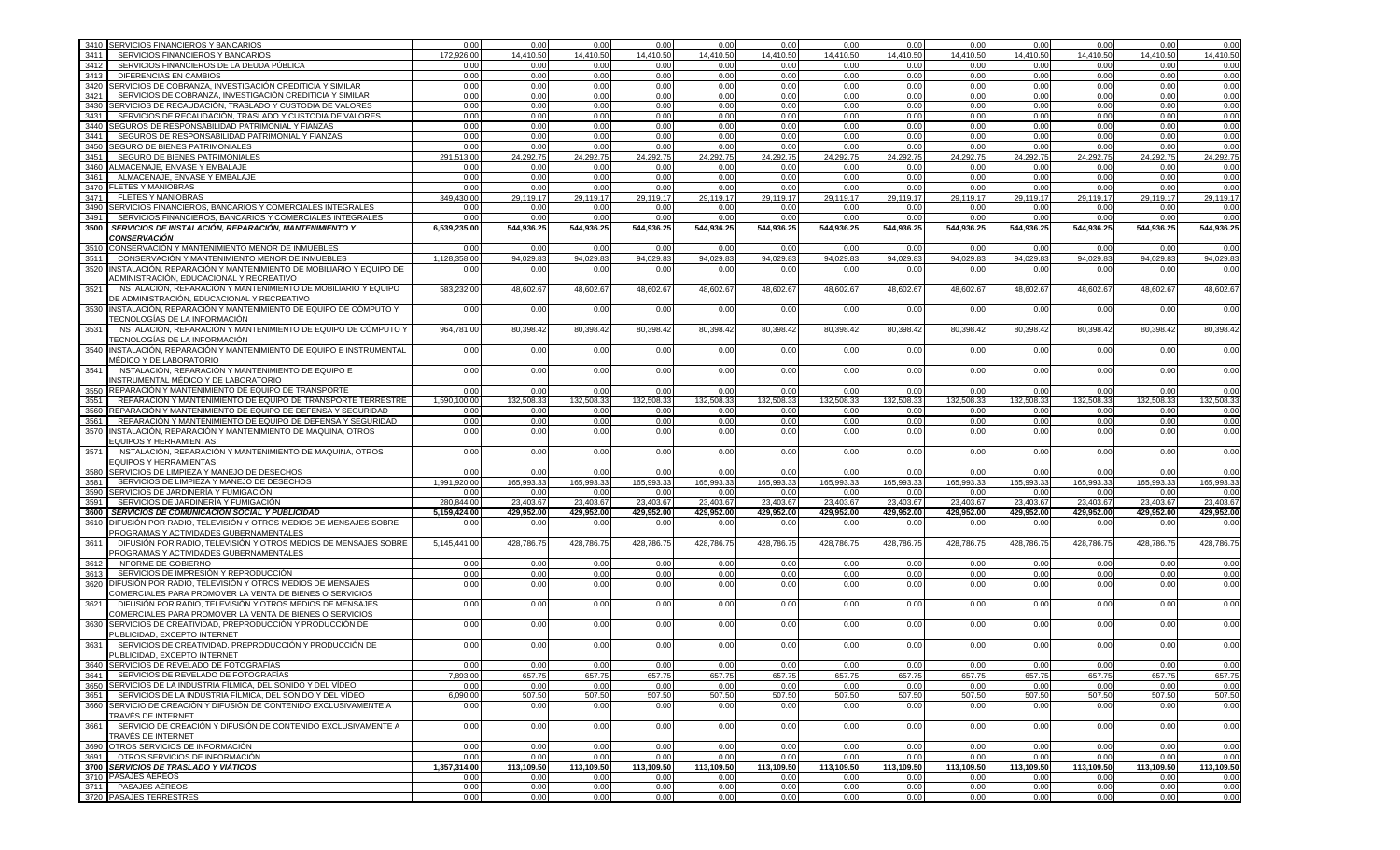| 3721 | <b>PASAJES TERRESTRES</b>                                                  | 0.00          | 0.00         | 0.00         | 0.00         | 0.00         | 0.00         | 0.00         | 0.00         | 0.00         | 0.00         | 0.00         | 0.00         | 0.00         |
|------|----------------------------------------------------------------------------|---------------|--------------|--------------|--------------|--------------|--------------|--------------|--------------|--------------|--------------|--------------|--------------|--------------|
| 3730 | PASAJES MARÍTIMOS, LACUSTRES Y FLUVIALES                                   | 0.00          | 0.00         | 0.00         | 0.00         | 0.00         | 0.00         | 0.00         | 0.00         | 0.00         | 0.00         | 0.00         | 0.00         | 0.00         |
| 3731 | PASAJES MARÍTIMOS, LACUSTRES Y FLUVIALES                                   | 0.00          | 0.00         | 0.00         | 0.00         | 0.00         | 0.00         | 0.00         | 0.00         | 0.00         | 0.00         | 0.00         | 0.00         | 0.00         |
|      | 3740 AUTOTRANSPORTE                                                        | 0.00          | 0.00         | 0.00         | 0.00         | 0.00         | 0.00         | 0.00         | 0.00         | 0.00         | 0.00         | 0.00         | 0.00         | 0.00         |
| 3741 | AUTOTRANSPORTE                                                             | 0.00          | 0.00         | 0.00         | 0.00         | 0.00         | 0.00         | 0.00         | 0.00         | 0.00         | 0.00         | 0.00         | 0.00         | 0.00         |
|      | 3750 VIATICOS EN EL PAÍS                                                   | 0.00          | 0.00         | 0.00         | 0.00         | 0.00         | 0.00         | 0.00         | 0.00         | 0.00         | 0.00         | 0.00         | 0.00         | 0.00         |
| 3751 | VIÁTICOS EN EL PAÍS                                                        | 1,357,314.00  | 113.109.50   | 113.109.50   | 113,109.50   | 113,109.50   | 113,109.50   | 113.109.50   | 113.109.50   | 113.109.50   | 113.109.50   | 113.109.50   | 113.109.50   | 113,109.50   |
| 3752 | GASTO DE TRASLADOS EN COMISIONES OFICIALES                                 | 0.00          | 0.00         | 0.00         | 0.00         | 0.00         | 0.00         | 0.00         | 0.00         | 0.00         | 0.00         | 0.00         | 0.00         | 0.00         |
|      | 3760 VIÁTICOS EN EL EXTRANJERO                                             | 0.00          | 0.00         | 0.00         | 0.00         | 0.00         | 0.00         | 0.00         | 0.00         | 0.00         | 0.00         | 0.00         | 0.00         | 0.00         |
| 3761 | VIÁTICOS EN EL EXTRANJERO                                                  | 0.00          | 0.00         | 0.00         | 0.00         | 0.00         | 0.00         | 0.00         | 0.00         | 0.00         | 0.00         | 0.00         | 0.00         | 0.00         |
| 3770 | GASTOS DE INSTALACIÓN Y TRASLADO DE MENAJE                                 | 0.00          | 0.00         | 0.00         | 0.00         | 0.00         | 0.00         | 0.00         | 0.00         | 0.00         | 0.00         | 0.00         | 0.00         | 0.00         |
| 3771 | GASTOS DE INSTALACIÓN Y TRASLADO DE MENAJE                                 | 0.00          | 0.00         | 0.00         | 0.00         | 0.00         | 0.00         | 0.00         | 0.00         | 0.00         | 0.00         | 0.00         | 0.00         | 0.00         |
|      | 3780 SERVICIOS INTEGRALES DE TRASLADO Y VIÁTICOS                           | 0.00          | 0.00         | 0.00         | 0.00         | 0.00         | 0.00         | 0.00         | 0.00         | 0.00         | 0.00         | 0.00         | 0.00         | 0.00         |
| 3781 | SERVICIOS INTEGRALES DE TRASLADO Y VIÁTICOS                                | 0.00          | 0.00         | 0.00         | 0.00         | 0.00         | 0.00         | 0.00         | 0.00         | 0.00         | 0.00         | 0.00         | 0.00         | 0.00         |
|      | 3790 OTROS SERVICIOS DE TRASLADO Y HOSPEDAJE                               | 0.00          | 0.00         | 0.00         | 0.00         | 0.00         | 0.00         | 0.00         | 0.00         | 0.00         | 0.00         | 0.00         | 0.00         | 0.00         |
| 3791 | OTROS SERVICIOS DE TRASLADO Y HOSPEDAJE                                    | 0.00          | 0.00         | 0.00         | 0.00         | 0.00         | 0.00         | 0.00         | 0.00         | 0.00         | 0.00         | 0.00         | 0.00         | 0.00         |
|      | 3800 SERVICIOS OFICIALES                                                   | 14,281,865.00 | 1,190,155.42 | 1.190.155.42 | 1,190,155.42 | 1,190,155.42 | 1,190,155.42 | 1.190.155.42 | 1.190.155.42 | 1,190,155.42 | 1,190,155.42 | 1,190,155.42 | 1,190,155.42 | 1.190.155.42 |
|      | 3810 GASTOS DE CEREMONIAL                                                  | 0.00          | 0.00         | 0.00         | 0.00         | 0.00         | 0.00         | 0.00         | 0.00         | 0.00         | 0.00         | 0.00         | 0.00         | 0.00         |
| 3811 | <b>GASTOS DE CEREMONIAL</b>                                                | 3,935,587.00  | 327,965.58   | 327,965.58   | 327,965.58   | 327,965.58   | 327,965.58   | 327,965.58   | 327,965.58   | 327,965.58   | 327,965.58   | 327,965.58   | 327,965.58   | 327,965.58   |
|      | 3820 GASTOS DE ORDEN SOCIAL Y CULTURAL                                     | 0.00          | 0.00         | 0.00         | 0.00         | 0.00         | 0.00         | 0.00         | 0.00         | 0.00         | 0.00         | 0.00         | 0.00         | 0.00         |
| 3821 | GASTOS DE ORDEN SOCIAL Y CULTURAL                                          | 346,278.00    | 28,856.50    | 28,856.50    | 28,856.50    | 28,856.50    | 28,856.50    | 28,856.50    | 28,856.50    | 28,856.50    | 28,856.50    | 28,856.50    | 28,856.50    | 28,856.50    |
|      | 3830 CONGRESOS Y CONVENCIONES                                              | 0.00          | 0.00         | 0.00         | 0.00         | 0.00         | 0.00         | 0.00         | 0.00         | 0.00         | 0.00         | 0.00         | 0.00         | 0.00         |
| 3831 | CONGRESOS Y CONVENCIONES                                                   | 0.00          | 0.00         | 0.00         | 0.00         | 0.00         | 0.00         | 0.00         | 0.00         | 0.00         | 0.00         | 0.00         | 0.00         | 0.00         |
|      | 3840 EXPOSICIONES                                                          | 0.00          | 0.00         | 0.00         | 0.00         | 0.00         | 0.00         | 0.00         | 0.00         | 0.00         | 0.00         | 0.00         | 0.00         | 0.00         |
| 3841 | <b>EXPOSICIONES</b>                                                        | 10,000,000.00 | 833.333.33   | 833,333.33   | 833.333.33   | 833,333.33   | 833,333.33   | 833,333.33   | 833,333.33   | 833.333.33   | 833,333.33   | 833,333.33   | 833.333.33   | 833,333.33   |
| 3842 | MANTENIMIENTO Y CONSERVACIÓN DE EXPOSICIONES                               | 0.00          | 0.00         | 0.00         | 0.00         | 0.00         | 0.00         | 0.00         | 0.00         | 0.00         | 0.00         | 0.00         | 0.00         | 0.00         |
| 3843 | <b>ESPECTACULOS CULTURALES</b>                                             | 0.00          | 0.00         | 0.00         | 0.00         | 0.00         | 0.00         | 0.00         | 0.00         | 0.00         | 0.00         | 0.00         | 0.00         | 0.00         |
|      | 3850 GASTOS DE REPRESENTACIÓN                                              | 0.00          | 0.00         | 0.00         | 0.00         | 0.00         | 0.00         | 0.00         | 0.00         | 0.00         | 0.00         | 0.00         | 0.00         | 0.00         |
| 3851 | <b>GASTOS DE REPRESENTACIÓN</b>                                            | 0.00          | 0.00         | 0.00         | 0.00         | 0.00         | 0.00         | 0.00         | 0.00         | 0.00         | 0.00         | 0.00         | 0.00         | 0.00         |
| 3852 | GASTOS DE REPRESENTACIÓN EN CONGRESOS, CONVENCIONES Y                      | 0.00          | 0.00         | 0.00         | 0.00         | 0.00         | 0.00         | 0.00         | 0.00         | 0.00         | 0.00         | 0.00         | 0.00         | 0.00         |
|      | <b>EXPOSICIONES</b>                                                        |               |              |              |              |              |              |              |              |              |              |              |              |              |
|      | 3900 OTROS SERVICIOS GENERALES                                             | 12.861.120.00 | 1.071.760.00 | 1.071.760.00 | 1.071.760.00 | 1,071,760.00 | 1,071,760.00 | 1.071.760.00 | 1.071.760.00 | 1.071.760.00 | 1,071,760.00 | 1.071.760.00 | 1,071,760.00 | 1.071.760.00 |
|      | 3910 SERVICIOS FUNERARIOS Y DE CEMENTERIOS                                 | 0.00          | 0.00         | 0.00         | 0.00         | 0.00         | 0.00         | 0.00         | 0.00         | 0.00         | 0.00         | 0.00         | 0.00         | 0.00         |
| 3911 | SERVICIOS FUNERARIOS Y DE CEMENTERIOS                                      | 0.00          | 0.00         | 0.00         | 0.00         | 0.00         | 0.00         | 0.00         | 0.00         | 0.00         | 0.00         | 0.00         | 0.00         | 0.00         |
|      | 3920 IMPUESTOS Y DERECHOS                                                  | 0.00          | 0.00         | 0.00         | 0.00         | 0.00         | 0.00         | 0.00         | 0.00         | 0.00         | 0.00         | 0.00         | 0.00         | 0.00         |
| 3921 | <b>IMPUESTOS Y DERECHOS</b>                                                | 2.995.082.00  | 249.590.17   | 249,590.17   | 249,590.17   | 249,590.1    | 249,590.17   | 249,590.17   | 249,590.17   | 249,590.17   | 249,590.17   | 249,590.17   | 249,590.17   | 249,590.17   |
| 3922 | IMPUESTO SOBRE NÓMINA                                                      | 0.00          | 0.00         | 0.00         | 0.00         | 0.00         | 0.00         | 0.00         | 0.00         | 0.00         | 0.00         | 0.00         | 0.00         | 0.00         |
| 3923 | PREVISIÓN PARA IMPUESTO SOBRE NÓMINA                                       | 0.00          | 0.00         | 0.00         | 0.00         | 0.00         | 0.00         | 0.00         | 0.00         | 0.00         | 0.00         | 0.00         | 0.00         | 0.00         |
| 3924 | OTRAS CONTRIBUCIONES DERIVADAS DE UNA RELACIÓN LABORAL                     | 0.00          | 0.00         | 0.00         | 0.00         | 0.00         | 0.00         | 0.00         | 0.00         | 0.00         | 0.00         | 0.00         | 0.00         | 0.00         |
| 3925 | TENENCIAS Y CANJE DE PLACAS DE VEHICULOS OFICIALES                         | 0.00          | 0.00         | 0.00         | 0.00         | 0.00         | 0.00         | 0.00         | 0.00         | 0.00         | 0.00         | 0.00         | 0.00         | 0.00         |
|      | 3940 SENTENCIAS Y RESOLUCIONES JUDICIALES                                  | 0.00          | 0.00         | 0.00         | 0.00         | 0.00         | 0.00         | 0.00         | 0.00         | 0.00         | 0.00         | 0.00         | 0.00         | 0.00         |
| 3941 | SENTENCIAS Y RESOLUCIONES POR AUTORIDAD COMPETENTE                         | 3.893.797.00  | 324,483.08   | 324,483.08   | 324,483.08   | 324.483.08   | 324,483.08   | 324,483.08   | 324,483.08   | 324,483.08   | 324,483.08   | 324,483.08   | 324.483.08   | 324.483.08   |
|      | 3950 PENAS, MULTAS, ACCESORIOS Y ACTUALIZACIONES                           | 0.00          | 0.00         | 0.00         | 0.00         | 0.00         | 0.00         | 0.00         | 0.00         | 0.00         | 0.00         | 0.00         | 0.00         | 0.00         |
| 3951 | PENAS, MULTAS, ACCESORIOS Y ACTUALIZACIONES                                | 2,000,000.00  | 166,666.67   | 166,666.67   | 166,666.67   | 166,666.67   | 166,666.67   | 166,666.67   | 166,666.67   | 166,666.67   | 166,666.67   | 166,666.67   | 166,666.67   | 166,666.67   |
|      | 3960 OTROS GASTOS POR RESPONSABILIDADES                                    | 0.00          | 0.00         | 0.00         | 0.00         | 0.00         | 0.00         | 0.00         | 0.00         | 0.00         | 0.00         | 0.00         | 0.00         | 0.00         |
| 3961 | OTROS GASTOS POR RESPONSABILIDADES                                         | 0.00          | 0.00         | 0.00         | 0.00         | 0.00         | 0.00         | 0.00         | 0.00         | 0.00         | 0.00         | 0.00         | 0.00         | 0.00         |
|      | 3980 Impuesto sobre nóminas y otros que se deriven de una relación laboral | 0.00          | 0.00         | 0.00         | 0.00         | 0.00         | 0.00         | 0.00         | 0.00         | 0.00         | 0.00         | 0.00         | 0.00         | 0.00         |
|      | 3981 Impuesto sobre nóminas y otros que se deriven de una relación laboral | 3,972,241.00  | 331.020.08   | 331.020.08   | 331.020.08   | 331.020.08   | 331.020.08   | 331,020.08   | 331,020.08   | 331.020.08   | 331,020.08   | 331,020.08   | 331,020.08   | 331.020.08   |
|      | 3990 OTROS SERVICIOS GENERALES                                             | 0.00          | 0.00         | 0.00         | 0.00         | 0.00         | 0.00         | 0.00         | 0.00         | 0.00         | 0.00         | 0.00         | 0.00         | 0.00         |
| 3991 | OTROS SERVICIOS GENERALES                                                  | 0.00          | 0.00         | 0.00         | 0.00         | 0.00         | 0.00         | 0.00         | 0.00         | 0.00         | 0.00         | 0.00         | 0.00         | 0.00         |
| 3992 | SERVICIOS ASISTENCIALES                                                    | 0.00          | 0.00         | 0.00         | 0.00         | 0.00         | 0.00         | 0.00         | 0.00         | 0.00         | 0.00         | 0.00         | 0.00         | 0.00         |
|      | 4000 TRANSFERENCIAS, ASIGNACIONES, SUBSIDIOS Y OTRAS AYUDAS                | 80,425,287.00 | 6,702,107.25 | 6,702,107.25 | 6,702,107.25 | 6,702,107.25 | 6,702,107.25 | 6,702,107.25 | 6,702,107.25 | 6,702,107.25 | 6,702,107.25 | 6,702,107.25 | 6,702,107.25 | 6,702,107.25 |
|      | 4100 TRANSFERENCIAS INTERNAS Y ASIGNACIONES AL SECTOR PUBLICO              | 72,572,245.00 | 6,047,687.08 | 6,047,687.08 | 6,047,687.08 | 6,047,687.08 | 6,047,687.08 | 6,047,687.08 | 6,047,687.08 | 6,047,687.08 | 6,047,687.08 | 6,047,687.08 | 6,047,687.08 | 6,047,687.08 |
|      |                                                                            |               |              |              |              |              |              |              |              |              |              |              |              |              |
|      | 4140 ASIGNACIONES PRESUPUESTARIAS A ORGANOS AUTÓNOMOS                      | 0.00          | 0.00         | 0.00         | 0.00         | 0.00         | 0.00         | 0.00         | 0.00         | 0.00         | 0.00         | 0.00         | 0.00         | 0.00         |
| 4141 | ASIGNACIONES PRESUPUESTARIAS A ÓRGANOS AUTÓNOMOS                           | 0.00          | 0.00         | 0.00         | 0.00         | 0.00         | 0.00         | 0.00         | 0.00         | 0.00         | 0.00         | 0.00         | 0.00         | 0.00         |
| 4150 | TRANSFERENCIAS INTERNAS OTORGADAS A ENTIDADES PARAESTATALES NO             | 0.00          | 0.00         | 0.00         | 0.00         | 0.00         | 0.00         | 0.00         | 0.00         | 0.00         | 0.00         | 0.00         | 0.00         | 0.00         |
|      | EMPRESARIALES Y NO FINANCIERAS                                             |               |              |              |              |              |              |              |              |              |              |              |              |              |
| 4151 | TRANSFERENCIAS INTERNAS OTORGADAS A ENTIDADES PARAESTATALES                | 72,572,245.00 | 6,047,687.08 | 6,047,687.08 | 6,047,687.08 | 6,047,687.08 | 6,047,687.08 | 6,047,687.08 | 6,047,687.08 | 6,047,687.08 | 6,047,687.08 | 6,047,687.08 | 6,047,687.08 | 6.047.687.08 |
|      | NO EMPRESARIALES Y NO FINANCIERAS                                          |               |              |              |              |              |              |              |              |              |              |              |              |              |
| 4152 | TRANSFERENCIAS CORRIENTES A ORGANISMOS PÚBLICOS                            | 0.00          | 0.00         | 0.00         | 0.00         | 0.00         | 0.00         | 0.00         | 0.00         | 0.00         | 0.00         | 0.00         | 0.00         | 0.00         |
|      | <b>DESCENTRALIZADOS</b>                                                    |               |              |              |              |              |              |              |              |              |              |              |              |              |
|      | 4200 TRANSFERENCIAS AL RESTO DEL SECTOR PÚBLICO                            | 0.00          | 0.00         | 0.00         | 0.00         | 0.00         | 0.00         | 0.00         | 0.00         | 0.00         | 0.00         | 0.00         | 0.00         | 0.00         |
|      | 4210 TRANSFERENCIAS OTORGADAS A ORGANISMOS ENTIDADES PARAESTATALES         | 0.00          | 0.00         | 0.00         | 0.00         | 0.00         | 0.00         | 0.00         | 0.00         | 0.00         | 0.00         | 0.00         | 0.00         | 0.00         |
|      | NO EMPRESARIALES Y NO FINANCIERAS                                          |               |              |              |              |              |              |              |              |              |              |              |              |              |
|      | 4211 TRANSFERENCIAS                                                        | 0.00          | 0.00         | 0.00         | 0.00         | 0.00         | 0.00         | 0.00         | 0.00         | 0.00         | 0.00         | 0.00         | 0.00         | 0.00         |
|      | 4400 AYUDAS SOCIALES                                                       | 7,853,042.00  | 654,420.17   | 654,420.17   | 654,420.17   | 654,420.17   | 654,420.17   | 654,420.17   | 654,420.17   | 654,420.17   | 654,420.17   | 654,420.17   | 654,420.17   | 654,420.17   |
|      | 4410 AYUDAS SOCIALES A PERSONAS                                            | 0.00          | 0.00         | 0.00         | 0.00         | 0.00         | 0.00         | 0.00         | 0.00         | 0.00         | 0.00         | 0.00         | 0.00         | 0.00         |
|      | 4411 AYUDAS SOCIALES A PERSONAS                                            | 6,453,042.00  | 537,753.50   | 537,753.50   | 537,753.50   | 537,753.50   | 537,753.50   | 537,753.50   | 537,753.50   | 537,753.50   | 537,753.50   | 537,753.50   | 537,753.50   | 537,753.50   |
|      | 4420 BECAS Y OTRAS AYUDAS PARA PROGRAMAS DE CAPACITACIÓN                   | 0.00          | 0.00         | 0.00         | 0.00         | 0.00         | 0.00         | 0.00         | 0.00         | 0.00         | 0.00         | 0.00         | 0.00         | 0.00         |
|      | 4421 BECAS Y OTRAS AYUDAS PARA PROGRAMAS DE CAPACITACIÓN                   | 0.00          | 0.00         | 0.00         | 0.00         | 0.00         | 0.00         | 0.00         | 0.00         | 0.00         | 0.00         | 0.00         | 0.00         | 0.00         |
|      | 4430 AYUDAS SOCIALES A INSTITUCIONES DE ENSEÑANZA                          | 0.00          | 0.00         | 0.00         | 0.00         | 0.00         | 0.00         | 0.00         | 0.00         | 0.00         | 0.00         | 0.00         | 0.00         | 0.00         |
|      | 4431   AYUDAS SOCIALES A INSTITUCIONES DE ENSEÑANZA                        | 0.00          | 0.00         | 0.00         | 0.00         | 0.00         | 0.00         | 0.00         | 0.00         | 0.00         | 0.00         | 0.00         | 0.00         | 0.00         |
|      | 4440 AYUDAS SOCIALES A ACTIVIDADES CIENTÍFICAS O ACADÉMICAS                | 0.00          | 0.00         | 0.00         | 0.00         | 0.00         | 0.00         | 0.00         | 0.00         | 0.00         | 0.00         | 0.00         | 0.00         | 0.00         |
|      | 4441 AYUDAS SOCIALES A ACTIVIDADES CIENTÍFICAS O ACADÉMICAS                | 0.00          | 0.00         | 0.00         | 0.00         | 0.00         | 0.00         | 0.00         | 0.00         | 0.00         | 0.00         | 0.00         | 0.00         | 0.00         |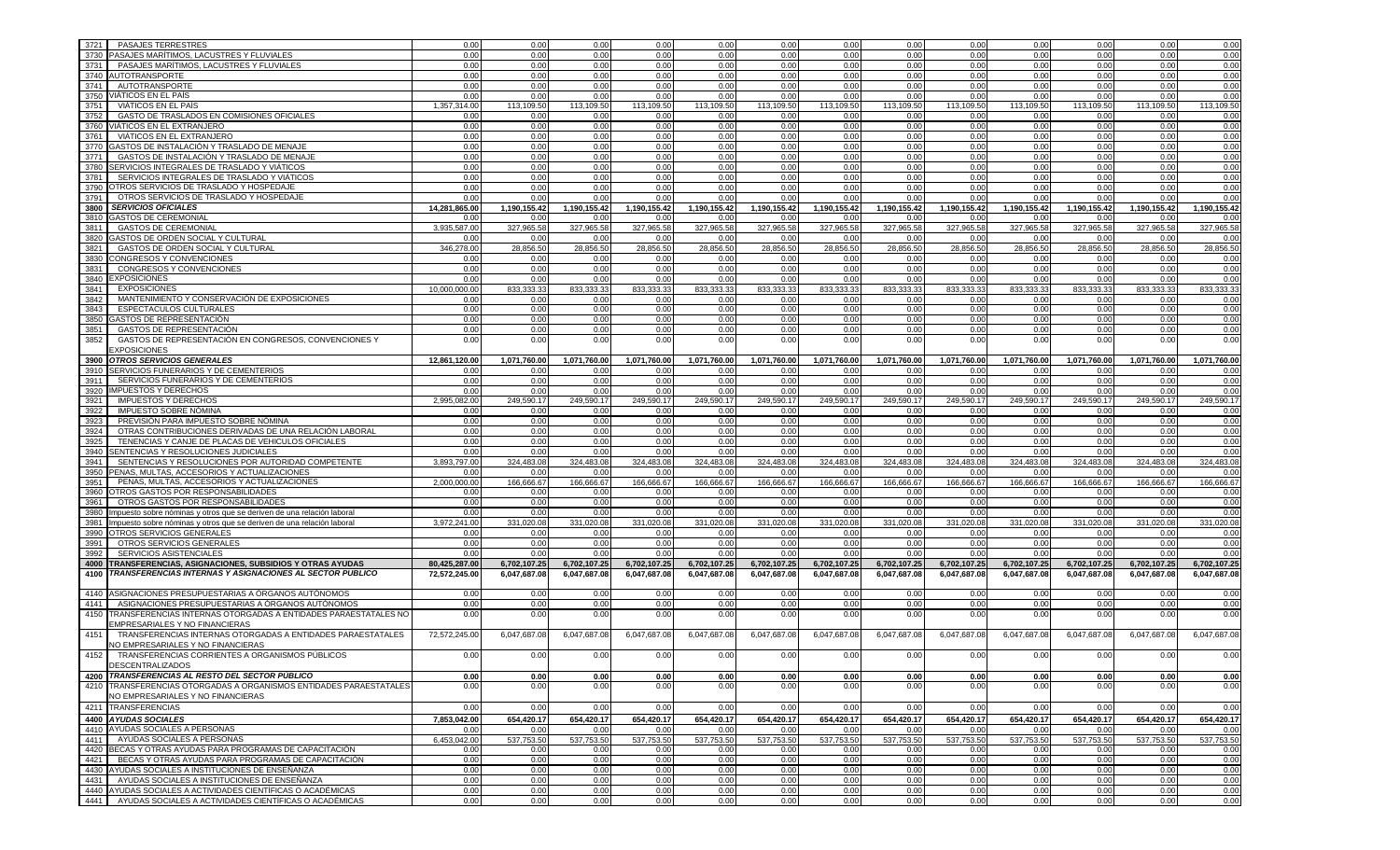|      | 4450 AYUDAS SOCIALES A INSTITUCIONES SIN FINES DE LUCRO             | 0.00         | 0.00         | 0.00         | 0.00         | 0.00         | 0.00         | 0.00         | 0.00         | 0.00         | 0.00         | 0.00         | 0.00         | 0.00         |
|------|---------------------------------------------------------------------|--------------|--------------|--------------|--------------|--------------|--------------|--------------|--------------|--------------|--------------|--------------|--------------|--------------|
| 4451 | AYUDAS SOCIALES A INSTITUCIONES SIN FINES DE LUCRO                  | 900.000.00   | 75,000.00    | 75,000.00    | 75,000.00    | 75,000.00    | 75,000.00    | 75,000.00    | 75,000.00    | 75,000.00    | 75,000.00    | 75,000.00    | 75,000.00    | 75,000.00    |
|      | 4460 AYUDAS SOCIALES A COOPERATIVAS                                 | 0.00         | 0.00         | 0.00         | 0.00         | 0.00         | 0.00         | 0.00         | 0.00         | 0.00         | 0.00         | 0.00         | 0.00         | 0.00         |
| 4461 | AYUDAS SOCIALES A COOPERATIVAS                                      | 0.00         | 0.00         | 0.00         | 0.00         | 0.00         | 0.00         | 0.00         | 0.00         | 0.00         | 0.00         | 0.00         | 0.00         | 0.00         |
|      | 4470 AYUDAS SOCIALES A ENTIDADES DE INTERÉS PUBLICO                 | 0.00         | 0.00         | 0.00         | 0.00         | 0.00         | 0.00         | 0.00         | 0.00         | 0.00         | 0.00         | 0.00         | 0.00         | 0.00         |
| 4471 | AYUDAS SOCIALES A ENTIDADES DE INTERÉS PUBLICO                      | 0.00         | 0.00         | 0.00         | 0.00         | 0.00         | 0.00         | 0.00         | 0.00         | 0.00         | 0.00         | 0.00         | 0.00         | 0.00         |
|      | 4480 AYUDAS POR DESASTRES NATURALES Y OTROS SINIESTROS              | 0.00         | 0.00         | 0.00         | 0.00         | 0.00         | 0.00         | 0.00         | 0.00         | 0.00         | 0.00         | 0.00         | 0.00         | 0.00         |
| 4481 | AYUDAS POR DESASTRES NATURALES Y OTROS SINIESTROS                   | 500,000.00   | 41,666.67    | 41,666.67    | 41,666.67    | 41,666.67    | 41,666.67    | 41,666.67    | 41,666.67    | 41,666.67    | 41,666.67    | 41,666.67    | 41,666.67    | 41,666.67    |
|      | 4500 PENSIONES Y JUBILACIONES                                       | 0.00         | 0.00         | 0.00         | 0.00         | 0.00         | 0.00         | 0.00         | 0.00         | 0.00         | 0.00         | 0.00         | 0.00         | 0.00         |
|      | 4510 PENSIONES                                                      | 0.00         | 0.00         | 0.00         | 0.00         | 0.00         | 0.00         | 0.00         | 0.00         | 0.00         | 0.00         | 0.00         | 0.00         | 0.00         |
|      | 4511 PENSIONES                                                      | 0.00         | 0.00         | 0.00         | 0.00         | 0.00         | 0.00         | 0.00         | 0.00         | 0.00         | 0.00         | 0.00         | 0.00         | 0.00         |
|      | 4520 JUBILACIONES                                                   | 0.00         | 0.00         | 0.00         | 0.00         | 0.00         | 0.00         | 0.00         | 0.00         | 0.00         | 0.00         | 0.00         | 0.00         | 0.00         |
| 4521 | <b>JUBILACIONES</b>                                                 | 0.00         | 0.00         | 0.00         | 0.00         | 0.00         | 0.00         | 0.00         | 0.00         | 0.00         | 0.00         | 0.00         | 0.00         | 0.00         |
|      |                                                                     |              |              |              |              |              |              |              |              |              |              |              |              |              |
|      | 5000 BIENES MUEBLES, INMUEBLES E INTANGIBLES                        | 2.557.084.00 | 213,090.33   | 213,090.33   | 213,090.33   | 213,090.33   | 213,090.33   | 213,090.33   | 213,090.33   | 213,090.33   | 213,090.33   | 213,090.33   | 213,090.33   | 213,090.33   |
|      | 5100 MOBILIARIO Y EQUIPO DE ADMINISTRACIÓN                          | 500,000.00   | 41,666.67    | 41,666.67    | 41,666.67    | 41,666.67    | 41,666.67    | 41,666.67    | 41,666.67    | 41,666.67    | 41,666.67    | 41,666.67    | 41,666.67    | 41,666.67    |
|      | 5110 MUEBLES DE OFICINA Y ESTANTERÍA                                | 0.00         | 0.00         | 0.00         | 0.00         | 0.00         | 0.00         | 0.00         | 0.00         | 0.00         | 0.00         | 0.00         | 0.00         | 0.00         |
|      | 5111 MUEBLES DE OFICINA Y ESTANTERÍA                                | 0.00         | 0.00         | 0.00         | 0.00         | 0.00         | 0.00         | 0.00         | 0.00         | 0.00         | 0.00         | 0.00         | 0.00         | 0.00         |
|      | 5120 MUEBLES, EXCEPTO DE OFICINA Y ESTANTERÍA                       | 0.00         | 0.00         | 0.00         | 0.00         | 0.00         | 0.00         | 0.00         | 0.00         | 0.00         | 0.00         | 0.00         | 0.00         | 0.00         |
|      | 5121 MUEBLES, EXCEPTO DE OFICINA Y ESTANTERÍA                       | 0.00         | 0.00         | 0.00         | 0.00         | 0.00         | 0.00         | 0.00         | 0.00         | 0.00         | 0.00         | 0.00         | 0.00         | 0.00         |
|      | 5130 BIENES ARTÍSTICOS, CULTURALES Y CIENTÍFICOS                    | 0.00         | 0.00         | 0.00         | 0.00         | 0.00         | 0.00         | 0.00         | 0.00         | 0.00         | 0.00         | 0.00         | 0.00         | 0.00         |
| 5131 | BIENES ARTÍSTICOS, CULTURALES Y CIENTÍFICOS                         | 0.00         | 0.00         | 0.00         | 0.00         | 0.00         | 0.00         | 0.00         | 0.00         | 0.00         | 0.00         | 0.00         | 0.00         | 0.00         |
|      | 5140 OBJETOS DE VALOR                                               | 0.00         | 0.00         | 0.00         | 0.00         | 0.00         | 0.00         | 0.00         | 0.00         | 0.00         | 0.00         | 0.00         | 0.00         | 0.00         |
| 5141 | OBJETOS DE VALOR                                                    | 0.00         | 0.00         | 0.00         | 0.00         | 0.00         | 0.00         | 0.00         | 0.00         | 0.00         | 0.00         | 0.00         | 0.00         | 0.00         |
|      | 5150 EQUIPO DE CÓMPUTO Y DE TECNOLOGÍAS DE LA INFORMACIÓN           | 0.00         | 0.00         | 0.00         | 0.00         | 0.00         | 0.00         | 0.00         | 0.00         | 0.00         | 0.00         | 0.00         | 0.00         | 0.00         |
| 5151 | EQUIPO DE CÓMPUTO Y DE TECNOLOGÍAS DE LA INFORMACIÓN                | 500,000.00   | 41,666.67    | 41,666.67    | 41,666.67    | 41,666.67    | 41,666.67    | 41,666.67    | 41,666.67    | 41,666.67    | 41,666.67    | 41,666.67    | 41,666.67    | 41,666.67    |
|      | 5190 OTROS MOBILIARIOS Y EQUIPOS DE ADMINISTRACIÓN                  | 0.00         | 0.00         | 0.00         | 0.00         | 0.00         | 0.00         | 0.00         | 0.00         | 0.00         | 0.00         | 0.00         | 0.00         | 0.00         |
| 5191 | OTROS MOBILIARIOS Y EQUIPOS DE ADMINISTRACIÓN                       | 0.00         | 0.00         | 0.00         | 0.00         | 0.00         | 0.00         | 0.00         | 0.00         | 0.00         | 0.00         | 0.00         | 0.00         | 0.00         |
|      | 5200 MOBILIARIO Y EQUIPO EDUCACIONAL Y RECREATIVO                   | 0.00         | 0.00         | 0.00         | 0.00         | 0.00         | 0.00         | 0.00         | 0.00         | 0.00         | 0.00         | 0.00         | 0.00         | 0.00         |
|      | 5210 EQUIPOS Y APARATOS AUDIOVISUALES                               | 0.00         | 0.00         | 0.00         | 0.00         | 0.00         | 0.00         | 0.00         | 0.00         | 0.00         | 0.00         | 0.00         | 0.00         | 0.00         |
| 5211 | EQUIPOS Y APARATOS AUDIOVISUALES                                    | 0.00         | 0.00         | 0.00         | 0.00         | 0.00         | 0.00         | 0.00         | 0.00         | 0.00         | 0.00         | 0.00         | 0.00         | 0.00         |
|      | 5220 APARATOS DEPORTIVOS                                            | 0.00         | 0.00         | 0.00         | 0.00         | 0.00         | 0.00         | 0.00         | 0.00         | 0.00         | 0.00         | 0.00         | 0.00         | 0.00         |
| 5221 | APARATOS DEPORTIVOS                                                 | 0.00         | 0.00         | 0.00         | 0.00         | 0.00         | 0.00         | 0.00         | 0.00         | 0.00         | 0.00         | 0.00         | 0.00         | 0.00         |
| 5230 | CÁMARAS FOTOGRÁFICAS Y DE VIDEO                                     | 0.00         | 0.00         | 0.00         | 0.00         | 0.00         | 0.00         | 0.00         | 0.00         | 0.00         | 0.00         | 0.00         | 0.00         | 0.00         |
| 5231 | CÁMARAS FOTOGRÁFICAS Y DE VIDEO                                     | 0.00         | 0.00         | 0.00         | 0.00         | 0.00         | 0.00         | 0.00         | 0.00         | 0.00         | 0.00         | 0.00         | 0.00         | 0.00         |
|      | 5290 OTRO MOBILIARIO Y EQUIPO EDUCACIONAL Y RECREATIVO              | 0.00         | 0.00         | 0.00         | 0.00         | 0.00         | 0.00         | 0.00         | 0.00         | 0.00         | 0.00         | 0.00         | 0.00         | 0.00         |
| 5291 | OTRO MOBILIARIO Y EQUIPO EDUCACIONAL Y RECREATIVO                   | 0.00         | 0.00         | 0.00         | 0.00         | 0.00         | 0.00         | 0.00         | 0.00         | 0.00         | 0.00         | 0.00         | 0.00         | 0.00         |
|      | 5300 EQUIPO E INSTRUMENTAL MÉDICO Y DE LABORATORIO                  | 0.00         | 0.00         | 0.00         | 0.00         | 0.00         | 0.00         | 0.00         | 0.00         | 0.00         | 0.00         | 0.00         | 0.00         | 0.00         |
|      | 5310 EQUIPO MÉDICO Y DE LABORATORIO                                 | 0.00         | 0.00         | 0.00         | 0.00         | 0.00         | 0.00         | 0.00         | 0.00         | 0.00         | 0.00         | 0.00         | 0.00         | 0.00         |
| 5311 | EQUIPO MÉDICO Y DE LABORATORIO                                      | 0.00         | 0.00         | 0.00         | 0.00         | 0.00         | 0.00         | 0.00         | 0.00         | 0.00         | 0.00         | 0.00         | 0.00         | 0.00         |
|      | 5320 INSTRUMENTAL MÉDICO Y DE LABORATORIO                           | 0.00         | 0.00         | 0.00         | 0.00         | 0.00         | 0.00         | 0.00         | 0.00         | 0.00         | 0.00         | 0.00         | 0.00         | 0.00         |
| 5321 | INSTRUMENTAL MÉDICO Y DE LABORATORIO                                | 0.00         | 0.00         | 0.00         | 0.00         | 0.00         | 0.00         | 0.00         | 0.00         | 0.00         | 0.00         | 0.00         | 0.00         | 0.00         |
|      | 5400 VEHÍCULOS Y EQUIPO DE TRANSPORTE                               | 1,823,844.00 | 151,987.00   | 151,987.00   | 151,987.00   | 151,987.00   | 151,987.00   | 151,987.00   | 151,987.00   | 151,987.00   | 151,987.00   | 151,987.00   | 151,987.00   | 151,987.00   |
|      | 5410 AUTOMÓVILES Y CAMIONES                                         | 0.00         | 0.00         | 0.00         | 0.00         | 0.00         | 0.00         | 0.00         | 0.00         | 0.00         | 0.00         | 0.00         | 0.00         | 0.00         |
| 5411 | AUTOMOVILES Y CAMIONES                                              | 1.823.844.00 | 151.987.00   | 151,987.00   | 151,987.00   | 151,987.00   | 151,987.00   | 151,987.00   | 151,987.00   | 151,987.00   | 151,987.00   | 151,987.00   | 151,987.00   | 151,987.00   |
|      | 5420 CARROCERÍAS Y REMOLQUES                                        | 0.00         | 0.00         | 0.00         | 0.00         | 0.00         | 0.00         | 0.00         | 0.00         | 0.00         | 0.00         | 0.00         | 0.00         | 0.00         |
| 5421 | CARROCERÍAS Y REMOLQUES                                             | 0.00         | 0.00         | 0.00         | 0.00         | 0.00         | 0.00         | 0.00         | 0.00         | 0.00         | 0.00         | 0.00         | 0.00         | 0.00         |
|      | 5430 EQUIPO AEROESPACIAL                                            | 0.00         | 0.00         | 0.00         | 0.00         | 0.00         | 0.00         | 0.00         | 0.00         | 0.00         | 0.00         | 0.00         | 0.00         | 0.00         |
| 5431 | EQUIPO AEROESPACIAI<br>5440 EQUIPO FERROVIARIO                      | 0.00<br>0.00 | 0.00<br>0.00 | 0.00<br>0.00 | 0.00<br>0.00 | 0.00<br>0.00 | 0.00<br>0.00 | 0.00<br>0.00 | 0.00<br>0.00 | 0.00<br>0.00 | 0.00<br>0.00 | 0.00<br>0.00 | 0.00<br>0.00 | 0.00<br>0.00 |
|      |                                                                     |              |              |              |              |              |              |              |              |              |              |              |              |              |
| 5441 | <b>EQUIPO FERROVIARIO</b><br>5450 EMBARCACIONES                     | 0.00<br>0.00 | 0.00<br>0.00 | 0.00<br>0.00 | 0.00<br>0.00 | 0.00<br>0.00 | 0.00<br>0.00 | 0.00<br>0.00 | 0.00<br>0.00 | 0.00<br>0.00 | 0.00<br>0.00 | 0.00<br>0.00 | 0.00<br>0.00 | 0.00<br>0.00 |
| 5451 | <b>EMBARCACIONES</b>                                                | 0.00         | 0.00         | 0.00         | 0.00         | 0.00         | 0.00         | 0.00         | 0.00         | 0.00         | 0.00         | 0.00         | 0.00         | 0.00         |
|      | 5490 OTROS EQUIPOS DE TRANSPORTE                                    | 0.00         | 0.00         | 0.00         | 0.00         | 0.00         | 0.00         | 0.00         | 0.00         | 0.00         | 0.00         | 0.00         | 0.00         | 0.00         |
| 5491 | OTROS EQUIPOS DE TRANSPORTE                                         | 0.00         | 0.00         | 0.00         | 0.00         | 0.00         | 0.00         | 0.00         | 0.00         | 0.00         | 0.00         | 0.00         | 0.00         | 0.00         |
|      | 5500 EQUIPO DE DEFENSA Y SEGURIDAD                                  | 0.00         | 0.00         | 0.00         | 0.00         | 0.00         | 0.00         | 0.00         | 0.00         | 0.00         | 0.00         | 0.00         | 0.00         | 0.00         |
|      | 5510 EQUIPO DE DEFENSA Y SEGURIDAD                                  | 0.00         | 0.00         | 0.00         | 0.00         | 0.00         | 0.00         | 0.00         | 0.00         | 0.00         | 0.00         | 0.00         | 0.00         | 0.00         |
| 5511 | EQUIPO DE DEFENSA Y SEGURIDAD                                       | 0.00         | 0.00         | 0.00         | 0.00         | 0.00         | 0.00         | 0.00         | 0.00         | 0.00         | 0.00         | 0.00         | 0.00         | 0.00         |
| 5600 | <b>MAQUINARIA, OTROS EQUIPOS Y HERRAMIENTAS</b>                     | 33,240.00    | 2,770.00     | 2,770.00     | 2,770.00     | 2,770.00     | 2,770.00     | 2,770.00     | 2,770.00     | 2,770.00     | 2,770.00     | 2,770.00     | 2,770.00     | 2,770.00     |
|      | 5610 MAQUINARIA Y EQUIPO AGROPECUARIO                               | 0.00         | 0.00         | 0.00         | 0.00         | 0.00         | 0.00         | 0.00         | 0.00         | 0.00         | 0.00         | 0.00         | 0.00         | 0.00         |
|      | 5611 MAQUINARIA Y EQUIPO AGROPECUARIO                               | 0.00         | 0.00         | 0.00         | 0.00         | 0.00         | 0.00         | 0.00         | 0.00         | 0.00         | 0.00         | 0.00         | 0.00         | 0.00         |
|      | 5620 MAQUINARIA Y EQUIPO INDUSTRIAL                                 | 0.00         | 0.00         | 0.00         | 0.00         | 0.00         | 0.00         | 0.00         | 0.00         | 0.00         | 0.00         | 0.00         | 0.00         | 0.00         |
|      | 5621 MAQUINARIA Y EQUIPO INDUSTRIAL                                 | 0.00         | 0.00         | 0.00         | 0.00         | 0.00         | 0.00         | 0.00         | 0.00         | 0.00         | 0.00         | 0.00         | 0.00         | 0.00         |
|      | 5630 MAQUINARIA Y EQUIPO DE CONSTRUCCIÓN                            | 0.00         | 0.00         | 0.00         | 0.00         | 0.00         | 0.00         | 0.00         | 0.00         | 0.00         | 0.00         | 0.00         | 0.00         | 0.00         |
|      | 5631 MAQUINARIA Y EQUIPO DE CONSTRUCCIÓN                            | 0.00         | 0.00         | 0.00         | 0.00         | 0.00         | 0.00         | 0.00         | 0.00         | 0.00         | 0.00         | 0.00         | 0.00         | 0.00         |
|      | 5640 SISTEMAS DE AIRE ACONDICIONADO, CALEFACCIÓN Y DE REFRIGERACIÓN | 0.00         | 0.00         | 0.00         | 0.00         | 0.00         | 0.00         | 0.00         | 0.00         | 0.00         | 0.00         | 0.00         | 0.00         | 0.00         |
|      | <b>INDUSTRIAL Y COMERCIAL</b>                                       |              |              |              |              |              |              |              |              |              |              |              |              |              |
| 5641 | SISTEMAS DE AIRE ACONDICIONADO, CALEFACCIÓN Y DE REFRIGERACIÓN      | 33,240.00    | 2,770.00     | 2,770.00     | 2,770.00     | 2,770.00     | 2,770.00     | 2,770.00     | 2,770.00     | 2,770.00     | 2,770.00     | 2,770.00     | 2,770.00     | 2,770.00     |
|      | <b>INDUSTRIAL Y COMERCIAL</b>                                       |              |              |              |              |              |              |              |              |              |              |              |              |              |
|      | 5650 EQUIPO DE COMUNICACIÓN Y TELECOMUNICACIÓN                      | 0.00         | 0.00         | 0.00         | 0.00         | 0.00         | 0.00         | 0.00         | 0.00         | 0.00         | 0.00         | 0.00         | 0.00         | 0.00         |
| 5651 | EQUIPO DE COMUNICACIÓN Y TELECOMUNICACIÓN                           | 0.00         | 0.00         | 0.00         | 0.00         | 0.00         | 0.00         | 0.00         | 0.00         | 0.00         | 0.00         | 0.00         | 0.00         | 0.00         |
|      | 5660 EQUIPOS DE GENERACIÓN ELÉCTRICA, APARATOS Y ACCESORIOS         | 0.00         | 0.00         | 0.00         | 0.00         | 0.00         | 0.00         | 0.00         | 0.00         | 0.00         | 0.00         | 0.00         | 0.00         | 0.00         |
|      | <b>ELÉCTRICOS</b>                                                   |              |              |              |              |              |              |              |              |              |              |              |              |              |
| 5661 | EQUIPOS DE GENERACIÓN ELÉCTRICA, APARATOS Y ACCESORIOS              | 0.00         | 0.00         | 0.00         | 0.00         | 0.00         | 0.00         | 0.00         | 0.00         | 0.00         | 0.00         | 0.00         | 0.00         | 0.00         |
|      | <b>ELÉCTRICOS</b>                                                   |              |              |              |              |              |              |              |              |              |              |              |              |              |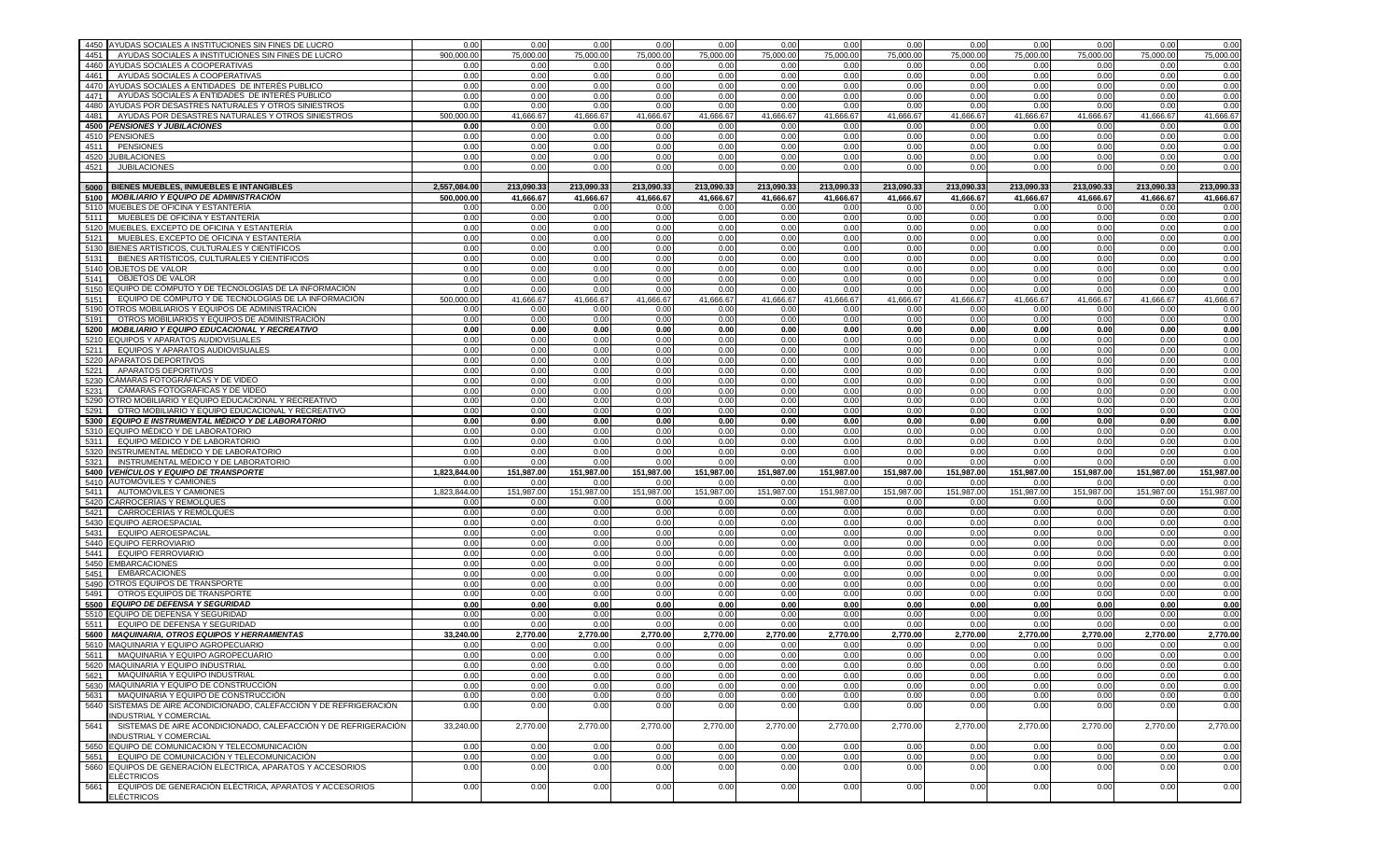| 5670      | <b>HERRAMIENTAS Y MÁQUINAS-HERRAMIENTA</b>                                                                 | 0.00           | 0.00          | 0.00          | 0.00          | 0.00          | 0.00          | 0.00          | 0.00          | 0.00          | 0.00          | 0.00          | 0.00          | 0.00                                                                                                                                                          |
|-----------|------------------------------------------------------------------------------------------------------------|----------------|---------------|---------------|---------------|---------------|---------------|---------------|---------------|---------------|---------------|---------------|---------------|---------------------------------------------------------------------------------------------------------------------------------------------------------------|
| 5671      | HERRAMIENTAS Y MÁQUINAS-HERRAMIENTA                                                                        | 0.00           | 0.00          | 0.00          | 0.00          | 0.00          | 0.00          | 0.00          | 0.00          | 0.00          | 0.00          | 0.00          | 0.00          | 0.00                                                                                                                                                          |
|           | 5690 OTROS EQUIPOS                                                                                         | 0.00           | 0.00          | 0.00          | 0.00          | 0.00          | 0.00          | 0.00          | 0.00          | 0.00          | 0.00          | 0.00          | 0.00          | 0.00                                                                                                                                                          |
| 5691      | OTROS EQUIPOS                                                                                              | 0.00           | 0.00          | 0.00          | 0.00          | 0.00          | 0.00          | 0.00          | 0.00          | 0.00          | 0.00          | 0.00          | 0.00          | 0.00                                                                                                                                                          |
|           | 5700 ACTIVOS BIOLÓGICOS                                                                                    | 0.00           | 0.00          | 0.00          | 0.00          | 0.00          | 0.00          | 0.00          | 0.00          | 0.00          | 0.00          | 0.00          | 0.00          | 0.00                                                                                                                                                          |
|           |                                                                                                            |                |               |               |               |               |               |               |               |               |               |               |               |                                                                                                                                                               |
|           | 5710 BOVINOS                                                                                               | 0.00           | 0.00          | 0.00          | 0.00          | 0.00          | 0.00          | 0.00          | 0.00          | 0.00          | 0.00          | 0.00          | 0.00          | 0.00                                                                                                                                                          |
|           | 5711 BOVINOS                                                                                               | 0.00           | 0.00          | 0.00          | 0.00          | 0.00          | 0.00          | 0.00          | 0.00          | 0.00          | 0.00          | 0.00          | 0.00          | 0.00                                                                                                                                                          |
|           | 5720 PORCINOS                                                                                              | 0.00           | 0.00          | 0.00          | 0.00          | 0.00          | 0.00          | 0.00          | 0.00          | 0.00          | 0.00          | 0.00          | 0.00          | 0.00                                                                                                                                                          |
| 5721      | <b>PORCINOS</b>                                                                                            | 0.00           | 0.00          | 0.00          | 0.00          | 0.00          | 0.00          | 0.00          | 0.00          | 0.00          | 0.00          | 0.00          | 0.00          | 0.00                                                                                                                                                          |
| 5730 AVES |                                                                                                            | 0.00           | 0.00          | 0.00          | 0.00          | 0.00          | 0.00          | 0.00          | 0.00          | 0.00          | 0.00          | 0.00          | 0.00          | 0.00                                                                                                                                                          |
| 5731      | AVES                                                                                                       | 0.00           | 0.00          | 0.00          | 0.00          | 0.00          | 0.00          | 0.00          | 0.00          | 0.00          | 0.00          | 0.00          | 0.00          | 0.00                                                                                                                                                          |
|           | 5740 OVINOS Y CAPRINOS                                                                                     | 0.00           | 0.00          | 0.00          | 0.00          | 0.00          | 0.00          | 0.00          | 0.00          | 0.00          | 0.00          | 0.00          | 0.00          | 0.00                                                                                                                                                          |
| 5741      | OVINOS Y CAPRINOS                                                                                          | 0.00           | 0.00          | 0.00          | 0.00          | 0.00          | 0.00          | 0.00          | 0.00          | 0.00          | 0.00          | 0.00          | 0.00          | 0.00                                                                                                                                                          |
|           | 5750 PECES Y ACUICULTURA                                                                                   | 0.00           | 0.00          | 0.00          | 0.00          | 0.00          | 0.00          | 0.00          | 0.00          | 0.00          | 0.00          | 0.00          | 0.00          | 0.00                                                                                                                                                          |
| 5751      | PECES Y ACUICULTURA                                                                                        | 0.00           | 0.00          | 0.00          | 0.00          | 0.00          | 0.00          | 0.00          | 0.00          | 0.00          | 0.00          | 0.00          | 0.00          | 0.00                                                                                                                                                          |
|           | 5760 EQUINOS                                                                                               | 0.00           | 0.00          | 0.00          | 0.00          | 0.00          | 0.00          | 0.00          | 0.00          | 0.00          | 0.00          | 0.00          | 0.00          | 0.00                                                                                                                                                          |
| 5761      | <b>EQUINOS</b>                                                                                             | 0.00           | 0.00          | 0.00          | 0.00          | 0.00          | 0.00          | 0.00          | 0.00          | 0.00          | 0.00          | 0.00          | 0.00          | 0.00                                                                                                                                                          |
|           | 5770 ESPECIES MENORES Y DE ZOOLÓGICO                                                                       | 0.00           | 0.00          | 0.00          | 0.00          | 0.00          | 0.00          | 0.00          | 0.00          | 0.00          | 0.00          | 0.00          | 0.00          | 0.00                                                                                                                                                          |
| 5771      | ESPECIES MENORES Y DE ZOOLÓGICO                                                                            | 0.00           | 0.00          | 0.00          | 0.00          | 0.00          | 0.00          | 0.00          | 0.00          | 0.00          | 0.00          | 0.00          | 0.00          | 0.00                                                                                                                                                          |
|           | 5780 ARBOLES Y PLANTAS                                                                                     | 0.00           | 0.00          | 0.00          | 0.00          | 0.00          | 0.00          | 0.00          | 0.00          | 0.00          | 0.00          | 0.00          | 0.00          | 0.00                                                                                                                                                          |
|           |                                                                                                            |                |               |               |               |               |               |               |               |               |               |               |               |                                                                                                                                                               |
| 5781      | ÁRBOLES Y PLANTAS                                                                                          | 0.00           | 0.00          | 0.00          | 0.00          | 0.00          | 0.00          | 0.00          | 0.00          | 0.00          | 0.00          | 0.00          | 0.00          | 0.00                                                                                                                                                          |
|           | 5790 OTROS ACTIVOS BIOLÓGICOS                                                                              | 0.00           | 0.00          | 0.00          | 0.00          | 0.00          | 0.00          | 0.00          | 0.00          | 0.00          | 0.00          | 0.00          | 0.00          | 0.00                                                                                                                                                          |
| 5791      | OTROS ACTIVOS BIOLÓGICOS                                                                                   | 0.00           | 0.00          | 0.00          | 0.00          | 0.00          | 0.00          | 0.00          | 0.00          | 0.00          | 0.00          | 0.00          | 0.00          | 0.00                                                                                                                                                          |
|           | 5800 BIENES INMUEBLES                                                                                      | 0.00           | 0.00          | 0.00          | 0.00          | 0.00          | 0.00          | 0.00          | 0.00          | 0.00          | 0.00          | 0.00          | 0.00          | 0.00                                                                                                                                                          |
|           | 5810 TERRENOS                                                                                              | 0.00           | 0.00          | 0.00          | 0.00          | 0.00          | 0.00          | 0.00          | 0.00          | 0.00          | 0.00          | 0.00          | 0.00          | 0.00                                                                                                                                                          |
| 5811      | <b>TERRENOS</b>                                                                                            | 0.00           | 0.00          | 0.00          | 0.00          | 0.00          | 0.00          | 0.00          | 0.00          | 0.00          | 0.00          | 0.00          | 0.00          | 0.00                                                                                                                                                          |
|           | 5820 VIVIENDAS                                                                                             | 0.00           | 0.00          | 0.00          | 0.00          | 0.00          | 0.00          | 0.00          | 0.00          | 0.00          | 0.00          | 0.00          | 0.00          | 0.00                                                                                                                                                          |
| 5821      | VIVIENDAS                                                                                                  | 0.00           | 0.00          | 0.00          | 0.00          | 0.00          | 0.00          | 0.00          | 0.00          | 0.00          | 0.00          | 0.00          | 0.00          | 0.00                                                                                                                                                          |
| 5830      | <b>EDIFICIOS NO RESIDENCIALES</b>                                                                          | 0.00           | 0.00          | 0.00          | 0.00          | 0.00          | 0.00          | 0.00          | 0.00          | 0.00          | 0.00          | 0.00          | 0.00          | 0.00                                                                                                                                                          |
| 5831      | EDIFICIOS NO RESIDENCIALES                                                                                 | 0.00           | 0.00          | 0.00          | 0.00          | 0.00          | 0.00          | 0.00          | 0.00          | 0.00          | 0.00          | 0.00          | 0.00          | 0.00                                                                                                                                                          |
| 5890      | <b>OTROS BIENES INMUEBLES</b>                                                                              | 0.00           | 0.00          | 0.00          | 0.00          | 0.00          | 0.00          | 0.00          | 0.00          | 0.00          | 0.00          | 0.00          | 0.00          | 0.00                                                                                                                                                          |
| 5890      | Otros Bienes Inmuebles                                                                                     | 0.00           | 0.00          | 0.00          | 0.00          | 0.00          | 0.00          | 0.00          | 0.00          | 0.00          | 0.00          | 0.00          | 0.00          | 0.00                                                                                                                                                          |
| 5891      | OTROS BIENES INMUEBLES                                                                                     | 0.00           | 0.00          | 0.00          | 0.00          | 0.00          | 0.00          | 0.00          | 0.00          | 0.00          | 0.00          | 0.00          | 0.00          | 0.00                                                                                                                                                          |
|           | 5900 ACTIVOS INTANGIBLES                                                                                   | 200.000.00     | 16,666.67     | 16,666.67     | 16,666.67     | 16,666.67     | 16,666.67     | 16,666.67     | 16,666.67     | 16,666.67     | 16,666.67     | 16,666.67     | 16,666.67     | 16,666.67                                                                                                                                                     |
|           | 5910 SOFTWARE                                                                                              | 0.00           | 0.00          | 0.00          | 0.00          | 0.00          | 0.00          | 0.00          | 0.00          | 0.00          | 0.00          | 0.00          | 0.00          | 0.00                                                                                                                                                          |
| 5911      | SOFTWARE                                                                                                   | 200,000.00     | 16,666.67     | 16,666.67     | 16,666.67     | 16,666.67     | 16,666.67     | 16,666.67     | 16,666.67     | 16,666.67     | 16,666.67     | 16,666.67     | 16,666.67     | 16,666.67                                                                                                                                                     |
|           | OTROS ACTIVOS INTANGIBLES                                                                                  | 0.00           | 0.00          | 0.00          | 0.00          | 0.00          | 0.00          | 0.00          | 0.00          | 0.00          | 0.00          | 0.00          | 0.00          | 0.00                                                                                                                                                          |
| 5990      |                                                                                                            |                |               |               |               |               |               |               |               |               |               |               |               |                                                                                                                                                               |
|           |                                                                                                            |                |               |               |               |               |               |               |               |               |               |               | 0.00          |                                                                                                                                                               |
| 5991      | OTROS ACTIVOS INTANGIBLES                                                                                  | 0.00           | 0.00          | 0.00          | 0.00          | 0.00          | 0.00          | 0.00          | 0.00          | 0.00          | 0.00          | 0.00          |               | 0.00                                                                                                                                                          |
|           | 6000 INVERSIÓN PÚBLICA                                                                                     | 346,508,465.00 | 28,875,705.42 | 28,875,705.42 | 28,875,705.42 | 28,875,705.42 | 28,875,705.42 | 28,875,705.42 | 28,875,705.42 | 28,875,705.42 | 28,875,705.42 | 28,875,705.42 | 28,875,705.42 |                                                                                                                                                               |
|           | 6100 OBRA PÚBLICA EN BIENES DE DOMINIO PÚBLICO                                                             | 343,508,465.00 | 28,625,705.42 | 28,625,705.42 | 28,625,705.42 | 28,625,705.42 | 28,625,705.42 | 28.625.705.42 | 28,625,705.42 | 28,625,705.42 | 28.625.705.42 | 28,625,705.42 | 28,625,705.42 |                                                                                                                                                               |
|           | 6110 EDIFICACIÓN HABITACIONAL                                                                              | 0.00           | 0.00          | 0.00          | 0.00          | 0.00          | 0.00          | 0.00          | 0.00          | 0.00          | 0.00          | 0.00          | 0.00          |                                                                                                                                                               |
| 6111      | EDIFICACIÓN HABITACIONAL                                                                                   | 1,800,000.00   | 150,000.00    | 150,000.00    | 150,000.00    | 150,000.00    | 150,000.00    | 150,000.00    | 150,000.00    | 150,000.00    | 150,000.00    | 150,000.00    | 150,000.00    | 150,000.00                                                                                                                                                    |
| 6112      | EDIFICACIÓN NO HABITACIONAL                                                                                | 0.00           | 0.00          | 0.00          | 0.00          | 0.00          | 0.00          | 0.00          | 0.00          | 0.00          | 0.00          | 0.00          | 0.00          |                                                                                                                                                               |
| 6120      | EDIFICACIÓN NO HABITACIONAL                                                                                | 0.00           | 0.00          | 0.00          | 0.00          | 0.00          | 0.00          | 0.00          | 0.00          | 0.00          | 0.00          | 0.00          | 0.00          |                                                                                                                                                               |
| 6121      | EDIFICACIÓN NO HABITACIONAL                                                                                | 133,800,000.00 | 11,150,000.00 | 11,150,000.00 | 11,150,000.00 | 11,150,000.00 | 11,150,000.00 | 11,150,000.00 | 11,150,000.00 | 11,150,000.00 | 11,150,000.00 | 11,150,000.00 | 11,150,000.00 |                                                                                                                                                               |
| 6122      | CONSTRUCCIÓN Y/O REHABILITACIÓN DE ESCUELAS Y ESPACIOS                                                     | 0.00           | 0.00          | 0.00          | 0.00          | 0.00          | 0.00          | 0.00          | 0.00          | 0.00          | 0.00          | 0.00          | 0.00          |                                                                                                                                                               |
|           | <b>EDUCATIVOS</b>                                                                                          |                |               |               |               |               |               |               |               |               |               |               |               |                                                                                                                                                               |
| 6123      | CONSTRUCCIÓN Y/O REHABILITACIÓN DE HOSPITALES Y CENTROS DE                                                 | 0.00           | 0.00          | 0.00          | 0.00          | 0.00          | 0.00          | 0.00          | 0.00          | 0.00          | 0.00          | 0.00          | 0.00          |                                                                                                                                                               |
|           | <b>SALUD</b>                                                                                               |                |               |               |               |               |               |               |               |               |               |               |               |                                                                                                                                                               |
| 6124      | CONSTRUCCIÓN Y/O REHABILITACIÓN DE ESPACIOS DEPORTIVOS                                                     | 0.00           | 0.00          | 0.00          | 0.00          | 0.00          | 0.00          | 0.00          | 0.00          | 0.00          | 0.00          | 0.00          | 0.00          |                                                                                                                                                               |
| 6125      | CONSTRUCCIÓN Y/O REHABILITACIÓN DE INFRAESTRUCTURA                                                         | 0.00           | 0.00          | 0.00          | 0.00          | 0.00          | 0.00          | 0.00          | 0.00          | 0.00          | 0.00          | 0.00          | 0.00          |                                                                                                                                                               |
|           | <b>ENITENCIARIA</b>                                                                                        |                |               |               |               |               |               |               |               |               |               |               |               |                                                                                                                                                               |
| 6126      | CONSTRUCCIÓN Y/O REHABILITACIÓN DE INFRAESTRUCTURA CULTURAL                                                | 1,500,000.00   | 125,000.00    | 125,000.00    | 125,000.00    | 125,000.00    | 125,000.00    | 125,000.00    | 125,000.00    | 125,000.00    | 125,000.00    | 125,000.00    | 125,000.00    |                                                                                                                                                               |
| 6127      | CONSTRUCCIÓN Y/O REHABILITACIÓN DE INFRAESTRUCTURA SOCIAL                                                  | 0.00           | 0.00          | 0.00          | 0.00          | 0.00          | 0.00          | 0.00          | 0.00          | 0.00          | 0.00          | 0.00          | 0.00          |                                                                                                                                                               |
| 6128      | CONSTRUCCIÓN Y/O REHABILITACIÓN DE INFRAESTRUCTURA TURÍSTICA                                               | 0.00           | 0.00          | 0.00          | 0.00          | 0.00          | 0.00          | 0.00          | 0.00          | 0.00          | 0.00          | 0.00          | 0.00          |                                                                                                                                                               |
| 6130      | CONSTRUCCIÓN DE OBRAS PARA EL ABASTECIMIENTO DE AGUA, PETRÓLEO,                                            | 0.00           | 0.00          | 0.00          | 0.00          | 0.00          | 0.00          | 0.00          | 0.00          | 0.00          | 0.00          | 0.00          | 0.00          |                                                                                                                                                               |
|           | GAS. ELÉCTRICIDAD Y TELECOMUNICACIONES                                                                     |                |               |               |               |               |               |               |               |               |               |               |               |                                                                                                                                                               |
| 6131      | CONSTRUCCIÓN DE OBRAS PARA EL ABASTECIMIENTO DE AGUA,                                                      | 64,800,000.00  | 5,400,000.00  | 5,400,000.00  | 5,400,000.00  | 5,400,000.00  | 5,400,000.00  | 5,400,000.00  | 5,400,000.00  | 5,400,000.00  | 5,400,000.00  | 5,400,000.00  | 5,400,000.00  |                                                                                                                                                               |
|           | PETRÓLEO, GAS, ELÉCTRICIDAD Y TELECOMUNICACIONES                                                           |                |               |               |               |               |               |               |               |               |               |               |               | 28,875,705.42<br>28,625,705.42<br>0.00<br>0.00<br>0.00<br>11,150,000.00<br>0.00<br>0.00<br>0.00<br>0.00<br>125,000.00<br>0.00<br>0.00<br>0.00<br>5,400,000.00 |
|           | 6132 ampliación                                                                                            | 0.00           | 0.00          | 0.00          | 0.00          | 0.00          | 0.00          | 0.00          | 0.00          | 0.00          | 0.00          | 0.00          | 0.00          |                                                                                                                                                               |
|           | 6133 remodelación                                                                                          | 0.00           | 0.00          | 0.00          | 0.00          | 0.00          | 0.00          | 0.00          | 0.00          | 0.00          | 0.00          | 0.00          | 0.00          |                                                                                                                                                               |
|           | 6134 mantenimiento                                                                                         | 0.00           | 0.00          | 0.00          | 0.00          | 0.00          | 0.00          | 0.00          | 0.00          | 0.00          | 0.00          | 0.00          | 0.00          |                                                                                                                                                               |
|           | 6140 DIVISIÓN DE TERRENOS Y CONSTRUCCIÓN DE OBRAS DE URBANIZACIÓN                                          | 0.00           | 0.00          | 0.00          | 0.00          | 0.00          | 0.00          | 0.00          | 0.00          | 0.00          | 0.00          | 0.00          | 0.00          |                                                                                                                                                               |
|           | 6141 DIVISIÓN DE TERRENOS Y CONSTRUCCIÓN DE OBRAS DE URBANIZACIÓN                                          | 132.013.272.00 | 11.001.106.00 | 11.001.106.00 | 11,001,106.00 | 11,001,106.00 | 11.001.106.00 | 11,001,106.00 | 11.001.106.00 | 11.001.106.00 | 11,001,106.00 | 11,001,106.00 | 11,001,106.00 |                                                                                                                                                               |
|           | 6142 AMPLIACION                                                                                            | 0.00           | 0.00          | 0.00          | 0.00          | 0.00          | 0.00          | 0.00          | 0.00          | 0.00          | 0.00          | 0.00          | 0.00          |                                                                                                                                                               |
|           | 6143 remodelación                                                                                          | 0.00           | 0.00          | 0.00          | 0.00          | 0.00          | 0.00          | 0.00          | 0.00          | 0.00          | 0.00          | 0.00          | 0.00          |                                                                                                                                                               |
|           | 6144 mantenimiento                                                                                         | 0.00           | 0.00          | 0.00          | 0.00          | 0.00          | 0.00          | 0.00          | 0.00          | 0.00          | 0.00          | 0.00          | 0.00          |                                                                                                                                                               |
| 6146      | GASTOS EN ESTUDIOS DE PRE-INVERSION Y PREPARACION DE                                                       | 0.00           | 0.00          | 0.00          | 0.00          | 0.00          | 0.00          | 0.00          | 0.00          | 0.00          | 0.00          | 0.00          | 0.00          |                                                                                                                                                               |
|           | 6150 CONSTRUCCIÓN DE VÍAS DE COMUNICACIÓN                                                                  | 0.00           | 0.00          | 0.00          | 0.00          | 0.00          | 0.00          | 0.00          | 0.00          | 0.00          | 0.00          | 0.00          | 0.00          |                                                                                                                                                               |
|           |                                                                                                            |                |               |               |               |               |               |               |               |               |               |               |               |                                                                                                                                                               |
|           | 6151 CONSTRUCCIÓN DE VÍAS DE COMUNICACIÓN                                                                  | 9,595,193.00   | 799,599.42    | 799,599.42    | 799,599.42    | 799,599.42    | 799,599.42    | 799,599.42    | 799,599.42    | 799,599.42    | 799,599.42    | 799,599.42    | 799,599.42    |                                                                                                                                                               |
|           | 6160 OTRAS CONSTRUCCIONES DE INGENIERÍA CIVIL U OBRA PESADA                                                | 0.00           | 0.00          | 0.00          | 0.00          | 0.00          | 0.00          | 0.00          | 0.00          | 0.00          | 0.00          | 0.00          | 0.00          |                                                                                                                                                               |
|           | 6161   OTRAS CONSTRUCCIONES DE INGENIERÍA CIVIL U OBRA PESADA                                              | 0.00           | 0.00          | 0.00          | 0.00          | 0.00          | 0.00          | 0.00          | 0.00          | 0.00          | 0.00          | 0.00          | 0.00          |                                                                                                                                                               |
|           | 6170 INSTALACIONES Y EQUIPAMIENTO EN CONSTRUCCIONES<br>6171 INSTALACIONES Y EQUIPAMIENTO EN CONSTRUCCIONES | 0.00<br>0.00   | 0.00<br>0.00  | 0.00<br>0.00  | 0.00<br>0.00  | 0.00<br>0.00  | 0.00<br>0.00  | 0.00<br>0.00  | 0.00<br>0.00  | 0.00<br>0.00  | 0.00<br>0.00  | 0.00<br>0.00  | 0.00<br>0.00  | 0.00<br>0.00<br>0.00<br>0.00<br>11.001.106.00<br>0.00<br>0.00<br>0.00<br>0.00<br>0.00<br>799,599.42<br>0.00<br>0.00<br>0.00<br>0.00                           |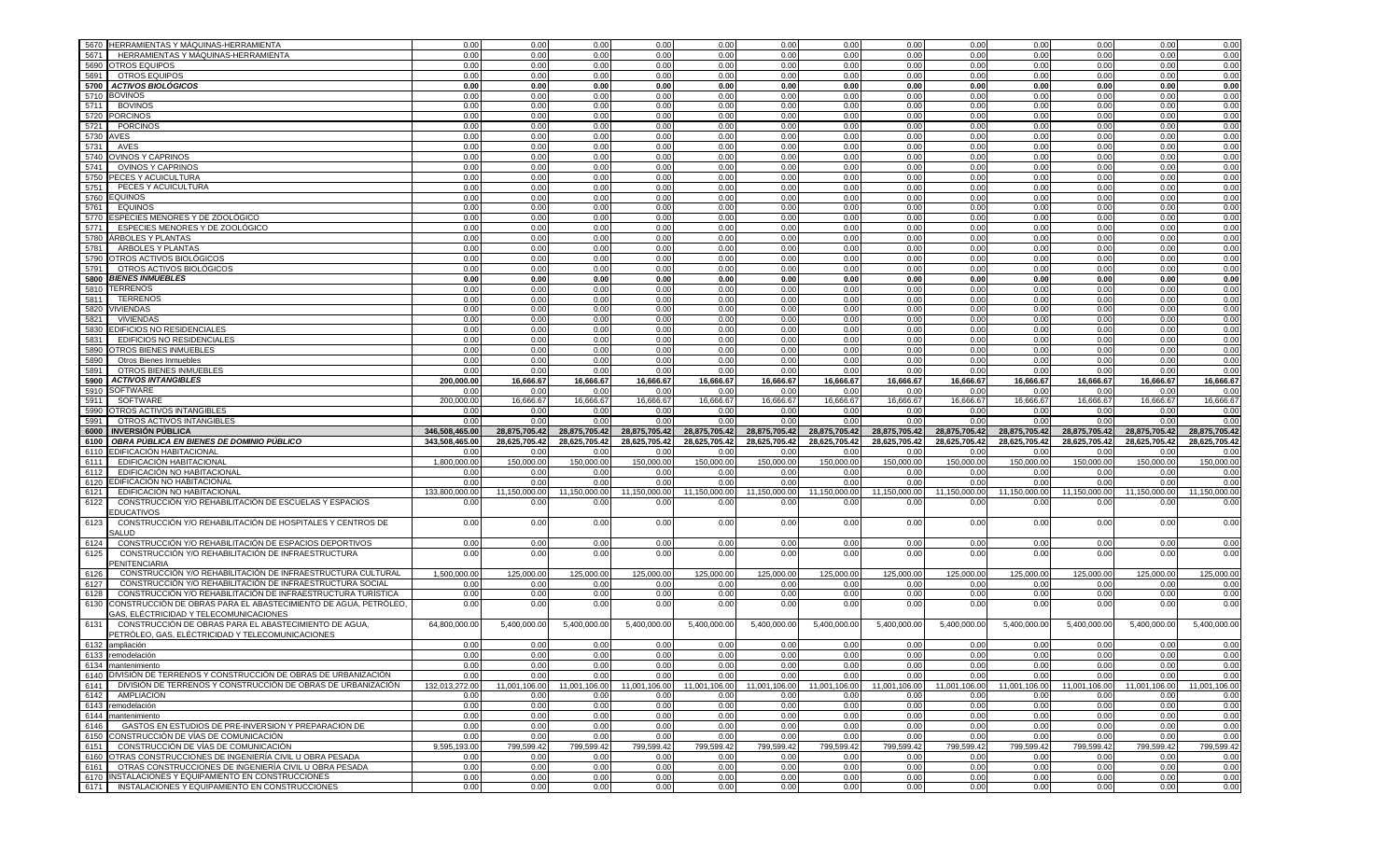|              | 6190 TRABAJOS DE ACABADOS EN EDIFICACIONES Y OTROS TRABAJOS<br><b>ESPECIALIZADOS</b>                                                           | 0.00          | 0.00         | 0.00         | 0.00         | 0.00                       | 0.00         | 0.00         | 0.00         | 0.00         | 0.00         | 0.00         | 0.00         | 0.00         |
|--------------|------------------------------------------------------------------------------------------------------------------------------------------------|---------------|--------------|--------------|--------------|----------------------------|--------------|--------------|--------------|--------------|--------------|--------------|--------------|--------------|
| 6191         | TRABAJOS DE ACABADOS EN EDIFICACIONES Y OTROS TRABAJOS                                                                                         | 0.00          | 0.00         | 0.00         | 0.00         | 0.00                       | 0.00         | 0.00         | 0.00         | 0.00         | 0.00         | 0.00         | 0.00         | 0.00         |
|              | <b>ESPECIALIZADOS</b><br>6200 OBRA PÚBLICA EN BIENES PROPIOS                                                                                   | 3,000,000.00  | 250,000.00   | 250,000.00   | 250,000.00   | 250,000.00                 | 250,000.00   | 250,000.00   | 250,000.00   | 250,000.00   | 250,000.00   | 250,000.00   | 250,000.00   | 250,000.00   |
|              | 6210 EDIFICACIÓN HABITACIONAL                                                                                                                  | 0.00          | 0.00         | 0.00         | 0.00         | 0.00                       | 0.00         | 0.00         | 0.00         | 0.00         | 0.00         | 0.00         | 0.00         | 0.00         |
| 6211         | EDIFICACIÓN HABITACIONAL                                                                                                                       | 0.00          | 0.00         | 0.00         | 0.00         | 0.00                       | 0.00         | 0.00         | 0.00         | 0.00         | 0.00         | 0.00         | 0.00         | 0.00         |
|              | 6220 EDIFICACIÓN NO HABITACIONAL                                                                                                               | 0.00          | 0.00         | 0.00         | 0.00         | 0.00                       | 0.00         | 0.00         | 0.00         | 0.00         | 0.00         | 0.00         | 0.00         | 0.00         |
| 6221         | EDIFICACIÓN NO HABITACIONAL                                                                                                                    | 3.000.000.00  | 250.000.00   | 250,000.00   | 250.000.00   | 250,000.00                 | 250,000.00   | 250,000.00   | 250,000.00   | 250.000.00   | 250,000.00   | 250,000.00   | 250,000.00   | 250.000.00   |
| 6222         | CONSTRUCCIÓN Y/O REHABILITACIÓN DE ESCUELAS Y ESPACIOS<br><b>EDUCATIVOS</b>                                                                    | 0.00          | 0.00         | 0.00         | 0.00         | 0.00                       | 0.00         | 0.00         | 0.00         | 0.00         | 0.00         | 0.00         | 0.00         | 0.00         |
| 6223         | CONSTRUCCIÓN Y/O REHABILITACIÓN DE HOSPITALES Y CENTROS DE<br>SALUD                                                                            | 0.00          | 0.00         | 0.00         | 0.00         | 0.00                       | 0.00         | 0.00         | 0.00         | 0.00         | 0.00         | 0.00         | 0.00         | 0.00         |
| 6224         | CONSTRUCCIÓN Y/O REHABILITACIÓN DE ESPACIOS DEPORTIVOS                                                                                         | 0.00          | 0.00         | 0.00         | 0.00         | 0.00                       | 0.00         | 0.00         | 0.00         | 0.00         | 0.00         | 0.00         | 0.00         | 0.00         |
| 6225         | CONSTRUCCIÓN Y/O REHABILITACIÓN DE INFRAESTRUCTURA<br><b>PENITENCIARIA</b>                                                                     | 0.00          | 0.00         | 0.00         | 0.00         | 0.00                       | 0.00         | 0.00         | 0.00         | 0.00         | 0.00         | 0.00         | 0.00         | 0.00         |
| 6226         | CONSTRUCCIÓN Y/O REHABILITACIÓN DE INFRAESTRUCTURA CULTURAL                                                                                    | 0.00          | 0.00         | 0.00         | 0.00         | 0.00                       | 0.00         | 0.00         | 0.00         | 0.00         | 0.00         | 0.00         | 0.00         | 0.00         |
| 6227<br>6228 | CONSTRUCCIÓN Y/O REHABILITACIÓN DE INFRAESTRUCTURA SOCIAL<br>CONSTRUCCIÓN Y/O REHABILITACIÓN DE INFRAESTRUCTURA TURÍSTICA                      | 0.00<br>0.00  | 0.00<br>0.00 | 0.00<br>0.00 | 0.00<br>0.00 | 0.00<br>0.00               | 0.00<br>0.00 | 0.00<br>0.00 | 0.00<br>0.00 | 0.00<br>0.00 | 0.00<br>0.00 | 0.00<br>0.00 | 0.00<br>0.00 | 0.00<br>0.00 |
| 6230         | CONSTRUCCIÓN DE OBRAS PARA EL ABASTECIMIENTO DE AGUA, PETRÓLEO,                                                                                | 0.00          | 0.00         | 0.00         | 0.00         | 0.00                       | 0.00         | 0.00         | 0.00         | 0.00         | 0.00         | 0.00         | 0.00         | 0.00         |
|              | GAS, ELÉCTRICIDAD Y TELECOMUNICACIONES                                                                                                         |               |              |              |              |                            |              |              |              |              |              |              |              |              |
| 6231         | CONSTRUCCIÓN DE OBRAS PARA EL ABASTECIMIENTO DE AGUA,<br>PETRÓLEO, GAS, ELÉCTRICIDAD Y TELECOMUNICACIONES                                      | 0.00          | 0.00         | 0.00         | 0.00         | 0.00                       | 0.00         | 0.00         | 0.00         | 0.00         | 0.00         | 0.00         | 0.00         | 0.00         |
|              | 6240 DIVISIÓN DE TERRENOS Y CONSTRUCCIÓN DE OBRAS DE URBANIZACIÓN                                                                              | 0.00          | 0.00         | 0.00         | 0.00         | 0.00                       | 0.00         | 0.00         | 0.00         | 0.00         | 0.00         | 0.00         | 0.00         | 0.00         |
| 6241         | DIVISIÓN DE TERRENOS Y CONSTRUCCIÓN DE OBRAS DE URBANIZACIÓN<br>6250 CONSTRUCCIÓN DE VÍAS DE COMUNICACIÓN                                      | 0.00          | 0.00<br>0.00 | 0.00<br>0.00 | 0.00         | 0.00                       | 0.00         | 0.00<br>0.00 | 0.00<br>0.00 | 0.00         | 0.00<br>0.00 | 0.00         | 0.00<br>0.00 | 0.00<br>0.00 |
| 6251         | CONSTRUCCIÓN DE VÍAS DE COMUNICACIÓN                                                                                                           | 0.00<br>0.00  | 0.00         | 0.00         | 0.00<br>0.00 | 0.00<br>0.00               | 0.00<br>0.00 | 0.00         | 0.00         | 0.00<br>0.00 | 0.00         | 0.00<br>0.00 | 0.00         | 0.00         |
| 6260         | OTRAS CONSTRUCCIONES DE INGENIERÍA CIVIL U OBRA PESADA                                                                                         | 0.00          | 0.00         | 0.00         | 0.00         | 0.00                       | 0.00         | 0.00         | 0.00         | 0.00         | 0.00         | 0.00         | 0.00         | 0.00         |
| 6261         | OTRAS CONSTRUCCIONES DE INGENIERÍA CIVIL U OBRA PESADA                                                                                         | 0.00          | 0.00         | 0.00         | 0.00         | 0.00                       | 0.00         | 0.00         | 0.00         | 0.00         | 0.00         | 0.00         | 0.00         | 0.00         |
|              | 6270 INSTALACIONES Y EQUIPAMIENTO EN CONSTRUCCIONES                                                                                            | 0.00          | 0.00         | 0.00         | 0.00         | 0.00                       | 0.00         | 0.00         | 0.00         | 0.00         | 0.00         | 0.00         | 0.00         | 0.00         |
| 6271         | INSTALACIONES Y EQUIPAMIENTO EN CONSTRUCCIONES                                                                                                 | 0.00          | 0.00         | 0.00         | 0.00         | 0.00                       | 0.00         | 0.00         | 0.00         | 0.00         | 0.00         | 0.00         | 0.00         | 0.00         |
| 6291         | 6290 TRABAJOS DE ACABADOS EN EDIFICACIONES Y OTROS TRABAJOS<br><b>ESPECIALIZADOS</b><br>TRABAJOS DE ACABADOS EN EDIFICACIONES Y OTROS TRABAJOS | 0.00<br>0.00  | 0.00<br>0.00 | 0.00<br>0.00 | 0.00<br>0.00 | 0.00<br>0.00               | 0.00<br>0.00 | 0.00<br>0.00 | 0.00<br>0.00 | 0.00<br>0.00 | 0.00<br>0.00 | 0.00<br>0.00 | 0.00<br>0.00 | 0.00<br>0.00 |
|              | <b>ESPECIALIZADOS</b>                                                                                                                          |               |              |              |              |                            |              |              |              |              |              |              |              |              |
|              | 6300 PROYECTOS PRODUCTIVOS Y ACCIONES DE FOMENTO                                                                                               | 0.00          | 0.00         | 0.00         | 0.00         | 0.00                       | 0.00         | 0.00         | 0.00         | 0.00         | 0.00         | 0.00         | 0.00         | 0.00         |
|              | 6310 ESTUDIOS, FORMULACIÓN Y EVALUACIÓN DE PROYECTOS PRODUCTIVOS NO<br>INCLUIDOS EN CONCEPTOS ANTERIORES DE ESTE CAPÍTULO                      | 0.00          | 0.00         | 0.00         | 0.00         | 0.00                       | 0.00         | 0.00         | 0.00         | 0.00         | 0.00         | 0.00         | 0.00         | 0.00         |
| 6311         | ESTUDIOS, FORMULACIÓN Y EVALUACIÓN DE PROYECTOS PRODUCTIVOS<br>NO INCLUIDOS EN CONCEPTOS ANTERIORES DE ESTE CAPÍTULO                           | 0.00          | 0.00         | 0.00         | 0.00         | 0.00                       | 0.00         | 0.00         | 0.00         | 0.00         | 0.00         | 0.00         | 0.00         | 0.00         |
|              | 6320 EJECUCIÓN DE PROYECTOS PRODUCTIVOS NO INCLUIDOS EN CONCEPTOS<br>ANTERIORES DE ESTE CAPÍTULO                                               | 0.00          | 0.00         | 0.00         | 0.00         | 0.00                       | 0.00         | 0.00         | 0.00         | 0.00         | 0.00         | 0.00         | 0.00         | 0.00         |
| 6321         | EJECUCIÓN DE PROYECTOS PRODUCTIVOS NO INCLUIDOS EN CONCEPTOS<br>ANTERIORES DE ESTE CAPÍTULO                                                    | 0.00          | 0.00         | 0.00         | 0.00         | 0.00                       | 0.00         | 0.00         | 0.00         | 0.00         | 0.00         | 0.00         | 0.00         | 0.00         |
| 6322         | PROYECTOS PRODUCTIVOS Y ACCIONES DE FOMENTO SOCIAL                                                                                             | 0.00          | 0.00         | 0.00         | 0.00         | 0.00                       | 0.00         | 0.00         | 0.00         | 0.00         | 0.00         | 0.00         | 0.00         | 0.00         |
| 6323         | PROYECTOS PRODUCTIVOS Y ACCIONES DE FOMENTO ECONÓMICO                                                                                          | 0.00          | 0.00         | 0.00         | 0.00         | 0.00                       | 0.00         | 0.00         | 0.00         | 0.00         | 0.00         | 0.00         | 0.00         | 0.00         |
| 6324         | PROYECTOS PRODUCTIVOS Y ACCIONES DE FOMENTO AGROPECUARIO                                                                                       | 0.00<br>0.00  | 0.00         | 0.00         | 0.00         | 0.00                       | 0.00         | 0.00         | 0.00         | 0.00         | 0.00<br>0.00 | 0.00         | 0.00<br>0.00 | 0.00         |
| 6325<br>6326 | PROYECTOS PRODUCTIVOS Y ACCIONES DE FOMENTO ECOLÓGICO<br>PROYECTOS PRODUCTIVOS Y ACCIONES DE FOMENTO EN MATERIA DE                             | 0.00          | 0.00<br>0.00 | 0.00<br>0.00 | 0.00<br>0.00 | 0.00<br>0.00               | 0.00<br>0.00 | 0.00<br>0.00 | 0.00<br>0.00 | 0.00<br>0.00 | 0.00         | 0.00<br>0.00 | 0.00         | 0.00<br>0.00 |
| 6327         | EGURIDAD PÚBLICA<br>PROYECTOS Y ACCIONES PARA EL BUEN GOBIERNO Y DESARROLLO                                                                    | 0.00          | 0.00         | 0.00         | 0.00         | 0.00                       | 0.00         | 0.00         | 0.00         | 0.00         | 0.00         | 0.00         | 0.00         | 0.00         |
| 6328         | NSTITUCIONAL<br>PROYECTOS Y ACCIONES PARA CONTROL Y MEJORAMIENTO DEL                                                                           | 0.00          | 0.00         | 0.00         | 0.00         | 0.00                       | 0.00         | 0.00         | 0.00         | 0.00         | 0.00         | 0.00         | 0.00         | 0.00         |
|              | TRANSPORTE COLECTIVO                                                                                                                           |               |              |              |              |                            |              |              |              |              |              |              |              |              |
| 6329         | PROYECTOS Y ACCIONES DE ORDENAMIENTO Y DESARROLLO URBANO<br>7000 INVERSIONES FINANCIERAS Y OTRAS PROVISIONES                                   | 0.00<br>0.00  | 0.00<br>0.00 | 0.00<br>0.00 | 0.00<br>0.00 | 0.00<br>0.00               | 0.00<br>0.00 | 0.00<br>0.00 | 0.00<br>0.00 | 0.00<br>0.00 | 0.00<br>0.00 | 0.00<br>0.00 | 0.00<br>0.00 | 0.00<br>0.00 |
|              | <b>7600 OTRAS INVERSIONES FINANCIERAS</b>                                                                                                      | 0.00          | 0.00         | 0.00         | 0.00         | 0.00                       | 0.00         | 0.00         | 0.00         | 0.00         | 0.00         | 0.00         | 0.00         | 0.00         |
|              | 7610 DEPÓSITOS A LARGO PLAZO EN MONEDA NACIONAL                                                                                                | 0.00          | 0.00         | 0.00         | 0.00         | 0.00                       | 0.00         | 0.00         | 0.00         | 0.00         | 0.00         | 0.00         | 0.00         | 0.00         |
| 7611         | DEPÓSITOS A LARGO PLAZO EN MONEDA NACIONAL                                                                                                     | 0.00          | 0.00         | 0.00         | 0.00         | 0.00                       | 0.00         | 0.00         | 0.00         | 0.00         | 0.00         | 0.00         | 0.00         | 0.00         |
|              | 7900 PROVISIONES PARA CONTINGENCIAS Y OTRAS EROGACIONES ESPECIALES                                                                             | 0.00          | 0.00         | 0.00         | 0.00         | 0.00                       | 0.00         | 0.00         | 0.00         | 0.00         | 0.00         | 0.00         | 0.00         | 0.00         |
|              | 7910 CONTINGENCIAS POR FENOMENOS NATURALES                                                                                                     | 0.00          | 0.00         | 0.00         | 0.00         | 0.00                       | 0.00         | 0.00         | 0.00         | 0.00         | 0.00         | 0.00         | 0.00         | 0.001        |
|              | 7911 CONTINGENCIAS POR FENÓMENOS NATURALES                                                                                                     | 0.00          | 0.00         | 0.00         | 0.00         | 0.00                       | 0.00         | 0.00         | 0.00         | 0.00         | 0.00         | 0.00         | 0.00         | 0.00         |
|              | 7920 CONTINGENCIAS SOCIOECONÓMICAS<br>7921 CONTINGENCIAS SOCIOECONÓMICAS                                                                       | 0.00<br>0.00  | 0.00<br>0.00 | 0.00<br>0.00 | 0.00<br>0.00 | 0.00<br>0.00               | 0.00<br>0.00 | 0.00<br>0.00 | 0.00<br>0.00 | 0.00<br>0.00 | 0.00<br>0.00 | 0.00<br>0.00 | 0.00<br>0.00 | 0.00<br>0.00 |
|              | 7990 OTRAS EROGACIONES ESPECIALES                                                                                                              | 0.00          | 0.00         | 0.00         | 0.00         | 0.00                       | 0.00         | 0.00         | 0.00         | 0.00         | 0.00         | 0.00         | 0.00         | 0.00         |
| 7991         | OTRAS EROGACIONES ESPECIALES                                                                                                                   | 0.00          | 0.00         | 0.00         | 0.00         | 0.00                       | 0.00         | 0.00         | 0.00         | 0.00         | 0.00         | 0.00         | 0.00         | 0.00         |
| 8000         | <b>PARTICIPACIONES Y APORTACIONES</b>                                                                                                          | 0.00          | 0.00         | 0.00         | 0.00         | 0.00                       | 0.00         | 0.00         | 0.00         | 0.00         | 0.00         | 0.00         | 0.00         | 0.00         |
|              | 8100 PARTICIPACIONES                                                                                                                           | 0.00          | 0.00         | 0.00         | 0.00         | 0.00                       | 0.00         | 0.00         | 0.00         | 0.00         | 0.00         | 0.00         | 0.00         | 0.00         |
|              | 8300 APORTACIONES                                                                                                                              | 0.00          | 0.00         | 0.00         | 0.00         | 0.00                       | 0.00         | 0.00         | 0.00         | 0.00         | 0.00         | 0.00         | 0.00         | 0.00         |
|              | 8500 CONVENIOS                                                                                                                                 | 0.00          | 0.00         | 0.00         | 0.00         | 0.00                       | 0.00         | 0.00         | 0.00         | 0.00         | 0.00         | 0.00         | 0.00         | 0.00         |
|              | 8530 Otros Convenios                                                                                                                           | 0.00          | 0.00         | 0.00         | 0.00         | 0.00                       | 0.00         | 0.00         | 0.00         | 0.00         | 0.00         | 0.00         | 0.00         | 0.00         |
|              | 8531 Otros Convenios                                                                                                                           | 0.00          | 0.00         | 0.00         | 0.00         | 0.00                       | 0.00         | 0.00         | 0.00         | 0.00         | 0.00         | 0.00         | 0.00         | 0.00         |
|              | 9000 DEUDA PÚBLICA                                                                                                                             | 21,703,285.00 | 1.808.607.08 | 1,808,607.08 |              | 1,808,607.08  1,808,607.08 | 1,808,607.08 | 1,808,607.08 | 1,808,607.08 | 1,808,607.08 | 1,808,607.08 | 1,808,607.08 | 1,808,607.08 | 1,808,607.08 |